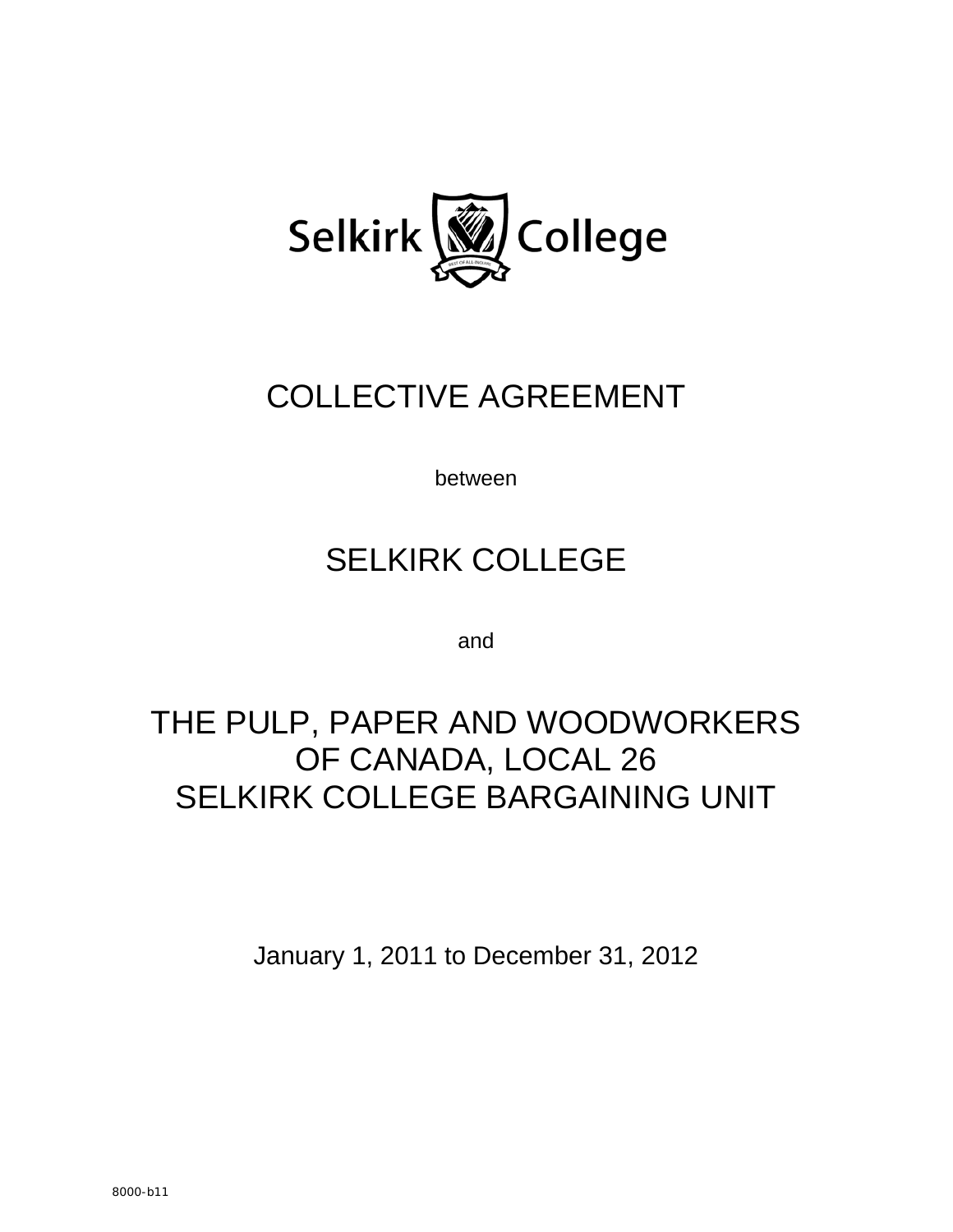# TABLE OF CONTENTS

# Page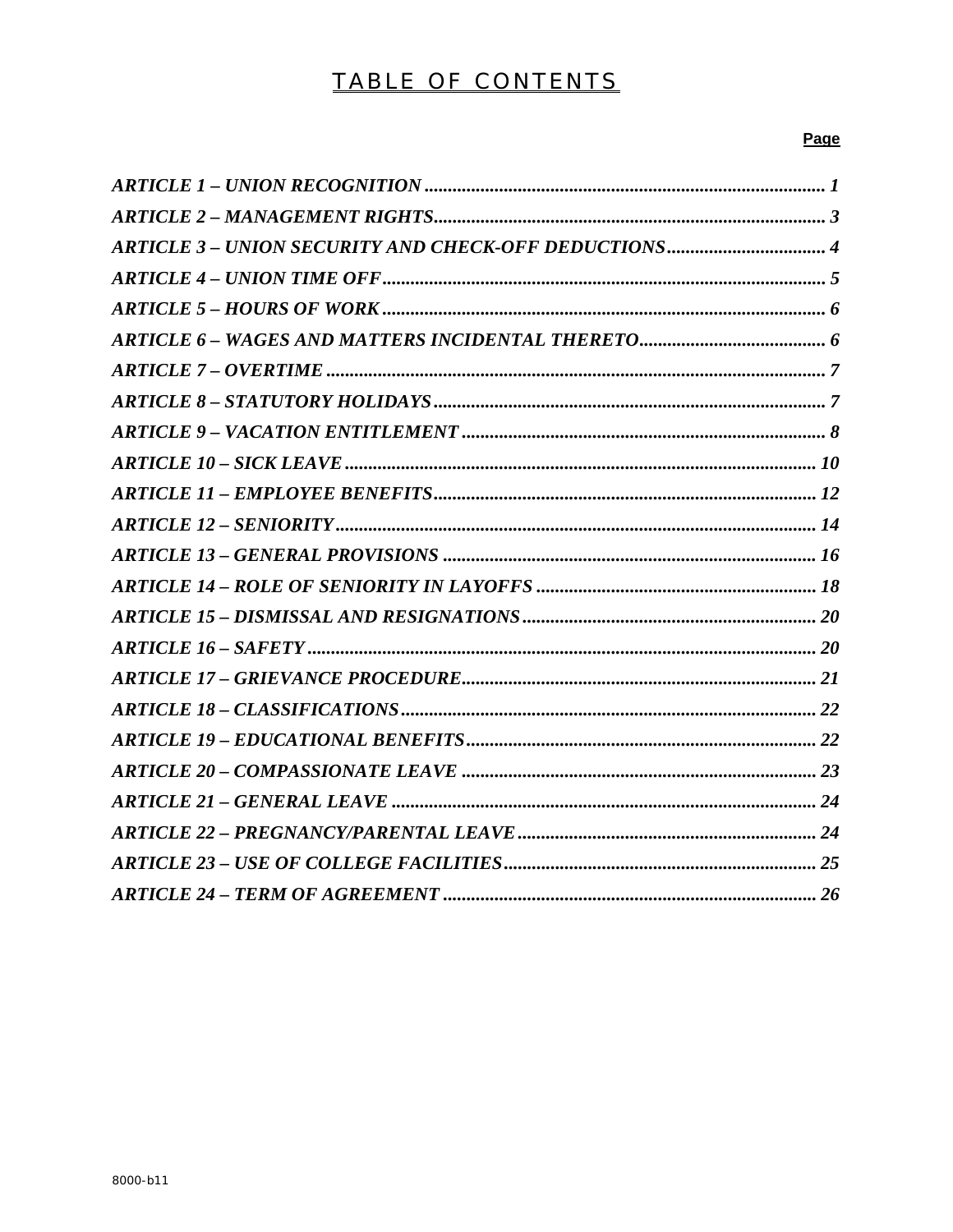**THIS AGREEMENT made and entered into this 25th day of May, 2011 ,** 

**BETWEEN: Selkirk College Board** 

**(hereinafter called the "Employer")** 

#### **OF THE FIRST PART**

**AND: The Pulp, Paper and Woodworkers of Canada, Local 26 (hereinafter called the "Union")** 

#### **OF THE SECOND PART**

**WHEREAS it is the desire of the Selkirk College Board and PPWC, Local 26 that efficient operation of Selkirk College be maintained and to effect this, it is important that harmonious relations be continued between the Employer and its Employees: and –** 

**WHEREAS the general purpose of this Agreement is to establish and maintain mutually satisfactory working conditions, hours, wages and benefits for the Employees, to maintain collective bargaining relations between the Employer and the Union and to provide machinery for the prompt and equitable disposition of disputes: and –** 

**WHEREAS it is the intention of the Employer and the Union to work harmoniously to maintain the physical working areas in a condition which promotes the efficient operation of the College and to promote an industrious atmosphere:** 

**NOW THEREFORE this Agreement presents hereafter the specific articles to which the parties mutually agree to follow.** 

**WITNESSETH THAT:**

## **ARTICLE 1 – UNION RECOGNITION**

- 1.01 The Employer recognizes the Union as the exclusive representative for the purposes of conducting collective bargaining regarding rates of pay, hours of work, and all other working conditions of the employees of the Employer for which they are certified by the Industrial Relations Council, as long as the Union retains its right to conduct collective bargaining on behalf of such employees, under provisions of the Labour Relations Code of British Columbia, except those having authority to hire or discharge employees and those employed in a confidential capacity as defined by the Labour Relations Code of British Columbia.
- 1.02 A regular employee is an employee who has passed the probationary period and is employed on a continuous basis from year to year. Regular employees may be full-time, part-time or sessional.

A full-time employee is an employee who is employed on a full-time basis (37.5 hours or 35 hours respectively), 12 months of the year.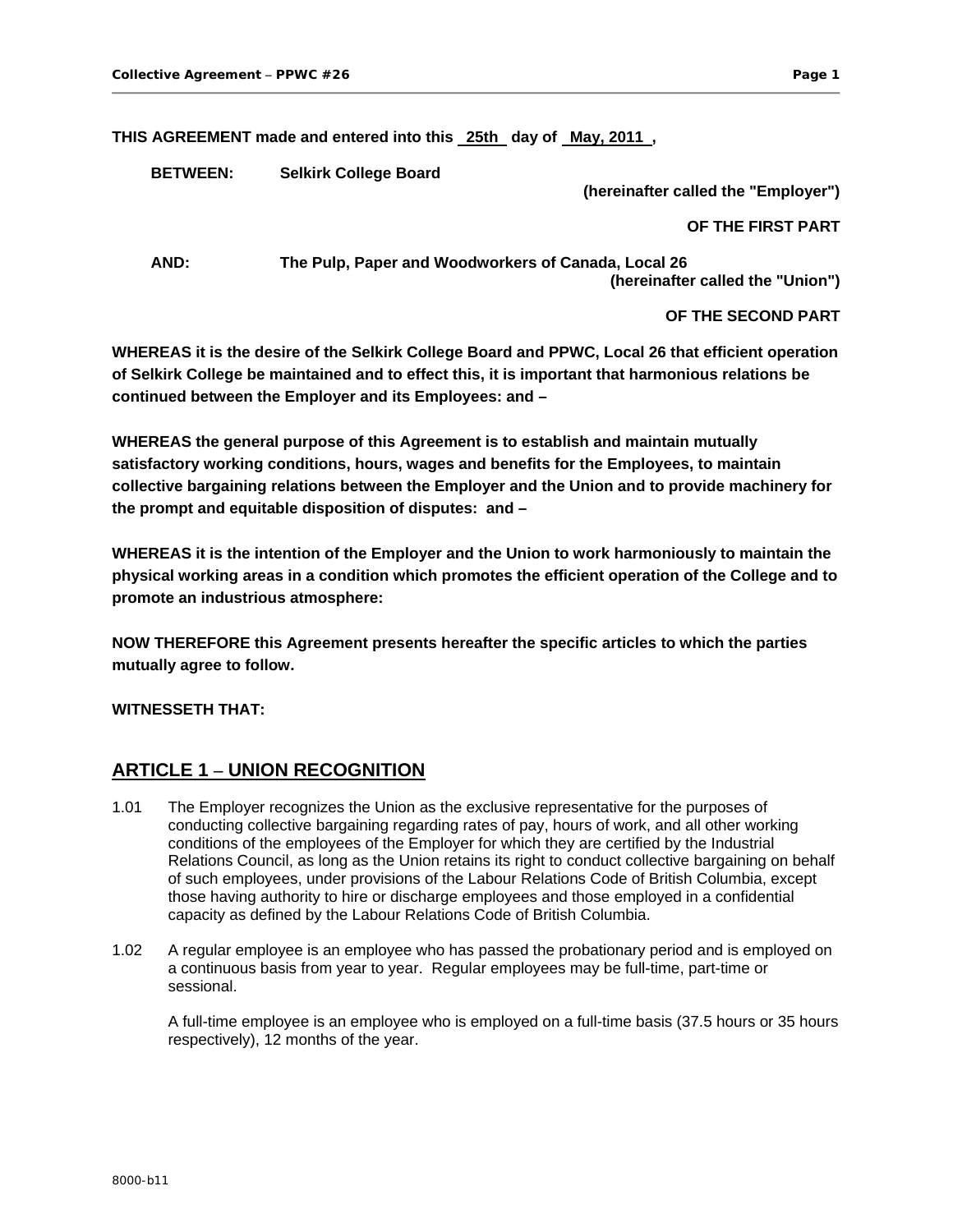A part-time employee is an employee who is employed for less than 37.5 hours or 35 hours per week, 12 months of the year.

A sessional employee is an employee who may be either full-time or part-time and who is employed on a continuous basis for a specified period of time each year.

A temporary employee is an employee hired on an intermittent basis or for a specified term of not more than six (6) months. This term may be extended by mutual agreement between the Employer and the Union.

An on-call employee is an employee who has applied for, been offered and accepted a position from an on-call posting, and is called in from an on-call list for short term work.

On-call and temporary employees may not bump regular employees.

1.03 The policies and practices of the Employer and the Union shall be such to prevent any discrimination toward employees in all areas unrelated to job performance. Any consideration of age, race, colour, creed, national origin, citizenship, criminal record, physical disability, political or religious affiliation or non-affiliation, sex or sexual preference, marital status, or membership or non-membership in the Union unrelated to job performance shall not be cause for restriction or coercion of, or interference with, any employee in the matters of wage rates, training, promotion, layoffs, or discipline. The Employer shall not institute rules and regulations for the employees which are unrelated to the employment requirements. The Union shall comply with the Employer directives where these directives do not violate the Human Rights Act or any terms of this Agreement.

The College and the Union acknowledge the right of all employees to work in an environment free from harassment.

Personal harassment shall be defined as repeated, intentional, unwelcome, offensive comments and/or action deliberately designed to demean and belittle the individual and/or to cause personal humiliation.

Sexual harassment shall be defined according to College policy on Sexual Harassment and administered through that policy.

Cases of harassment shall be considered as discrimination and will be eligible to be processed as grievances.

Grievances under this section will be initiated at step 3 of the grievance procedure.

- 1.04 During the term of this Agreement, the Union and its members shall not authorize or participate in a strike; neither shall the Employer declare a lock-out of any employees. It shall not be a violation of the Agreement or cause for discharge of any employee for refusing to cross a legal picket line.
- 1.05 The Employer agrees that the Union shall have the right to maintain a bulletin board in a convenient location in a College building on each major campus, provided that the use of such shall be restricted to the posting of notices regarding the business affairs, meetings, social events and reports of the Union.
- 1.06 The Employer agrees that any recommendation or matters considered by the Employer relating to rates of pay, promotions, hiring or discharge of employees covered by the terms of this Agreement shall be communicated in writing to the Union at the time of their consideration and decision by the Employer.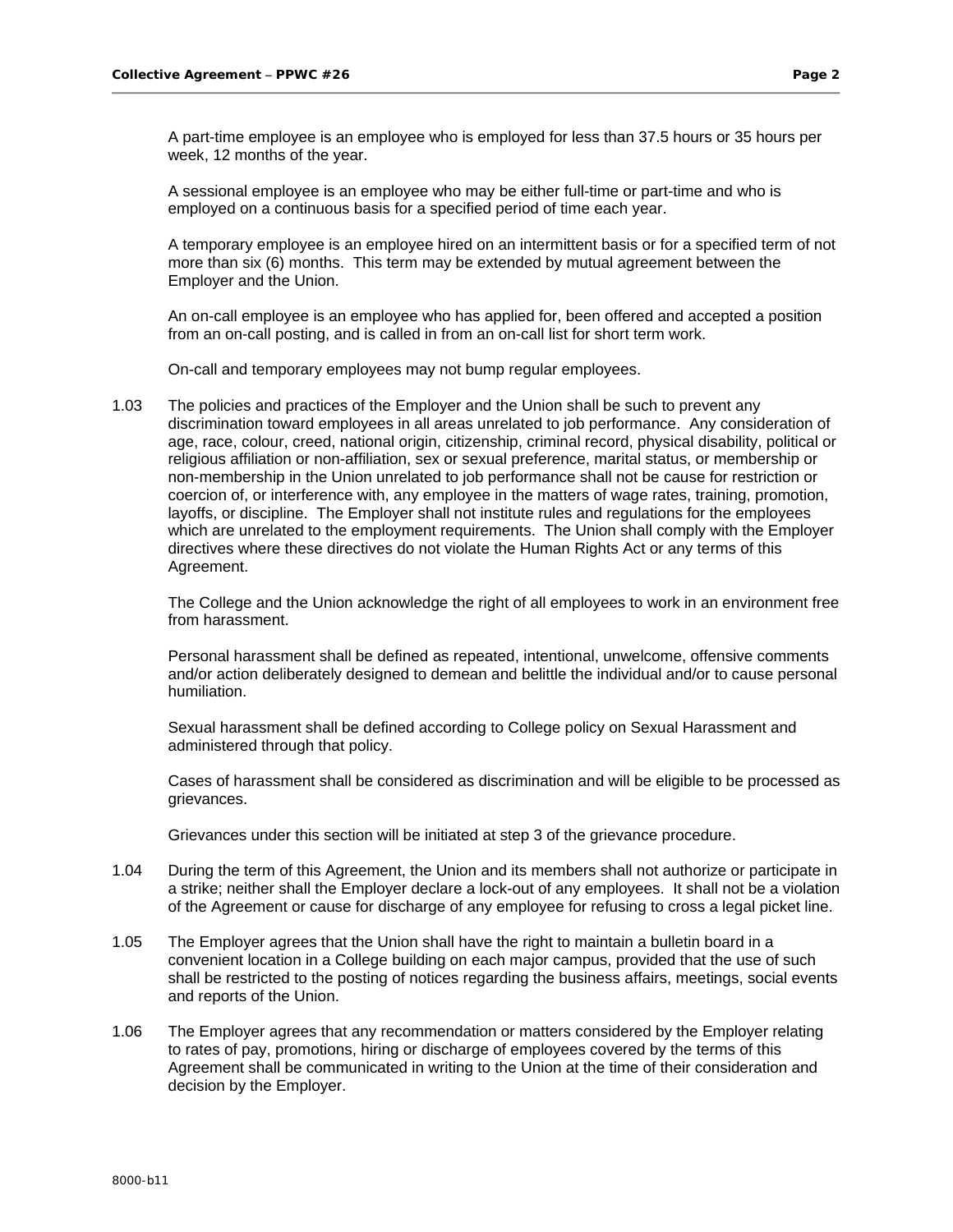1.07 Should any displacement of staff be indicated as the result of technological change, the Employer and the Union will meet and discuss the possibility of employing displaced employees in some other capacity, thirty (30) days prior to the implementation of such change.

Any employee placed in a lower-rated position as a result of technological change, shall not have his/her wages reduced; but shall continue to receive his/her old rate until such time as the agreement rate for his/her new position is equal to his/her actual rate of pay.

An employee affected by technological change will be provided with one of the following alternatives:

- 1 Transfer to another existing and vacant position in the College for which the employee is qualified.
- 2 Seniority rights in accordance with Article 14.07 and 14.08.
- 3 Retraining for a job mutually agreed upon between the Employer and the employee. Regular salary for the employee will continue during the retraining period for a maximum of three (3) months.
- 4 A severance allowance of one (1) month's salary for each year of service in accordance with 14.07.
- 1.08 Persons whose jobs are not in the bargaining unit shall not work on any jobs which are included in the bargaining unit except in cases mutually agreed upon by the parties or in emergencies not to exceed seventy-two (72) hours.
- 1.09 The Employer agrees to acquaint new employees with the fact that a Collective Agreement is in effect and with the conditions of employment set out in the Articles dealing with Union Security and Dues Check-off.
- 1.10 On commencing employment, the new employee's immediate supervisor shall provide the new employee with a copy of the Collective Agreement and a listing of the union executive.

## **ARTICLE 2 – MANAGEMENT RIGHTS**

- 2.01 The management of the College and the direction of the working force is vested exclusively in the Employer, except as otherwise specified in this Agreement.
- 2.02 A Labour Management Committee shall be established consisting of representatives of the Union and the Employer. The Committee shall enjoy the full support of both parties in the interests of improved service to the public, and job security for the employees. The structure of the Committee shall be established on a continuing basis by the members of the Committee.

The Committee's mandate shall be to discuss and recommend settlement of all matters of concern between the Union and the Employer. Substantive results of meetings shall be documented and copies sent to both Union and Employer.

Time spent attending Labour Management Committee meetings during the regular working day shall be deemed as time worked.

2.03 The Employer and/or Employer Representative shall not meet with any one Union Executive/Union member in a discussion, outside of normal departmental business, that will affect any member of the Union or their job, or that may be in conflict with the Collective Agreement. There must be at least two Union Executive members present at all times when discussions take place.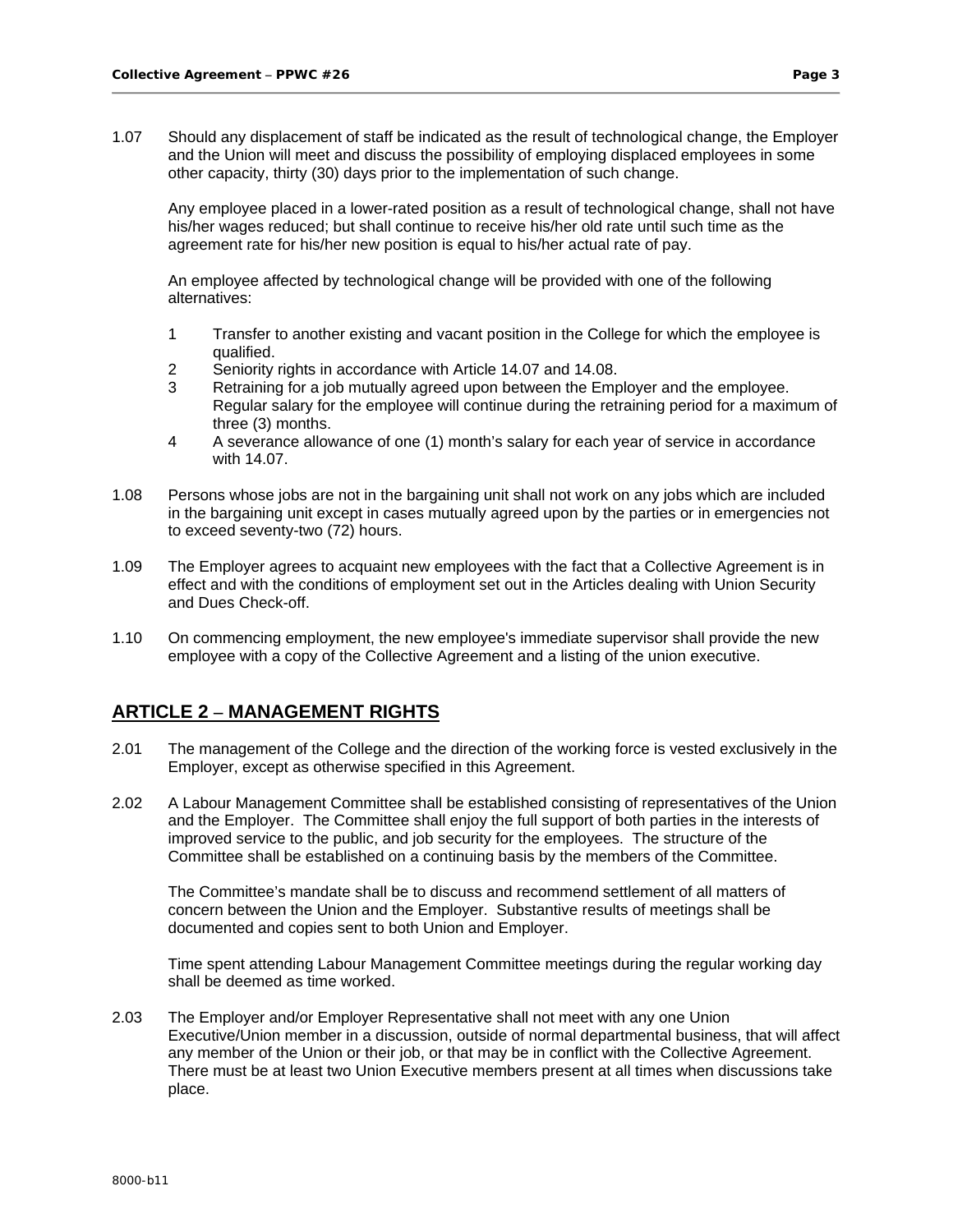Employment issues that are discussed at these meetings shall be presented for decision at the next Joint Labour Management Committee Meeting and will be signed off by both parties for future reference.

## **ARTICLE 3 – UNION SECURITY AND CHECK-OFF DEDUCTIONS**

- 3.01 The Employer agrees to check-off all Union dues in accordance with the provisions of the Industrial Relations Act of British Columbia.
- 3.02 The Employer shall, during the life of this Agreement, deduct as a condition of employment, a sum equivalent to dues as set by the Union from the bi-weekly pay due to each employee, and remit the same to the Financial Officer of the Union in the month following that in which such deductions are made.
- 3.03 The Employer will, at the time of making such remittances, enclose a list of employees from whose pay cheques such deductions are made.
- 3.04 In the case of a new employee, a deduction shall be made proportionate to time worked from his/her cheque in his/her first month of employment.
- 3.05 All employees of the Employer shall become and remain members in good standing of the Union according to the Constitution and By-laws of the Union. All new employees shall become and remain members in good standing in the Union within thirty (30) days of employment.
- 3.06 Notwithstanding any provisions contained in this section, there shall be no financial responsibility on the part of the Employer for fees, dues, or assessment of any employee unless there are sufficient unpaid wages of that employee in the Employer's hands. The Union shall give the Employer two (2) weeks notice of any adjustments to the Union's dues schedule.
- 3.07 Contracting Out
	- a) The Employer agrees that work or services presently performed or hereafter assigned to the bargaining unit shall not be sub-contracted, transferred, leased, assigned or conveyed, in whole or in part, to any other plant, person, non-unit employee or company, if any employee hereby shall be forced to lose her/his job, unless such action, following discussion with the Union, will result in a substantial saving or a significant increase in efficiency.
	- b) Where a dispute under Article 3.07(a) arises, the Arbitrator, in determining whether the Employer has demonstrated a substantial savings or significant increase in efficiency, will weigh the impact of contracting out on the bargaining unit in making his decision.
- 3.08 No Conflict with Agreement

No employee shall be required or permitted to make a written or verbal agreement with the Employer or Employer's representatives which conflicts with the terms of this Agreement.

3.09 Union Meetings

The Employer agrees to allow employees an additional hour for lunch, without loss of pay, four (4) times per year for the purpose of conducting Union meetings. The meetings shall be held from 1230 to 1400, and shall not be held more frequently than once per month unless otherwise agreed. The Union agrees to provide the Employer with five (5) working days notice of its desire to hold a meeting and agrees to cooperate with the Employer in making arrangements to staff areas that cannot be unattended during such meetings.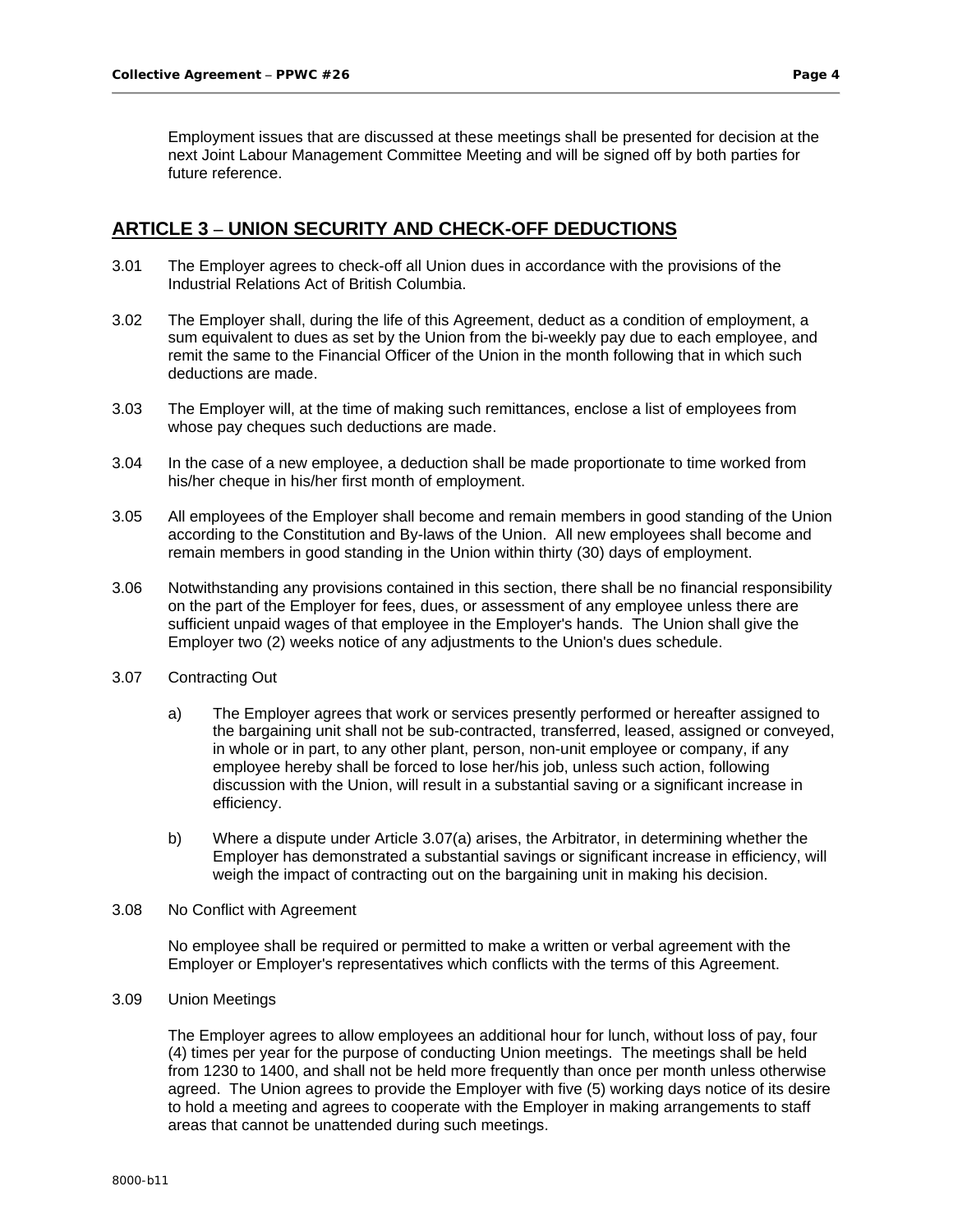- 3.10 Employees shall have the right to wear Union pins or Steward badges.
- 3.11 The Employer shall provide the Union with a list of all current PPWC employees and their mailing addresses, on October 1 of each year provided a Personal Information Release form has been signed by the employee.

Employees hired after April 1, 2006, will be requested to provide written consent for Union access to their personal information (name, address, phone number).

## **ARTICLE 4 – UNION TIME OFF**

- 4.01 The Employer agrees that time spent in settling disputes by Union Stewards shall be considered as time worked provided that such time shall not exceed a total of two hundred and eighty-eight (288) hours in any one calendar year. The Union agrees to forward to the Employer a written list of names of such Stewards, a record of time spent by each Steward in settling disputes and a list of replacements obtained for Stewards who are required to be absent to settle disputes. In order that the work of the Employer shall not be unreasonably interrupted, no Steward shall leave his/her work without obtaining permission from his/her supervisor. When the Employer wishes to discuss unsatisfactory work habits with an employee, the employee may be accompanied by a Steward if the employee so elects.
- 4.02 The Employer agrees to grant time off without pay during any working day to officers of the Union in the employ of the Employer for Union purposes, provided that:
	- a) such time off shall not exceed a total of sixty-four (64) working hours in any one month.
	- b) a written list of names of such Officers in the employ of the Employer shall be forwarded to the College for this purpose.
	- c) the Employer can find a suitable replacement in an emergency.
	- d) the Employer is advised by the Union at least twenty-four (24) hours in advance of any requests for a Leave of Absence.
- 4.03 The Employer agrees to grant leaves of absence for a maximum of two (2) employees, without pay, for the business purposes of the Union, provided that at least two (2) weeks notice in writing is given to the College who shall transmit it to the Employer, and providing that a suitable substitute can be obtained. It is agreed that the seniority of such employees shall not be adversely affected, but shall be counted as being service with the Employer.
- 4.04 A Union Bargaining Committee, consisting of not more than five (5) employees, shall be elected or appointed by the Union. The Union will advise the Employer of the membership on the Committee. The Committee and its members shall have the privilege of attending collective bargaining meetings with the Employer without loss of remuneration when such meetings are held during regular working hours.
- 4.05 The Union and the College agree that the operations of an individual department or service area will not be unnecessarily affected by union members being absent from the department on union business. The Union will advise the departmental supervisor in advance if more than two (2) members of any department will be required to be absent on union business so that replacements may be arranged if necessary.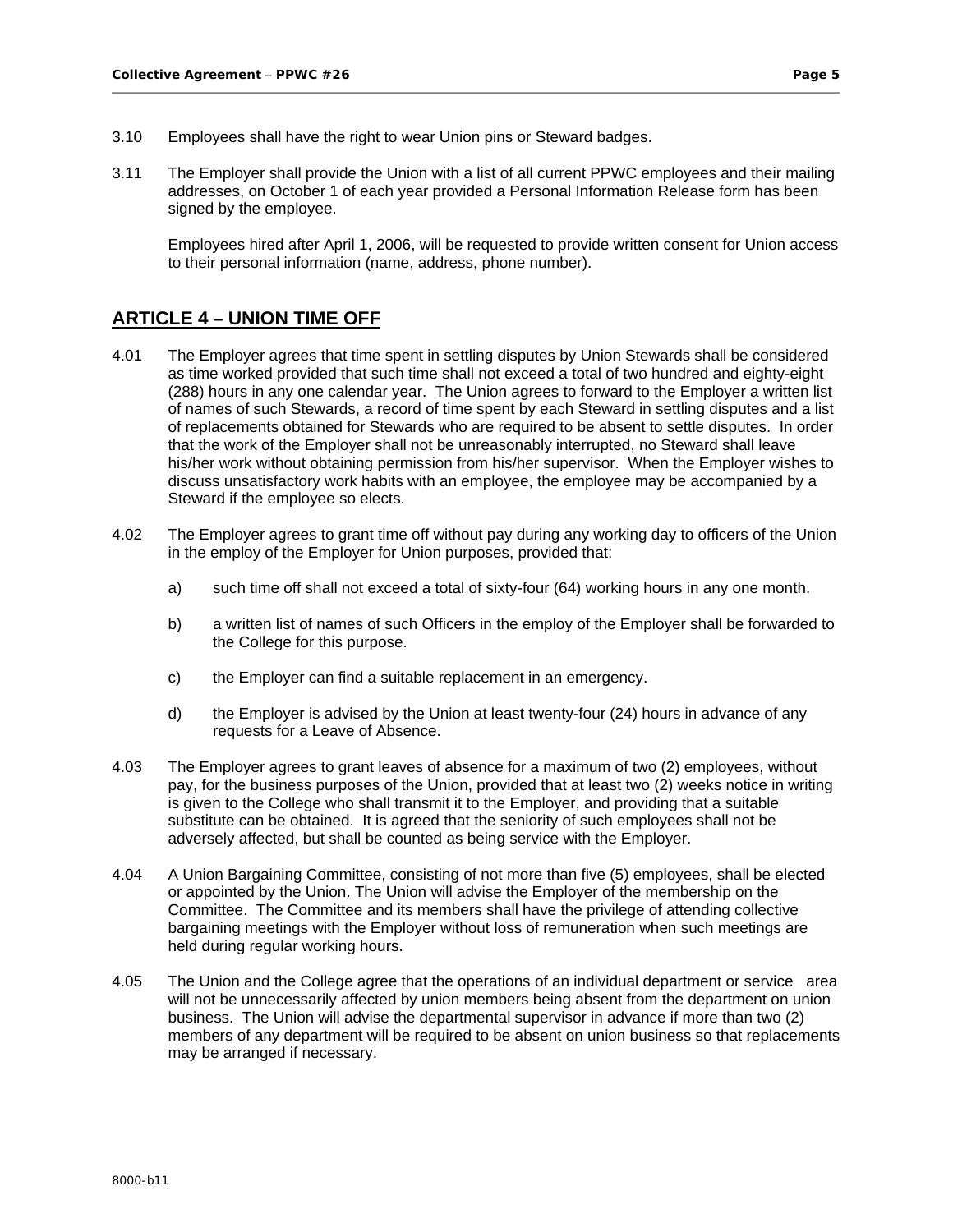## **ARTICLE 5 – HOURS OF WORK**

5.01 The regular work day for full-time Aviation support, Building Service Workers, Cafeteria staff, Computer Centre, Forestry Lab Assistant, Maintenance and Tool Room Attendants shall be seven and one-half (7.5) hours, Monday through Friday. Maintenance workers will normally work the day shift.

The regular work day for all other full-time staff will be seven (7.0) hours per day, Monday through Friday, between 0730 and 1700 as specified by the Employer.

Part-time employees may work a shift which is less than the regular shift for their department. Such shifts will be a minimum of four (4) hours per day. In exceptional circumstances, work shifts may be scheduled for less than four (4) hours per day by mutual agreement between the employee, the Union and the College.

Positions in existence as of December 31, 1989 shall not be subject to shift change unless by mutual agreement between the employee and their supervisor. Building Service Workers who normally work the afternoon shift may be required to work the day shift during the summer months (May through August).

This clause may be amended from time to time by mutual agreement between the Union and the Employer.

- 5.02 Shifts, as specified by the Employer, are defined as follows:
	- Day Shift where the majority of shift hours fall between 0700 and 1700.
	- Afternoon Shift where the majority of shift hours fall between 1500 and 0100.
	- Night Shift where the majority of shift hours fall between 2100 and 0700.
- 5.03 Rest Periods

Employees are entitled to take two (2) rest periods of fifteen (15) minutes during each full day of work; one during the first half of the working day and the other during the second half.

5.04 Lunch periods without pay shall be one-half (1/2) hour or one (1) hour as determined by the employee and the supervisor.

## **ARTICLE 6 – WAGES AND MATTERS INCIDENTAL THERETO**

6.01 The Employer shall pay wages bi-weekly to its employees in accordance with Schedule "A."

All wages for new employees hired after December 31, 1992 shall be paid through automatic bank deposit. Employees who worked prior to December 31, 1992 will have the option of payment by cheque.

6.02 **Employees required to work afternoon shift shall be paid an hourly shift differential based on the lowest pay grade multiplied by 4%. Employees required to work night shift shall be paid an hourly shift differential based on the lowest pay grade multiplied by 5%. Employees required to work on Saturday or Sunday shall receive a weekend bonus paid as an hourly shift differential, based on the lowest pay grade multiplied by 6%. The payment of the weekend bonus shall not preclude payment of the afternoon or night shift differential.**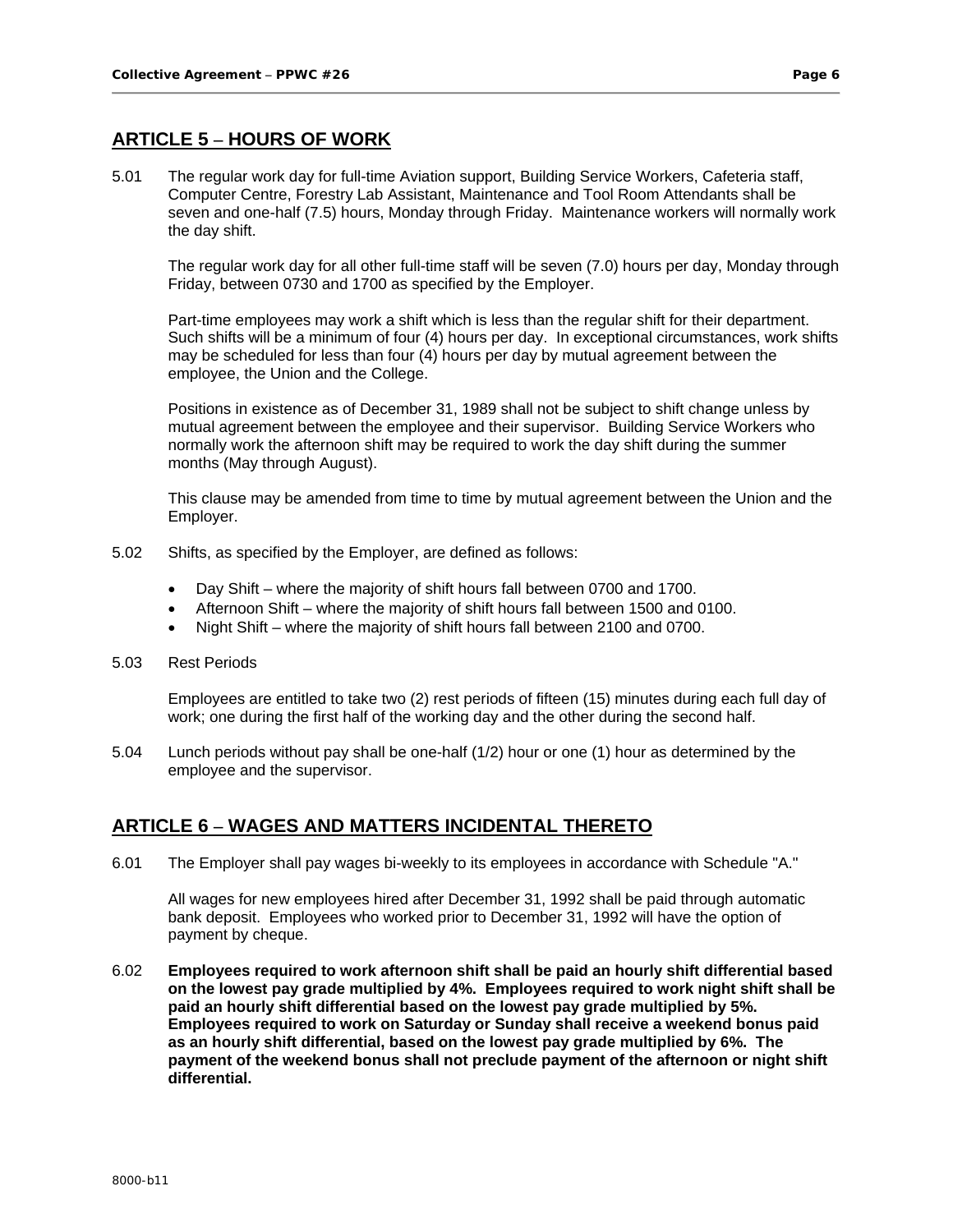- 6.03 When an employee is temporarily assigned to a position paying a lower rate, his/her rate shall not be reduced.
- 6.04 When an employee is temporarily required to perform substantially the duties of another position for more than one (1) day he/she shall receive the rate for the position, or his/her regular rate, whichever is greater. If the employee continues in the position for more than one (1) day the employee shall receive the applicable rate from the first day.

"Substantially", as stated in Article 6.04, shall be defined as 80% of the duties of the job.

## **ARTICLE 7 – OVERTIME**

- 7.01 Overtime shall be defined as work performed before or after a normal working day, as defined in Article 5.01, or work performed on a day of rest.
- 7.02 Employees shall be paid at the rate of time and one-half (x 1.5) for the first two (2) hours of overtime on a normal working day, and double time (x 2) thereafter. Hours of overtime on consecutive days of rest shall be paid at the rate of time and one-half (x 1.5) for the first four (4) hours and double (x 2) time thereafter.
- 7.03 When an employee is called out to work beyond the normal work day he/she shall be paid a minimum of four (4) hours at the base rate or for the number of hours actually worked, at the appropriate overtime rate, whichever is greater.
- 7.04 Employees required to work more than one and one-half (1.5) consecutive hours beyond regular shift hours in any day shall be provided with a meal allowance of \$12.00.
- 7.05 Overtime shall be computed by multiplying the hourly rate by one and one-half (x 1.5) or two (x 2) as appropriate. Subject to approval by the Employer an employee may be granted leave with pay in lieu of overtime pay, to be taken at a time mutually agreed between the employee and the Employer. Such leave shall be equivalent to the cash entitlement.
- 7.06 All overtime must be authorized by the appropriate supervisor.
- 7.07 Overtime occurring on a weekend or Statutory Holiday shall be granted on the basis of seniority and qualifications within the Department it occurs.

Should overtime be necessary due to the required completion of a daily work assignment, employees working at that time will be offered overtime to complete the work assignment.

When scheduling future overtime work assignments, overtime will be offered on the basis of qualifications, seniority and departmental eligibility and in accordance with other Article 7 provisions.

## **ARTICLE 8 – STATUTORY HOLIDAYS**

8.01 A day off with pay will be granted employees on the following days, in accordance with the regulations of the Employment Standards Act:

> New Year's Day **Labour Day** Good Friday **Thanksgiving Day** Easter Monday **Remembrance** Day Victoria Day (May) December 24 Dominion Day (July 1) Christmas Day British Columbia Day (August) Boxing Day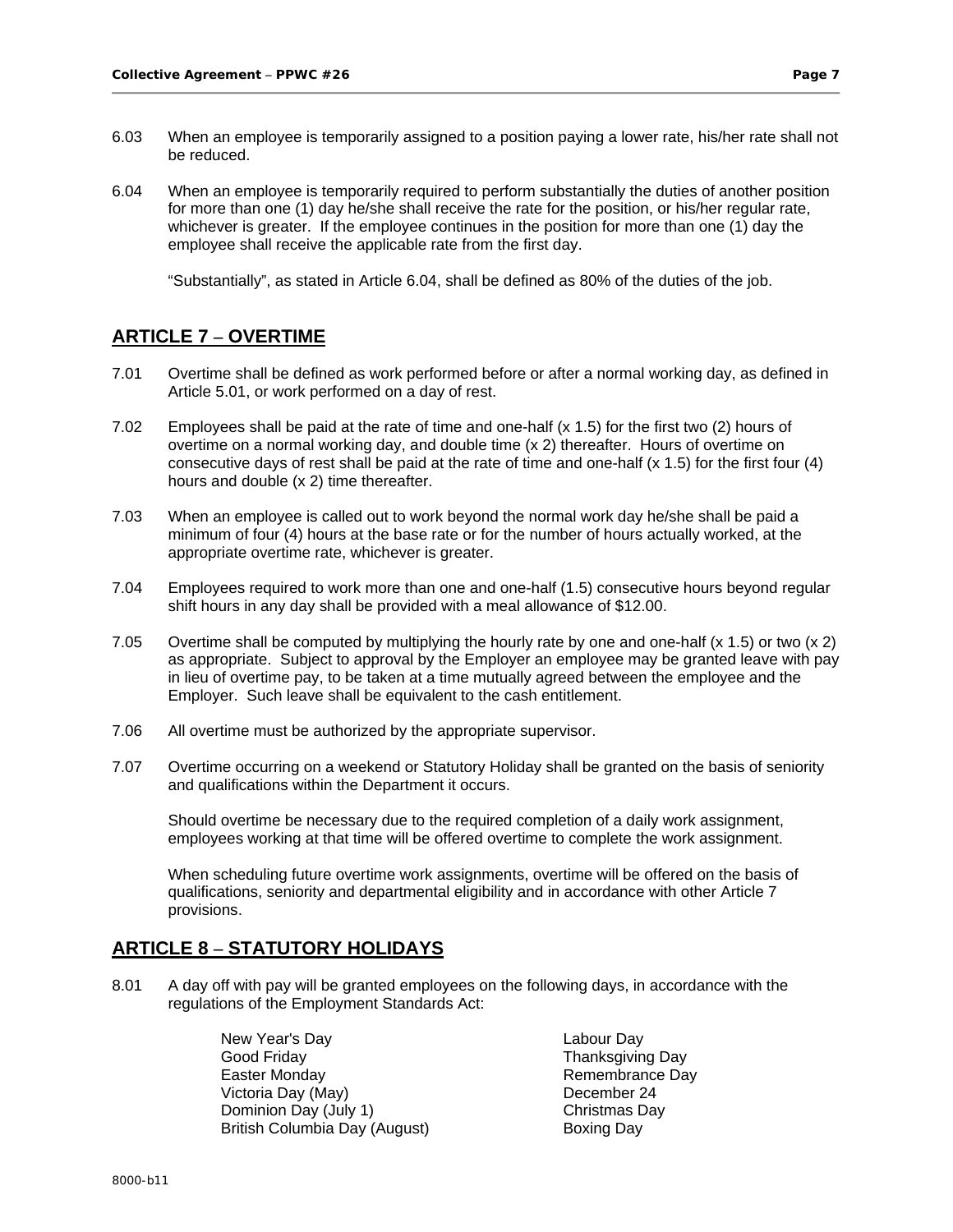Employees will receive any additional Statutory Holiday which may be proclaimed by Government during the life of this Agreement.

Whenever a Statutory Holiday occurs on a Saturday or Sunday the holiday will be observed on the same day as observed by the Provincial Government Offices.

Should the College be required to be in session on any Statutory Holiday, employees required to work on such a holiday will be granted an alternate day off with pay in lieu of the Statutory Holiday worked. The alternate day off will be taken at a mutually acceptable time, but not later than the conclusion of the employee's next annual vacation.

- 8.02 In the event of a Statutory Holiday falling on an employee's regular day off, he/she shall be entitled to a day off with pay at his/her regular rate, on a date determined by the Employer and the Union. An employee required to work on such Statutory Holiday or day mutually agreed upon in lieu thereof, as aforesaid, shall receive in addition to his/her regular pay for that holiday double his/her regular rate of pay for the time worked.
- 8.03 On-call and temporary employees will be paid six percent (6%) allowance in lieu of Statutory Holidays not worked.
- 8.04 Statutory Holidays for continuous shift employees will be the actual day specified as the holiday.
- 8.05 If December 24 (Christmas Eve) occurs on a Saturday or Sunday, the Statutory Holiday will be observed between Christmas and New Year=s Day.

#### **ARTICLE 9 – VACATION ENTITLEMENT**

- 9.01 VACATION YEAR For the purpose of this Agreement, the Vacation Year shall mean the 12 month period from July 1st to June 30th, inclusive.
- 9.02 Vacation Entitlement

An employee who has been in the service of the Employer for less than one year prior to June 30 of any year shall be entitled to a vacation in the succeeding year.

Vacation entitlement will be calculated at six point four per cent (6.4%) of the number of days worked during the partial year. In computing the number of days, fractions will be taken to the nearest half-day.

An employee with less than a full year of employment can only schedule paid vacation time after he/she has worked up to and including June 30, which is the end date of the College's vacation accrual year.

Pay for such vacations shall be six point four percentum (6.4%) of the total remuneration earned by him/her in the period terminated with June 30 in the year that he/she was first employed.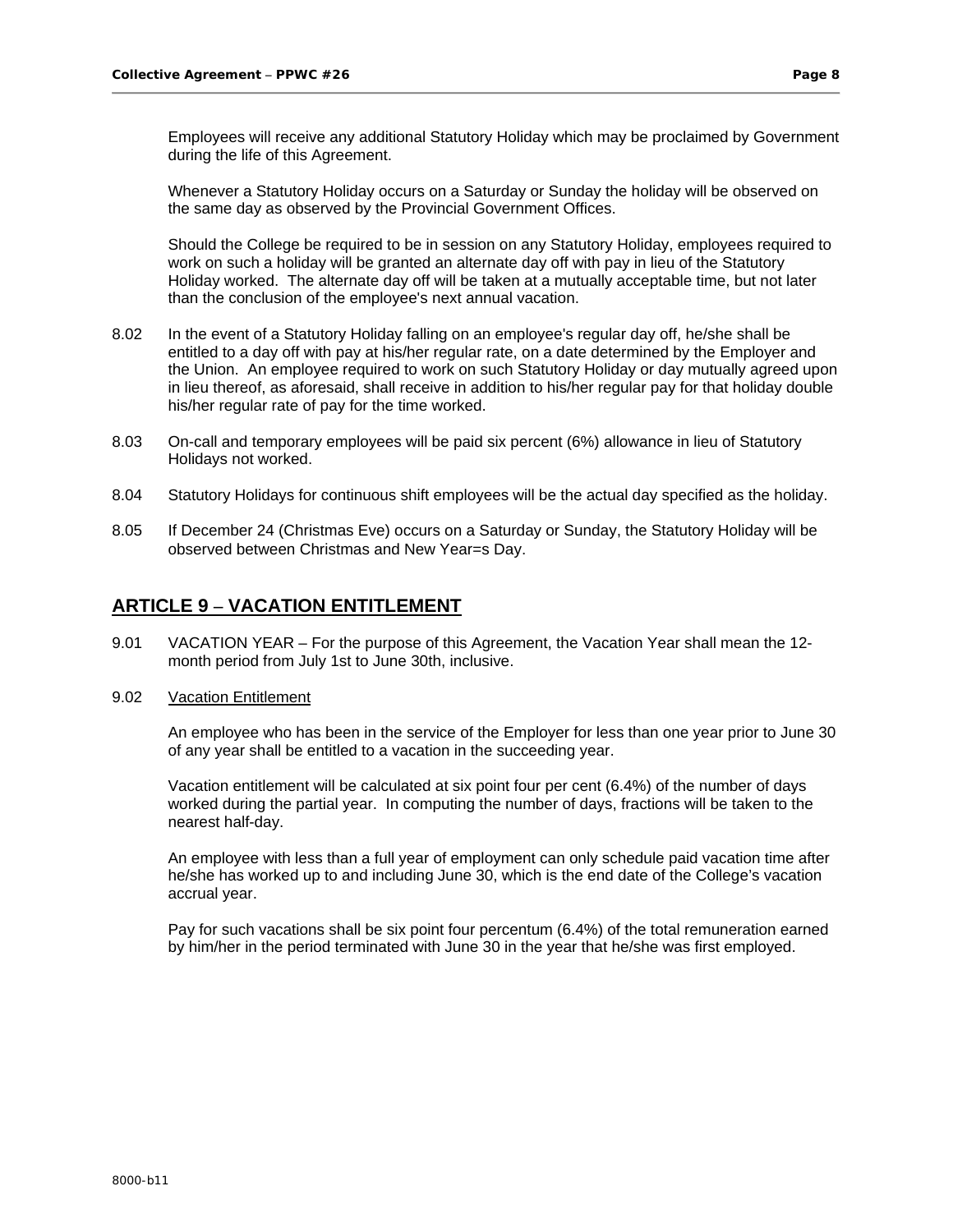| a) | Years Employed at June 30                       | Vacation Entitlement (Pay) |
|----|-------------------------------------------------|----------------------------|
|    | after one (1) year of continuous service        | 16 days $(6.4\%)^*$        |
|    | after four (4) years of continuous service      | 21 days (8.4%)*            |
|    | after nine (9) years of continuous service      | 26 days (10.4%)*           |
|    | after fourteen (14) years of continuous service | 31 days (12.4%)*           |

\*Percentage of gross earnings during current entitlement period.

- b) Where the employee does not work for more than twenty-one (21) working days in the vacation year (except on sick leave), the vacation entitlement shall be prorated accordingly (the basis to be appropriate percentage of earnings in the entitlement period).
- c) After completing five (5) years of vacation entitlement in accordance with (a) above an employee shall be entitled to a supplementary vacation of one (1) week to be taken once in the following five (5) years. After completing each successive five (5) year period on the same basis an employee shall be entitled to a further one (1) week of supplementary vacation to be taken once during each following five (5) year period.

e.g., An employee who completes five (5) years as defined by 1980 would be entitled to take one (1) additional week once only in the five (5) year period 1980 to 1985.

If he/she completed a second five (5) year period in 1985 he/she would again be entitled to take one (1) additional week only in the period 1985 to 1990, etc.

- d) For computation of vacation entitlement employees shall be deemed to be in their second vacation year on July 1, if they have been employed on a full-time basis for six (6) months or more prior to that date.
- e) Vacation benefits shall be accrued during a lay-off period equal to an employee's unused vacation entitlement at the time of the lay-off for that vacation year.
- 9.03 Employees shall be entitled to bank up to a maximum of two (2) weeks of their vacation but must take the banked vacation in the following year. Such banked vacation will receive pay at the rates the employee would normally have received had he/she worked that period in the year in which the banked vacation is taken.
- 9.04 When a statutory holiday falls on or is observed during an employee's annual vacation, he/she shall be granted an additional day's vacation with full pay for any such holiday so occurring, in addition to his/her regular vacation.
- 9.05 Where any employee becomes eligible for sick leave while on vacation, sick leave may be substituted for vacation time without loss of vacation entitlement, providing documentation is obtained from a suitable Medical Practitioner, and submitted to the Director of Human Resources.
- 9.06 Vacation entitlement may be taken up to seven (7) months prior to the June 30 cut-off date, provided that the scheduling meets with the approval of the Employer.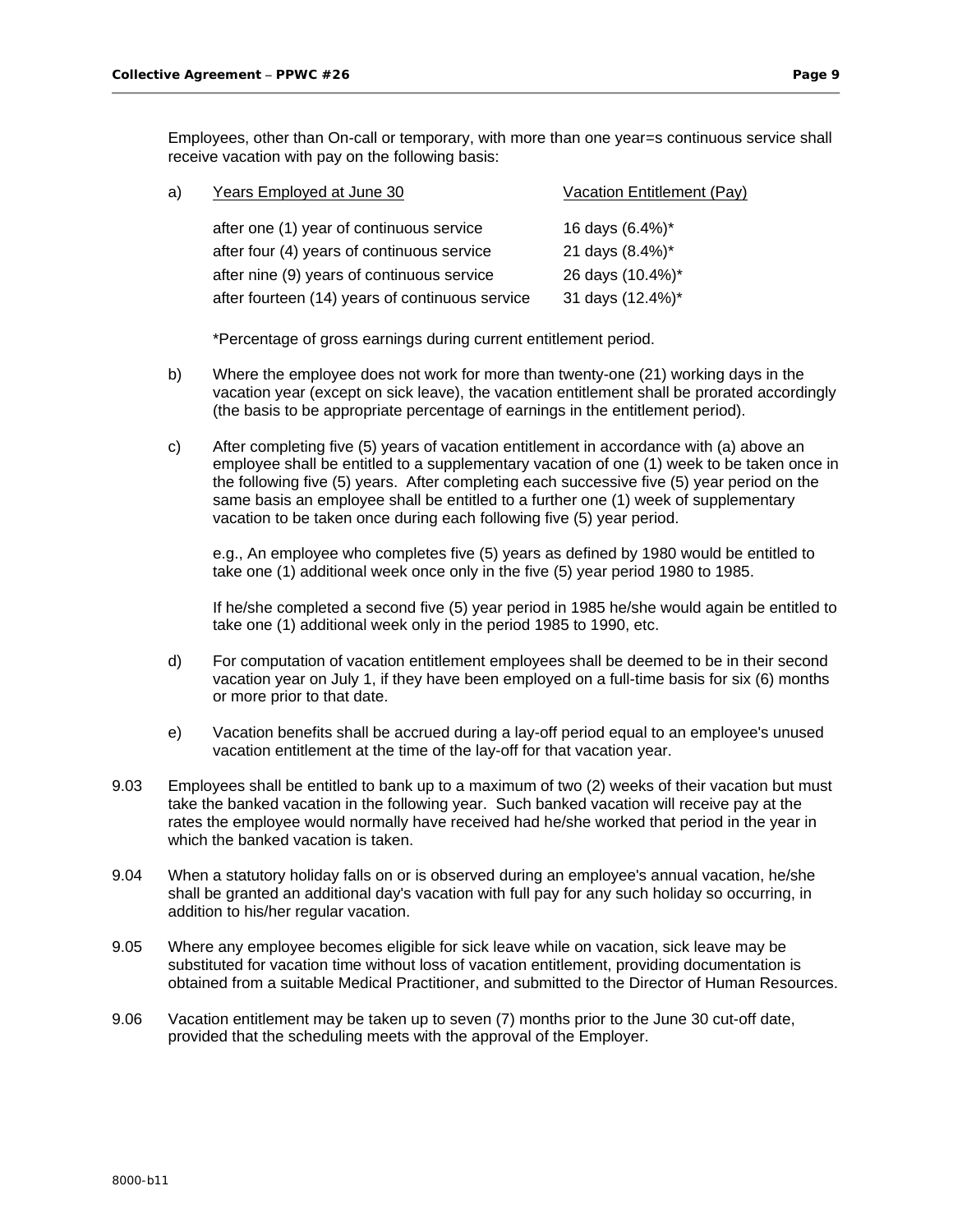In the event that a vacation payment is made to an employee who quits or for any other reason fails to work through his/her entitlement period the employee shall reimburse the Employer any such monies received. In the event of default by an employee in this regard, the Union shall reimburse said monies to the Employer.

9.07 On-call and temporary employees shall be paid a vacation allowance of the appropriate percentage (clause 9.02), according to seniority date, on each and every pay cheque.

Employees who work less than 50% per year shall be paid a vacation allowance of the appropriate percentage (clause 9.02), according to seniority date, on each and every pay cheque.

- 9.08 Employees who are normally scheduled to work from December 27 through December 31 of each year shall be granted these days off with pay if said days fall on normal working days. Any employee required to work on the above days shall be granted a day(s) off in lieu of the days worked at a time mutually agreed upon by the employee and the supervisor.
- 9.09 a) Providing the work schedule permits all employees shall be granted their vacation at the time preferred by the employee. Preference over vacation dates shall be determined by seniority.
	- b) The Employer shall post a vacation schedule on all department bulletin boards no later than April 1 of each year.

The schedule shall show each employee's name, along with his/her vacation entitlement for the forthcoming year and space for the employee to indicate on or before April 15, the vacation dates preferred by the employee. The Employer shall, between April 15 and April 30, either confirm the dates suggested by each employee or discuss alternate dates with him/her. Should the Employer fail to confirm the dates preferred by the employee or fail to discuss alternate dates, the suggested dates shall be deemed to be confirmed. All vacation arrangements shall be finalized by May 15, unless otherwise mutually agreed.

- 9.10 Employees who have had their vacation entitlement paid out as a result of a lay-off may apply for vacation without pay, but with benefits as per Article 11, at a later date provided the work schedule permits. The amount of time off shall not exceed the amount of vacation entitlement paid out at the time of the lay-off.
- 9.11 Employees shall have the opportunity to enhance their vacation entitlement through a voluntary reduction of wages. Employees who so wish, may apply to have their gross wage reduced by 2% in order to elect an additional week of vacation entitlement. Requests for this additional week of entitlement must be made one year in advance of vacation entitlement in accordance with Article 9.09. Approval of these requests shall also be in accordance with Article 9.09 and no approval will be granted for additional purchased vacation for employees who have more than one week of unused purchased vacation. It is understood by the parties that purchased vacation will be paid out at the rate at which it was purchased.

## **ARTICLE 10 – SICK LEAVE**

- 10.01 "Sick Leave" means the period of time an employee is absent from work with or without pay, by virtue of sickness, quarantine, or accident, or out-of-town medical/dental referrals for which compensation is not payable under the Worker's Compensation Act.
- 10.02 a) All employees shall accumulate sick leave credits in the amount of one and one-half (1.5) working days for each month worked from commencement of employment. An employee shall accrue all unused credits to a maximum of one hundred and eighty (180) working days.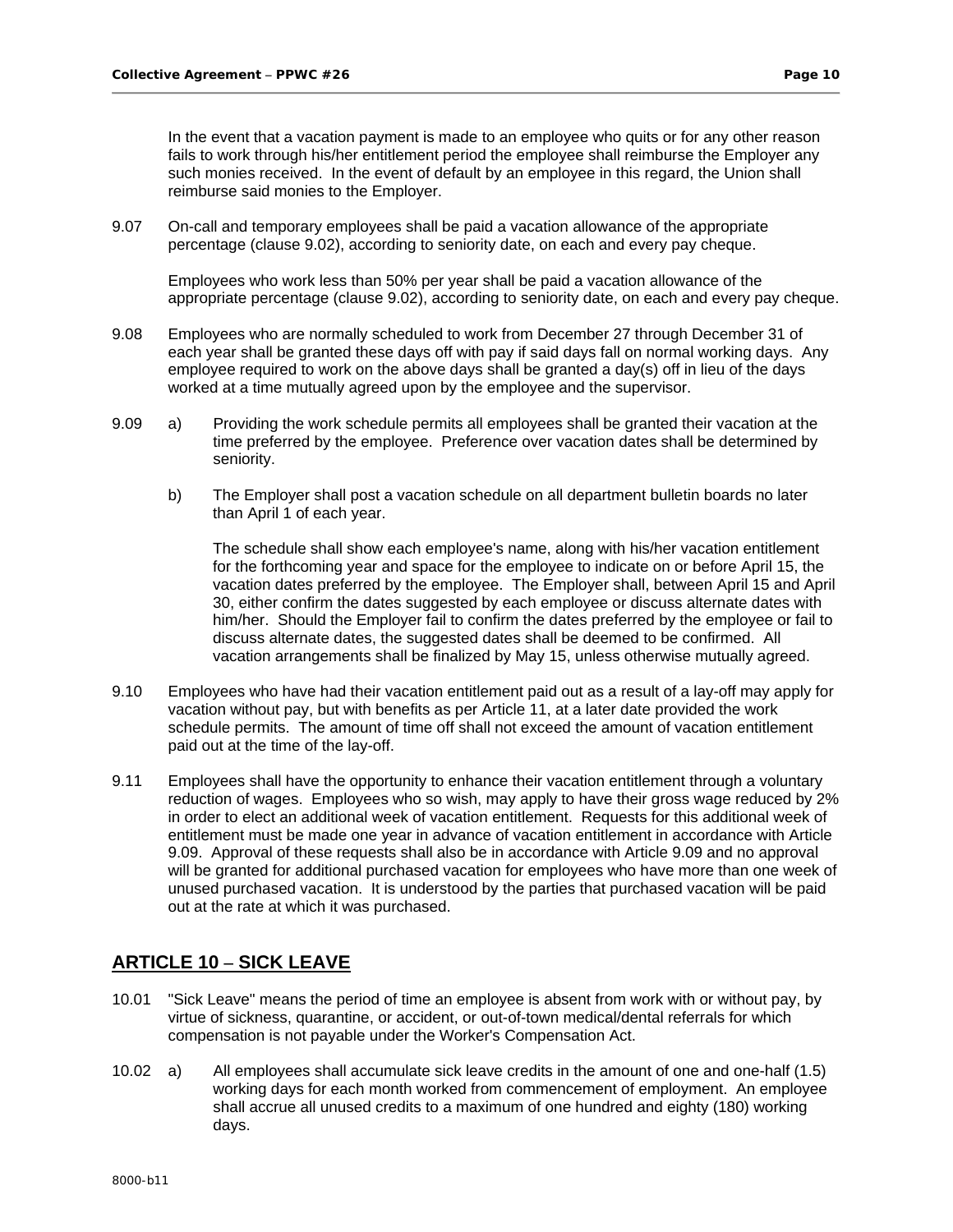- b) When an employee is required to claim sick leave, the Employer shall make a deduction from the employee's sick leave credits.
- 10.03 Sick leave with pay shall not be granted nor shall payments continue until proof of such illness is filed with the College if proof has been requested by the employee's supervisor during the period of illness.

The employer may require additional medical certification to confirm an employee is unfit for work or fit to return to work.

In such circumstances, the Parties will agree to a suitable Medical Practitioner and any costs incurred by an employee in this regard will be borne by the College.

- 10.04 Sick leave without pay shall be granted to an employee who does not qualify for sick leave with pay or who is unable to return to work at the termination of the period for which sick leave with pay would be granted under these regulations. The sick leave period shall be granted for one year and subject to review if leave exceeds one year.
- 10.05 An employee entitled to sick leave under this Article, shall receive forty percentum (40%) of his/her unused accumulated sick leave upon:
	- a) Retirement on or after the attainment of the minimum retirement age, whichever shall last occur, or
	- b) Retirement with a permanent disability entitling the employee to superannuation, or
	- c) Death of an employee while in the service of the Employer.
	- d) For the purpose of this section, the retirement age for all employees shall be in conformity with the BC Municipal Pension Plan.
	- e) Employees with five (5) years seniority or more, on severance, shall receive forty percentum (40%) pay out of their accumulated sick leave. This clause does not include employees who are dismissed for just cause.
- 10.06 A record of all accumulated sick leave credits shall be maintained by the Employer and communicated to each employee.
- 10.07 An employee prevented from performing his/her regular work with the Employer on account of an occupational accident that is recognized by the Worker's Compensation Board as compensable within the meaning of the Act, shall receive from the Employer the difference between the amount payable by the Worker's Compensation Board and his/her regular salary.
- 10.08 On-call and temporary employees will earn sick leave credits on a pro-rata basis and will be paid sick leave in accordance with Clause 10.02 and in accordance with their scheduled hours of work.
- 10.09 An employee who becomes ill while at work and cannot perform duties shall report to the appropriate supervisor before taking leave.
- 10.10 Family illness: In the case of illness in the immediate family of an employee as defined in Article 20.01, when no one at home other than the employee can provide for the needs of the ill person, the employee shall be entitled to use annual sick leave credits for this purpose. Provisions of Article 10.03 shall apply.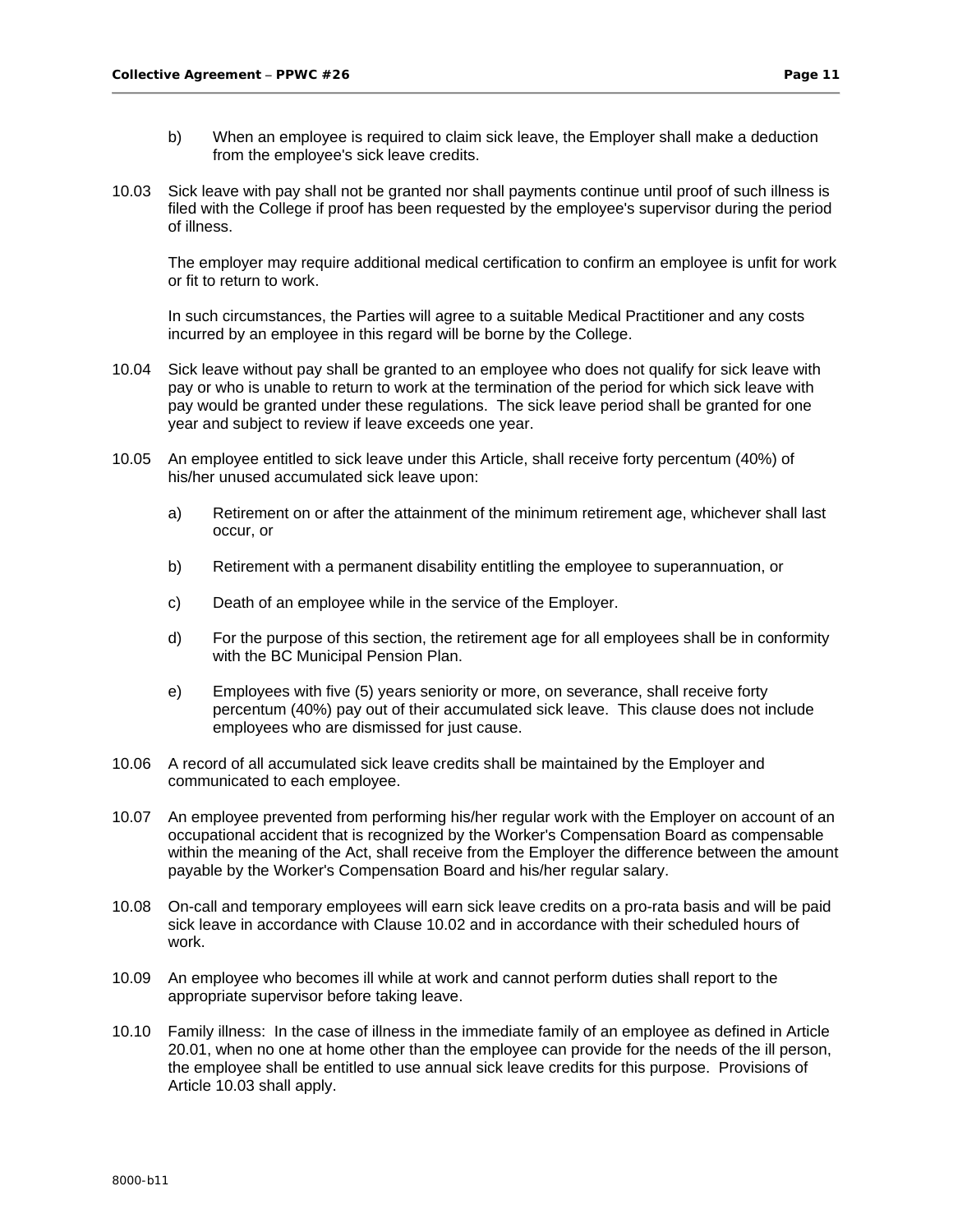10.11 When it is not possible to arrange medical or dental appointments outside of normal working hours, time off on an infrequent basis, without loss of pay, may be granted at the discretion of the employee's Department Supervisor. If such time is required, appointments should be arranged such that not more than one hour of work time is used, preferably at the end of the working day.

## **ARTICLE 11 – EMPLOYEE BENEFITS**

- 11.01 All eligible employees shall participate in the BC Municipal Pension Plan.
- 11.02 a) Employees who have completed three months service within the previous twelve months shall participate in the mutually approved Medical Plan and in the Extended Health Benefit Plan offered by the said Plan whereby the Employer shall pay one hundred percent (100%).
	- b) All employees shall be entitled to the Medical Travel Referral Benefit of \$125.00 per day, for up to fifty (50) days annually for services and supplies not covered by the Medical Services Plan of BC in accordance with regulations as presently known.
	- c) Effective April 1, 2006, eye exams shall be reimbursed to a maximum of seventy-five dollars (\$75) every two (2) years.
- 11.03 Employees who have completed three months service within the previous twelve months and who meet the carriers' eligibility requirements shall participate in the Group Life Insurance Policy plan.

The Employer agrees to contribute one hundred percent (100%) of the monthly premiums of each employee's eligible insurance coverage.

- 11.04 Part-time employees who work more than 50% per year shall be entitled to benefits accruing to regular full-time employees proportionate to time worked.
- 11.05 If the premium paid for any employee benefit is reduced as a result of any legislative or other action which reduces the cost of any premium, the amount of the saving shall be used to increase other benefits available to the employees, as may be mutually agreed between the parties.
- 11.06 While an employee is on sick leave without pay, the Employer agrees to pay his/her premium payments for medical coverage and for Group Insurance coverage, if he/she is a member of these plans. The total premiums paid by the Employer on behalf of the employee will be deducted from his/her wages after he/she returns to work. The said deductions shall be repaid to the Employer over a period of time equal to the time lost.
- 11.07 The Employer agrees to include all employees who meet the carriers' eligibility requirements in the Employer's Dental Plan and shall pay one hundred percent (100%) of the premiums of said Plan. The benefits payable by the Plan are:
	- Plan A 100% of cost of services. Plan B - 60% of cost of services.
		- Plan C 50% of cost of services to a lifetime maximum payment of \$2,000.00 per patient.
- 11.08 All employees who meet the carriers' eligibility requirements shall participate in the Employer's Long Term Disability Insurance Plan with the employee contributing one hundred percent (100%) of the premiums.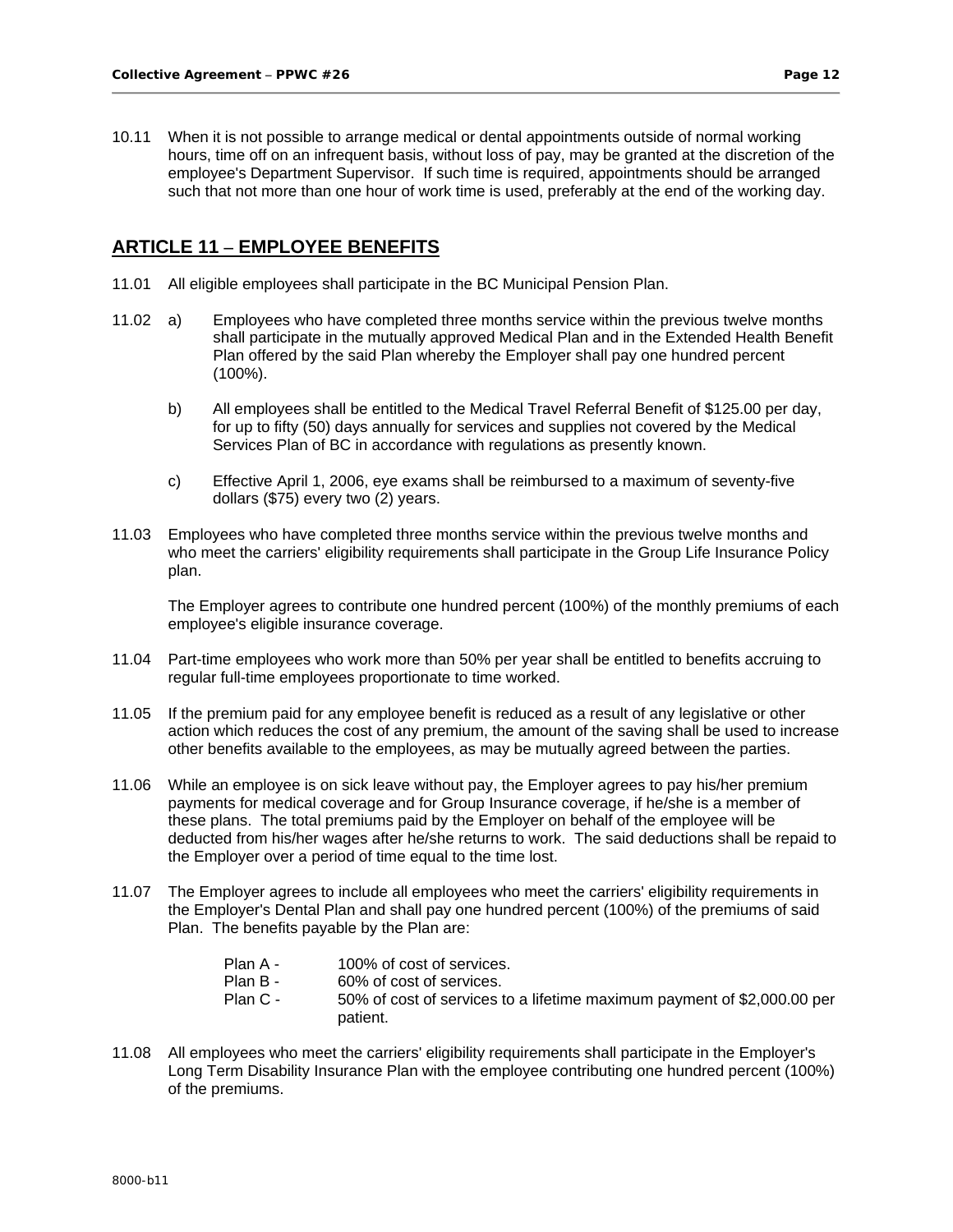- 11.09 On-call and temporary employees who have not paid their portion of the benefits by the 15th of the month following due date may have their benefits terminated.
- 11.10 Benefit eligibility and coverage for On-call, temporary, and part-time employees (hereinafter called employees) will be administered as follows:
	- 1 Employees may participate in the Medical Services Plan of BC (M.S.P.). Based on fulltime employment, the Employer shall pay one hundred percent (100%).
	- 2 Benefits shall be defined as dental, life insurance, long-term disability, and extended health care insurance.
	- 3 Employees who do not meet the eligibility requirements of the carriers will be paid 6% of gross pay in lieu of benefits.
	- 4 Upon meeting the carriers' eligibility requirements for benefit coverage, employees shall inform the Employer in writing, within ten (10) working days, of their choice of joining the benefit plans or receiving a 6% payment in lieu of benefits.

Once a decision has been made, an employee must abide by this decision until he/she obtains full-time employment.

#### 11.11 Early Retirement Incentive

For the purposes of this article early retirement is defined as retirement after age 55 and before age 65.

During any fiscal year starting April 1, the Employer will offer or accept at least one, or the equivalent of at least one, five year early retirement incentive, provided that there are any such requests.

The Employer may offer to an employee or an employee may request an early retirement incentive provided the employee meets the following qualifications:

- 1. is age 55 or over;
- 2. has a minimum of ten years employment with the College;
- 3. is a regular employee on continuing appointment at the time of early retirement; and
- 4. resigns for purposes of retirement as a regular employee.

Where the number of qualified employees is greater than the number of retirement incentives available in a given fiscal year, the allocation of retirement incentives will be decided based on the following priorities:

- 1. employees within an affected department where downsizing is planned;
- 2. employees with the greatest years of seniority.

An employee who wishes to be considered for an early retirement incentive must make the necessary application by November 1. The Employer will consider all applications and responses will be made to employees no later than the following March 1.

An employee has the right to accept or decline an early retirement incentive offer made by the employer within thirty (30) days of the offer being made.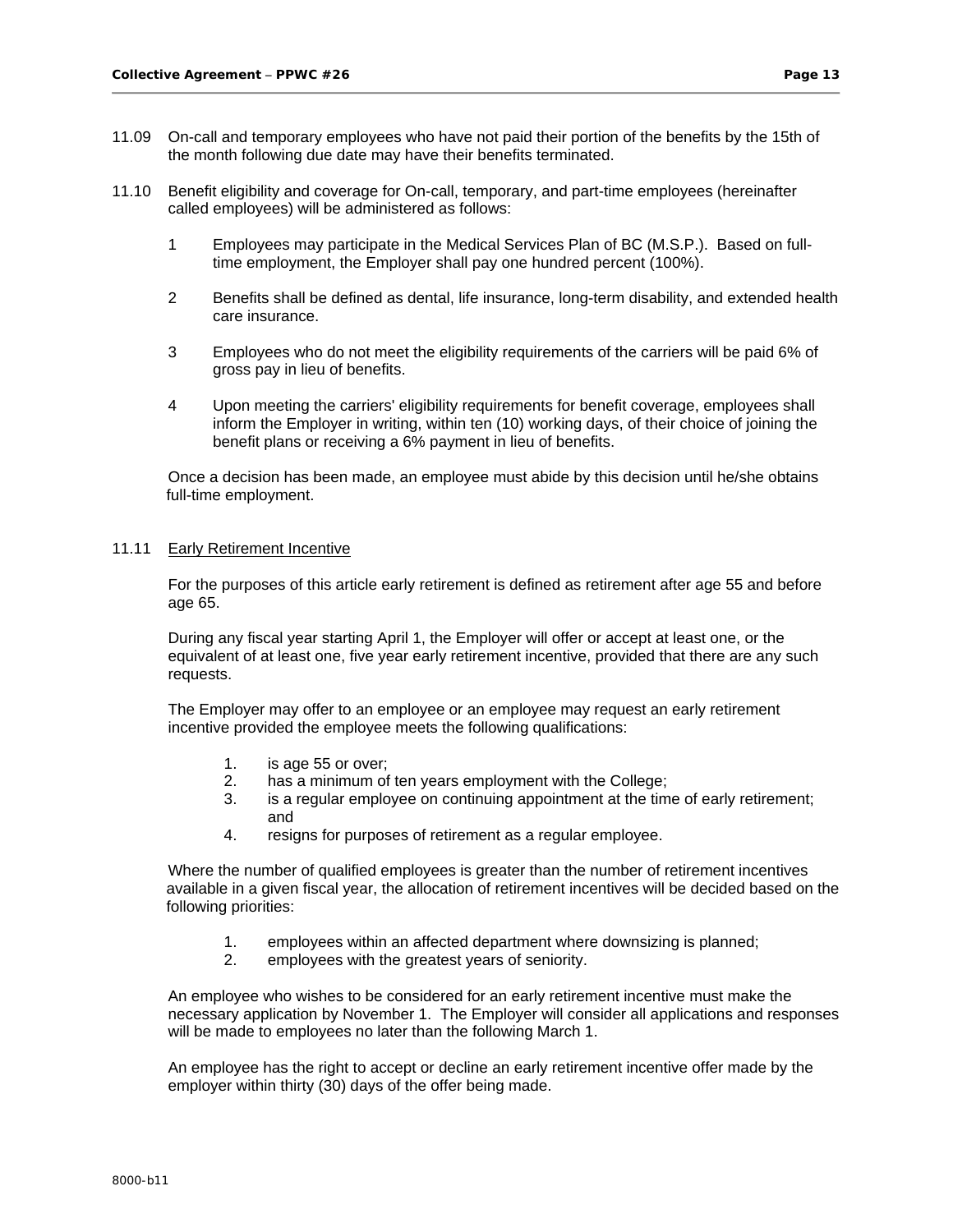In the event that an employee applies for and declines to accept an early retirement incentive offer in one year, he/she shall only be given 10 calendar days to respond to a subsequent early retirement incentive offer in the following year.

When an offer of an early retirement incentive is accepted, an employee=s early retirement will be effective on a date mutually agreed upon between the employee and the Employer. All earned vacation entitlements shall be utilized prior to the date of retirement.

The individual employee=s early retirement incentive agreement will be in writing and will specify the early retirement date, the payment date or dates, and the specific dollar amount of the incentive.

The Employer will provide the Union with copies of all early retirement incentive agreements.

The early retirement incentive will be based on the number of full years to retirement and will be paid in the following amounts:

| <b>Full Years to Retirement</b> | Pay out as of Jan 1, 1998 |
|---------------------------------|---------------------------|
|                                 | 20% of salary             |
| 2                               | 40% of salary             |
| 3                               | 60% of salary             |
|                                 | 80% of salary             |
| 5                               | 100% of salary            |

The early retirement incentive payment will be based on the employee=s salary at the date of retirement.

The early retirement incentive will be paid in equal yearly payments upon retirement and on each anniversary date thereafter based on full years to retirement, until the employee=s normal retirement date has been reached or five (5) yearly payments have been made.

The early retirement incentive may be paid using any other mutually agreed upon payment plan which takes into account the individual employee's personal circumstances.

11.12 Employees who are planning to retire will have the option of converting the Employer=s portion of medical, dental and extended health benefits into their gross salary, for a period of five (5) years preceding retirement. Such employees will then pay 100% of the benefit costs for the above.

## **ARTICLE 12 – SENIORITY**

- 12.01 The Employer agrees that seniority shall govern in all cases of promotions and demotions but that seniority shall govern only when the employee or employees are qualified and have the ability to perform the job. The Employer shall determine qualifications in a fair and equitable manner.
- 12.02 The Employer shall maintain a seniority list showing the date upon which each employee's service commenced. An up-to-date seniority list shall be sent to the Union and posted on all bulletin boards in January of each year.
- 12.03 .1 The seniority date for all employees shall be from the original date of employment.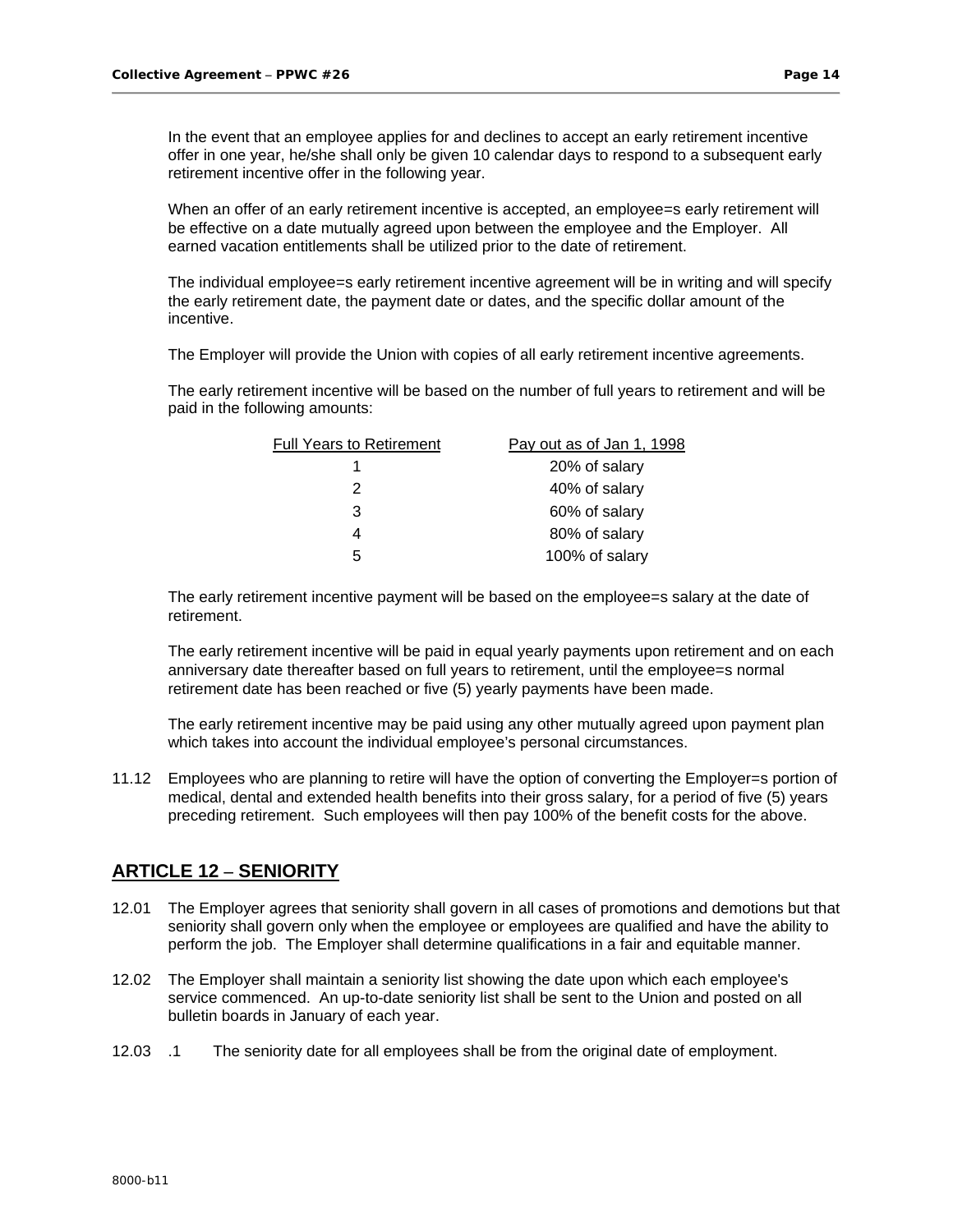.2 A new employee who is hired to a regular full-time or part-time position shall be on probation for a period of sixty (60) days of work or six (6) months whichever is less.

On-call and temporary employees shall be on probation for a period of sixty (60) days of work of broken or continuous employment during a twelve (12) month period within the job groupings listed in Appendix D.

- .3 A regular employee shall be entitled to all rights and benefits of this agreement after sixty (60) days of work or successful completion of the probationary period, whichever is less.
- .4 On-call and temporary employees shall be entitled to seniority and other benefits as specified when they have completed sixty (60) days of work of broken or continuous employment during a twelve (12) month period within the job groupings listed in Appendix D.
- 12.04 An employee shall not lose seniority rights if he/she is absent from work because of sickness, accident, lay-off, or leave of absence approved by the Employer.

An employee shall only lose his/her seniority in the event:

- .1 he/she is discharged for just cause and is not reinstated.
- .2 he/she resigns in writing.
- .3 he/she is absent from work in excess of two (2) working days without sufficient cause or without notifying the Employer, unless such notice was not reasonably possible.
- .4 he/she fails to return to work within seven (7) calendar days following a lay-off and after being notified by registered mail to do so, unless through sickness or other just cause. It shall be the responsibility of the employee to keep the Employer informed of his/her current address. An employee recalled for On-call work or employment of short duration at a time when he/she is employed elsewhere shall not lose his/her recall rights for refusal to return to work if the Employer can find a suitable replacement.
- .5 he/she is laid off for a period longer than one (1) year.
- .6 he/she fails to return from a leave of absence.
- .7 he/she is transferred to or is the successful applicant for a Selkirk College position outside of the bargaining unit for a period in excess of one (1) year.
- 12.05 No employee shall be transferred to a position outside the bargaining unit without his/her consent. If an employee is transferred to a position outside of the bargaining unit, for a period less than one (1) year, he/she shall retain his/her seniority accumulated up to the date of leaving the unit, but will not accumulate any further seniority. An employee shall have the right to return to a position in the bargaining unit. If an employee returns to the bargaining unit, he/she shall be placed in a job consistent with his/her seniority. Such return shall not result in the lay-off or bumping of an employee holding greater seniority.
- 12.06 In the event that the Employer shall merge, amalgamate, or combine any of its operations or functions with another institution, the Employer agrees to the retention of seniority rights for all employees with the Employer following consultations between the Union and the Employer.
- 12.07 Employees may be transferred from one position to another in the College if such a transfer is considered expedient by the Employer in order to expedite the work in the College, for a period not in excess of sixty (60) days.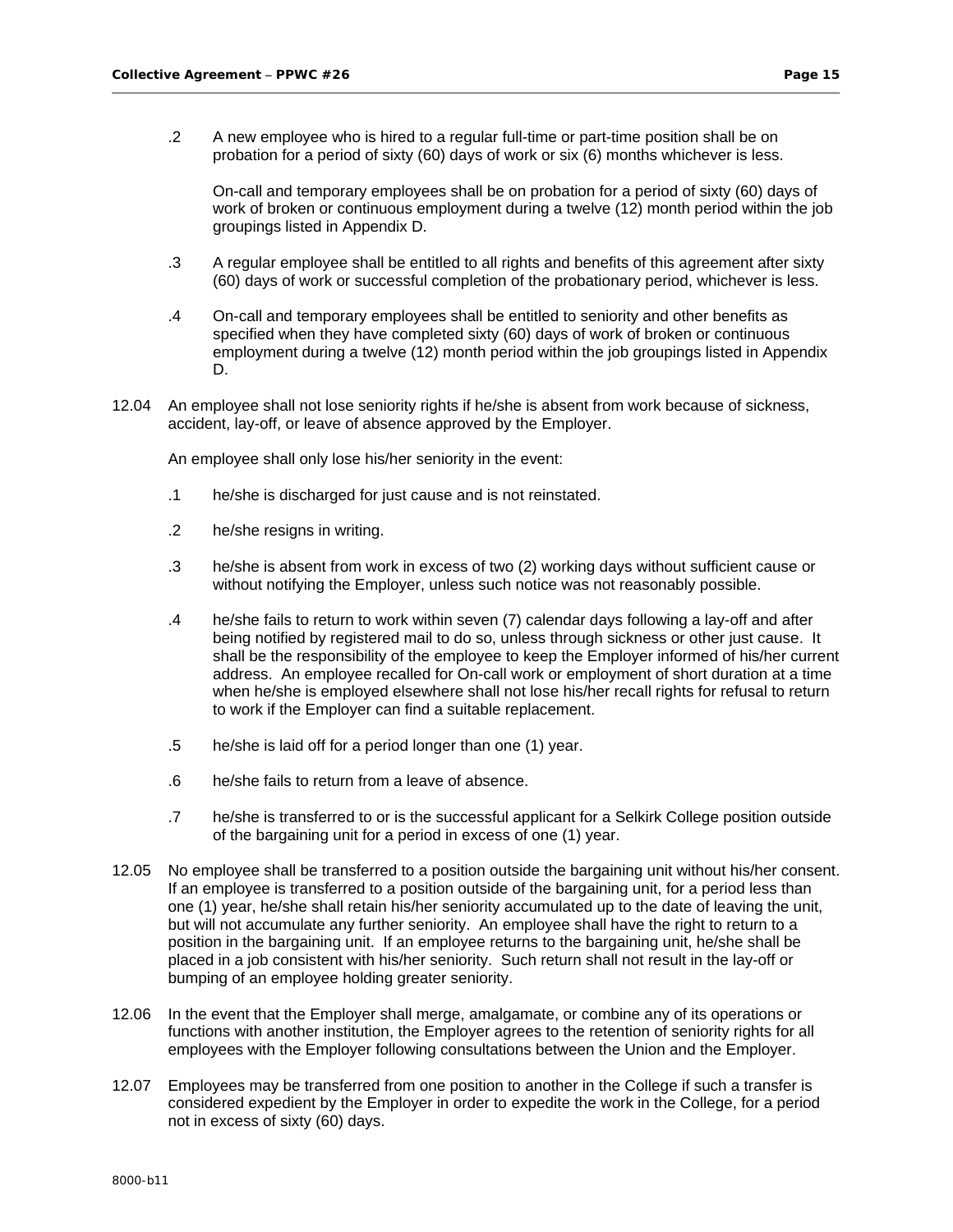12.08 In the event of this country being at war, the seniority of employees enlisting in the armed forces shall continue, provided for this purpose an employee returns to his/her employment with the Employer within a six (6) month period of his/her discharge from the armed forces.

## **ARTICLE 13 – GENERAL PROVISIONS**

#### 13.01 Position Posting

 .1 When a vacancy occurs or a new position is created, the Employer shall within sixty (60) days notify the Union in writing and post notice of the position on all bulletin boards for a minimum of seven (7) days so that all members will know about the vacancy or new position. For the purpose of this section employees on the recall list will be advised of the vacancy or a new position.

When a vacancy occurs resulting from an extended sick leave, the provisions of Article 12.07 will prevail. Should the vacancy exceed sixty (60) days, the position will be posted and filled within an additional thirty (30) days. The sixty (60) day time limitation may be extended by mutual agreement of the parties.

If qualified candidates within the unit apply for any vacancy, the Employer shall give them first consideration in filling the vacancy.

- .2 An increase of more than 20% of the hours of work identified in the original posting would constitute substantial change in the position and would require reposting of the position. In addition, all part-time jobs which become full-time must be reposted with the exception of part-time jobs which have been occupied by the same employee for more than 3 years.
- .3 The Employer may create and maintain an on-call list by hiring on-call employees. The successful applicant(s) will be included on the on-call list. Any employee going on an oncall list in a different department is below these posted positions as defined in Article 1.02 and cannot bump a posted position except as defined under Article 14.08.
- .4 In the event that the PPWC IT positions that are currently occupied by SCFA members become vacant, these vacancies will be posted for 7 days internally. The College will ensure there are no qualified internal applicants before these positions are advertised outside of the College.
- 13.02 Posting Notices

Such notice of postings shall contain the following information:

Nature of position, qualifications, required knowledge and education, skills, shift, wage or salary rate or range.

Such qualifications may not be established in an arbitrary or discriminatory manner.

- 13.03 All vacant positions will be advertised internally. If the Employer believes that there are no qualified internal candidates available, the Employer will advise the Union that the position will be simultaneously advertised externally.
- 13.04 Role of Seniority in Promotions and Transfers:

Both parties recognize:

.1 the principle of promotion within the service of the Employer;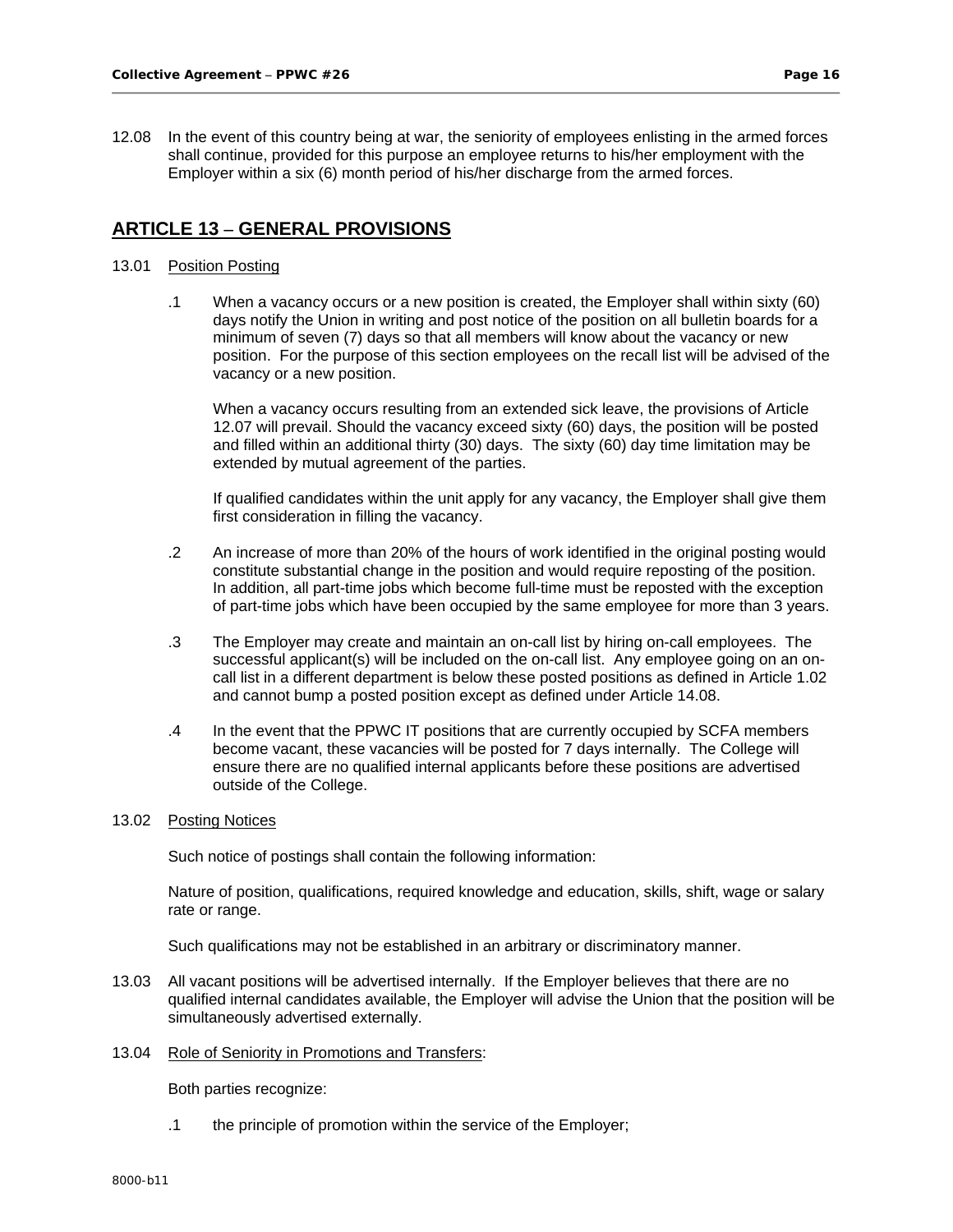.2 that job opportunity should increase in proportion to length of service.

Therefore, in making staff changes, transfers, or promotions appointments shall be made based on an employee's qualifications and experience as identified for the position. In the event that there are two qualified employees, the appointment shall be made to the employee with the greatest seniority.

13.05 The successful applicant shall be placed on probation for a period of three (3) months. If an employee has served a probationary period as an on-call or temporary employee for a particular classification, he/she will not have to serve a second probation for the same classification.

Conditional on satisfactory service, the employee shall be declared permanent after the period of three (3) months. In the event the successful applicant proves unsatisfactory in the position during the probationary period, or if the employee is unable to perform the duties of the new job classification, he/she shall be returned to his/her former position, wage or salary rate and without loss of seniority.

Any other employee promoted or transferred because of the rearrangement of positions shall also be returned to his/her former position, wage or salary rate, without loss of seniority.

#### 13.06 Recruitment of Positions

 The senior applicant for a vacant position, who does not possess the required qualifications for the position, will be considered for the position if they possess the majority of the qualifications (academic and/or experience) which are required and if he/she is currently enrolled in a course of studies which will qualify them for the position. This clause shall not apply when certificates are mandatory for placement in the vacant position.

Such an employee will be given a probationary period of four (4) months in the new job, unless otherwise mutually agreed, and the employee will be returned to his/her former position by the College if the required qualifications or certifications are not achieved within the time limits.

- 13.07 Within seven (7) calendar days of the date of appointment to a vacant position, the name of the successful applicant shall be posted on all bulletin boards. The Union shall be notified of all appointments, hirings, layoffs, transfers, recalls and terminations of employment.
- 13.08 In the event of any employee taking a course of instruction, as approved by the Employer, in order that the employee will better qualify to perform his/her job, the Employer will, on the employee's successful completion of the course, reimburse the employee in the full amount of the tuition fee(s).
- 13.09 An employee unable through injury or illness to perform his/her normal duties will be provided with alternate suitable employment where it is reasonably possible. If no alternate employment can be found the employee shall be given the right to bump into a job for which the employee is qualified. If there is no such job presently available within the workplace, the employee shall be given preference for new jobs for which the employee is qualified. Said employee shall not displace an employee with more seniority.
- 13.10 An employee who, through advancing years is unable to perform his/her normal duties may be provided with alternate suitable employment. Such employee shall not displace an employee with more seniority.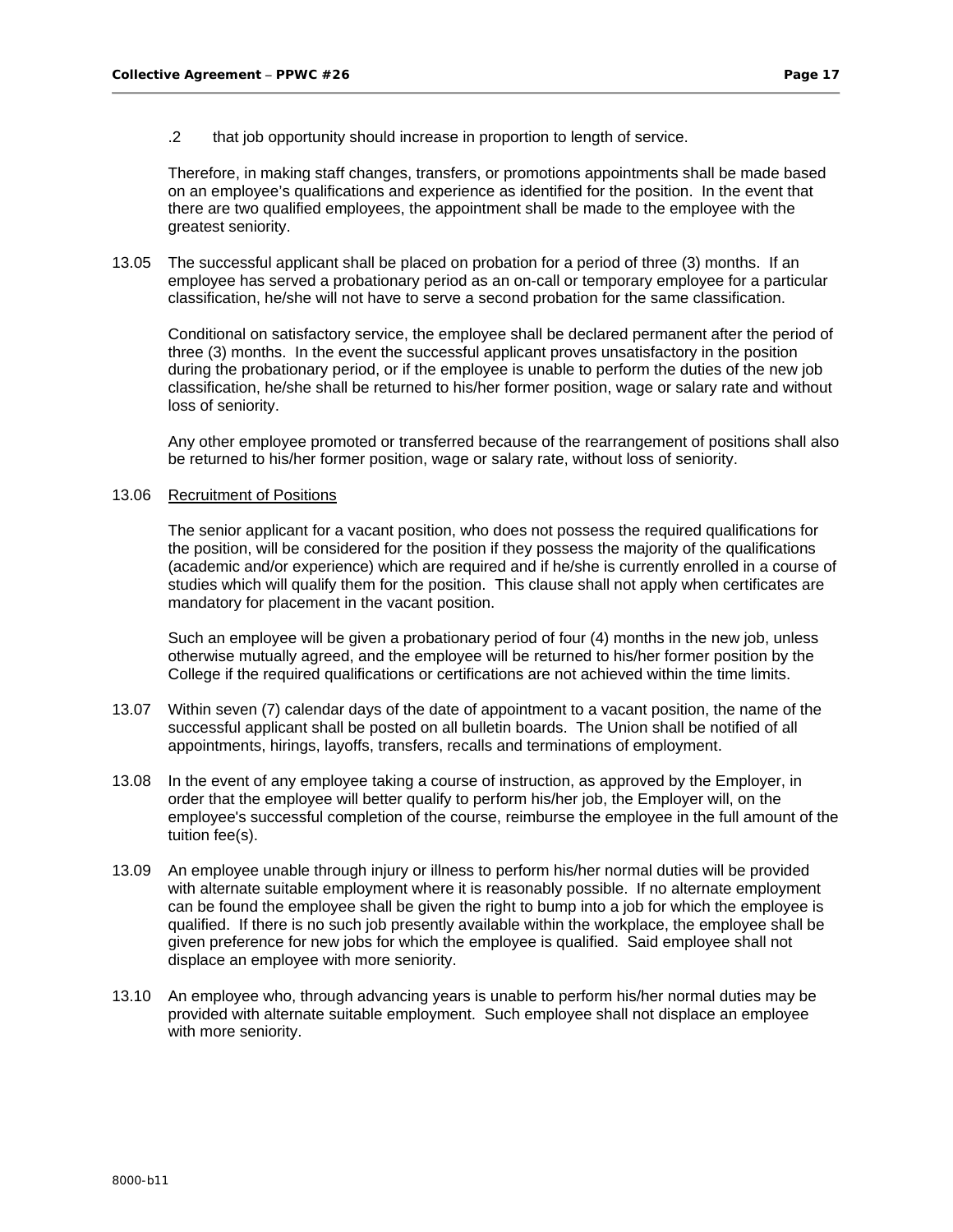#### 13.11 First Aid Certification

 .1 When the Employer requires an employee to perform first aid duties as part of his/her job requirements, reasonable costs of obtaining or receiving First Aid certification shall be paid by the Employer. Any employees so required shall be given reasonable opportunity to obtain said certification and upon receiving certification shall be paid in addition to his/her classification rate of pay as follows:

| Occupational First Aid, Level 3* | \$140.00 per month |
|----------------------------------|--------------------|
| Occupational First Aid, Level 1* | \$ 60.00 per month |

\*Or other courses that are equivalent to and recognized by, WCB.

- .2 When an employee is requested and authorized by the College to provide Occupational First Aid, Level 3 coverage on an casual or temporary relief/replacement basis, they shall be paid seven (7) dollars per day.
- 13.12 Whenever the singular, masculine, or feminine is used in the Agreement, it shall be interpreted as if the plural, feminine, or masculine had been used, where the context of the party or parties hereto so requires.

## **ARTICLE 14 – ROLE OF SENIORITY IN LAYOFFS**

- 14.01 Both parties recognize that job security shall increase in proportion to length of service. Therefore, in the event of a lay-off, employees shall be laid off in the reverse order to the bargaining-unit-wide seniority subject to job requirement.
- 14.02 Employees shall be recalled in the order of their seniority subject to job requirement.
- 14.03 No new employees shall be hired until those laid off have been given an opportunity of recall subject to job requirement.
- 14.04 a) Employees who are to be laid off for periods of less than thirteen (13) weeks shall be given notice ten (10) working days prior to the effective date of lay-off.
	- b) Employees who are to be laid off for periods of thirteen (13) weeks or more, will be provided with the following notice:

| <b>Years of Service</b> | Notice          |
|-------------------------|-----------------|
| 0 to 2 Years            | 10 Working Days |
| 2 to 4 Years            | 20 Working Days |
| 4 to 6 Years            | 30 Working Days |
| 6 to 7 Years            | 35 Working Days |
| 8 Years and over        | 40 Working Days |

Where possible, the Employer shall notify employees in writing of the anticipated date of recall.

In the event the employee's job is eliminated while the employee is laid off, the employee shall be notified ten (10) working days prior to the original anticipated date of recall and he/she shall have the right to exercise his/her rights in accordance with Article 14.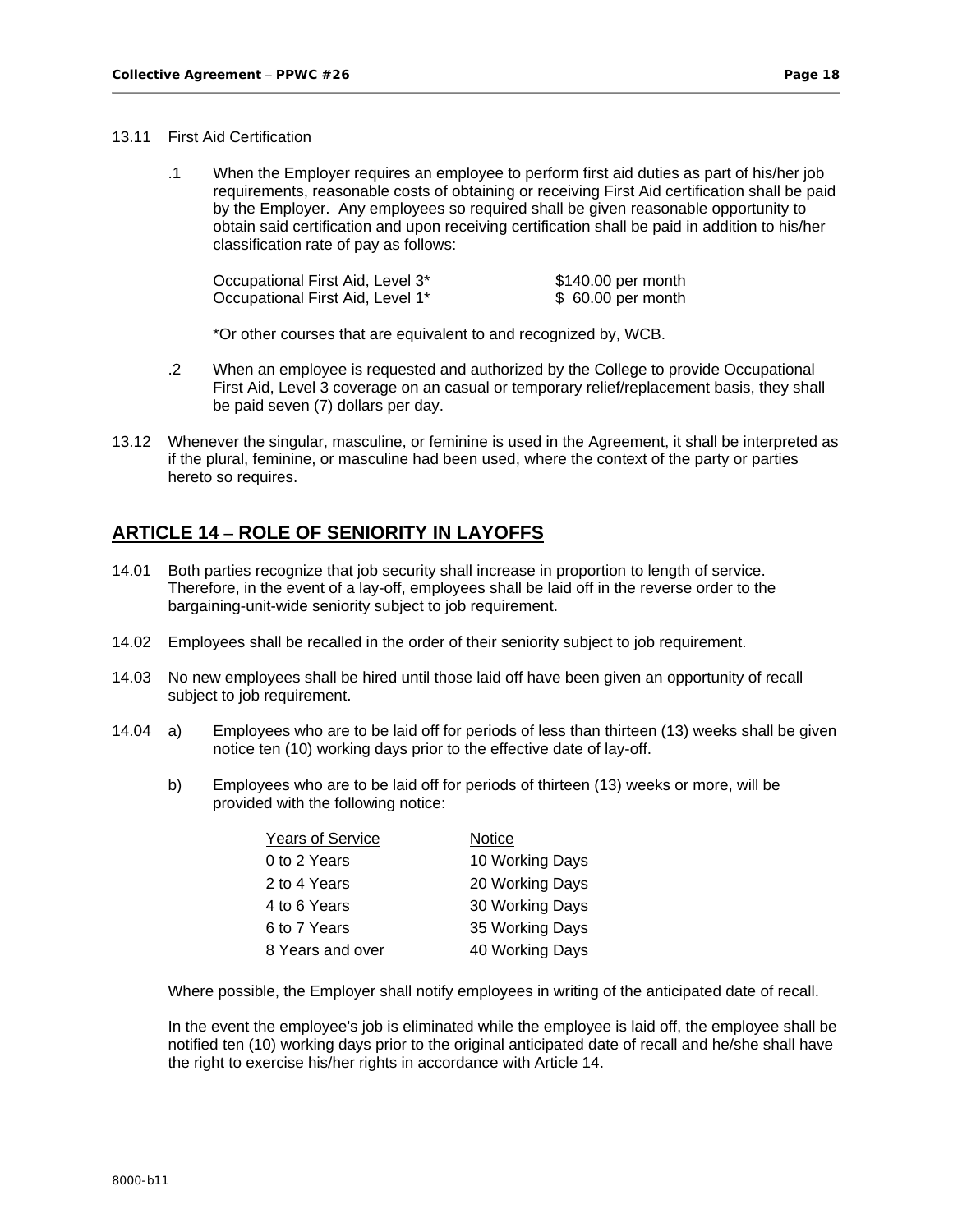- 14.05 The Employer agrees to pay the Employer's portion of premiums for all employee benefit plans for employees laid off for periods of less than four (4) months. In the event of a longer lay-off, employees so affected shall have the right to continue this coverage through direct payments where allowable.
- 14.06 Grievances concerning lay-offs, recalls and job placement shall be initiated at Stage 3 of the Grievance Procedure.
- 14.07 If an employee's job is eliminated, he/she shall have the opportunity to exercise his/her seniority rights or accept a severance payment of one month=s pay for each year of service to a maximum of six months, without right of recall.

#### 14.08 Seniority Rights

- 1) Regular employees in receipt of a lay-off notice will be required to choose one of the following options in accordance with Article 14:
	- a) lay-off with recall rights for one (1) year. A regular full-time employee or regular part-time employee who is laid off and chooses to place his/her name on the recall list rather than exercise his/her seniority rights shall be automatically recalled when a similar position in that particular classification becomes available. During the recall period, employees would be able to access work, for which they hold the required qualifications, from the on-call list.
	- b) exercise bumping rights. It is understood that an employee who exercises his/her bumping rights is relinquishing any claim to his/her previous position and further recall.
	- c) accept a severance payment according to clause 14.07.
- 2) The administration of bumping rights shall be as follows:
	- a) a regular full-time employee in receipt of a lay-off notice will be entitled to bump the least senior full-time employee for whose job he/she possesses the minimum qualifications.
	- b) if a full-time position is not available, the employee will be entitled to bump the least senior part-time employee for whose job he/she possesses the minimum qualifications.
	- c) a regular part-time employee in receipt of a layoff notice will be entitled to bump the least senior part-time employee for whose job he/she possesses the minimum qualifications.
	- d) an employee who does not possess the minimum qualifications will be considered for the position by the Employer in a fair and equitable manner.
	- e) an employee who bumps into a new position will be required to serve a probationary period of three (3) months. In the event an employee proves unsatisfactory during the probationary period or if the employee is unable to perform the duties of his/her new position, he/she shall be laid off in accordance with clause 14.08, section 1, subsection (a) and (c).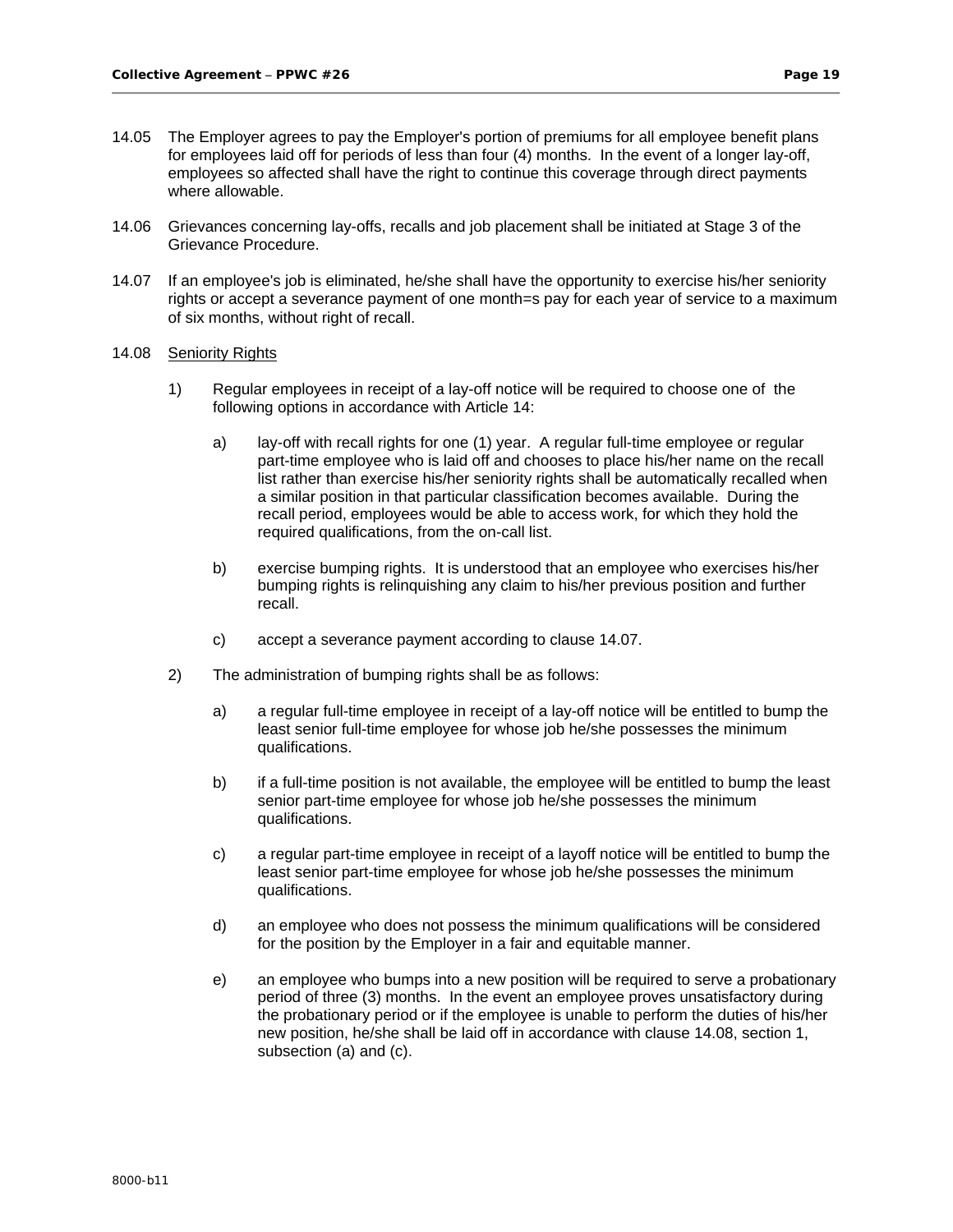#### 14.09 Role of Seniority

An employee will receive a payment equal to their vacation and banked overtime credits on the last day of work prior to a lay-off. The employee will be entitled to retain their bonus week of vacation for utilization at a later date.

#### **ARTICLE 15 – DISMISSAL AND RESIGNATIONS**

- 15.01 Except in the case of dismissal for cause, employees who have completed their probationary period shall be given two (2) weeks notice of termination of employment or two (2) weeks pay in lieu thereof.
- 15.02 An employee voluntarily leaving the service of the Employer shall be required to give the College two (2) weeks notice in writing of resignation of employment.
- 15.03 .1 When the Employer deems it necessary to censure an employee because of performance or behavioural issues that have an impact on the employee's work; the Employer shall follow the established practice of Progressive Discipline at each step, as described in Article 15.03.2. The employee will be accompanied by a Union Steward.
	- .2 Stages of Progressive Discipline: Progressive discipline is broken down into stages, with each successive stage calling for more serious disciplinary measures. The process is typically segmented into the following pattern:

| Verbal Warning                                        |
|-------------------------------------------------------|
| Written Warning and Action Plan                       |
| Final Written Warning with Action Plan and Discipline |
| Termination                                           |
|                                                       |

At all times the Employer and Union agree to abide by the Principles of Natural Justice.

15.04 Records that have been listed for over a twelve (12) month period will be withdrawn providing there has not been a continuation of an offence. Only those records of more than one (1) year shall be deleted. An employee shall be given a copy of his/her personnel file if he/she requests it.

#### **ARTICLE 16 – SAFETY**

- 16.01 The parties shall cooperate in continuing and perfecting safety measures now in effect.
- 16.02 Selkirk College shall have a Joint Occupational Health and Safety Committee structured in accordance with the BC Occupational Health and Safety Regulations.
- 16.03 The Safety Committee shall hold meetings as mandated by the BC Occupational Health and Safety Regulations and all unsafe or dangerous conditions shall be discussed and dealt with at such meetings.
- 16.04 Minutes of all Safety Committee meetings shall be kept and copies of such minutes shall be sent to the Employer and the Executive of the Union.
- 16.05 Time spent during the regular working hours by employees in performance of their duties as members of the Joint Safety Committee shall be considered as time worked.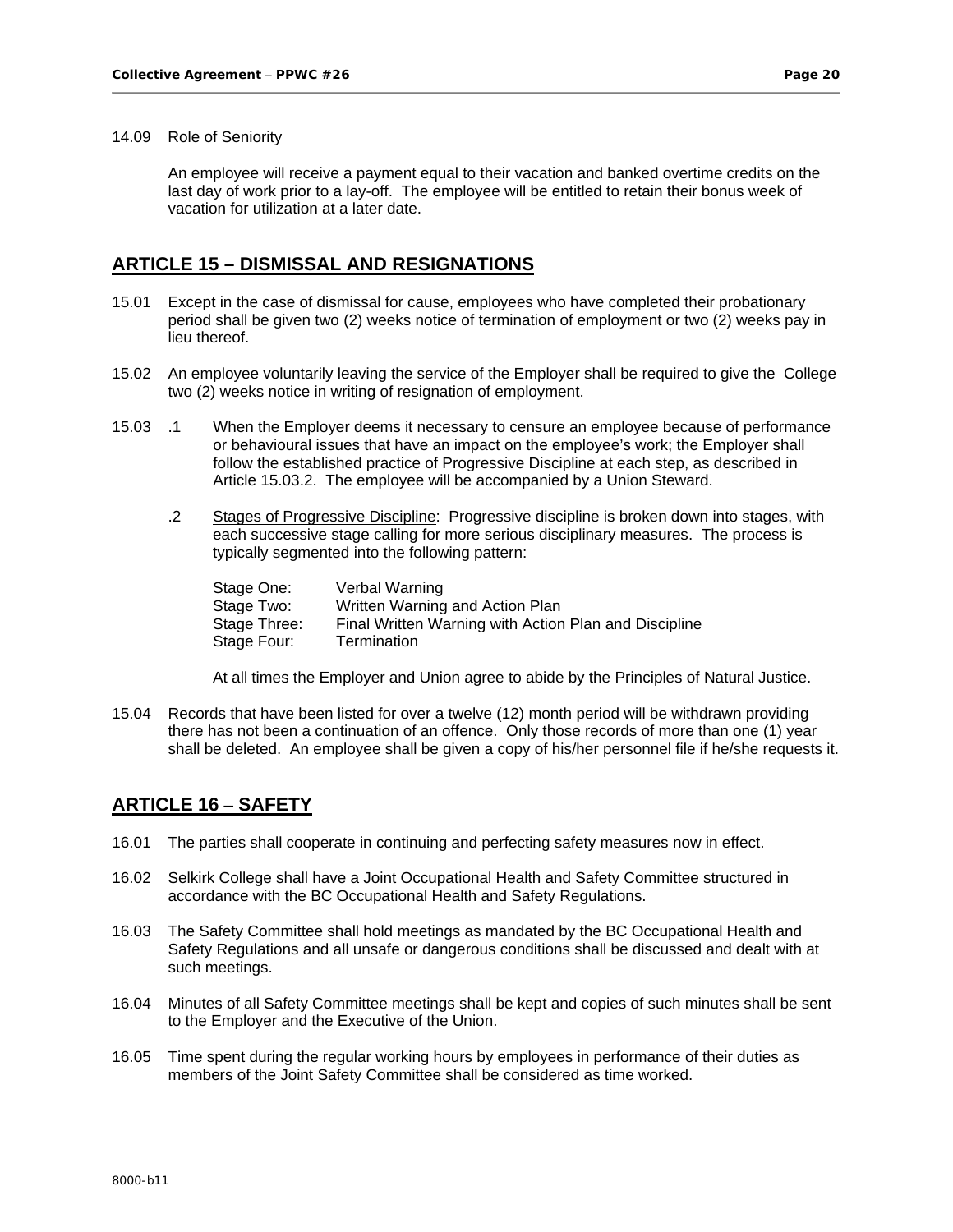- 16.06 All employees in any dangerous capacity shall be supplied with all necessary tools, safety equipment and protective clothing when needed.
- 16.07 The Employer shall provide and maintain protective outer clothing for employees where such protective clothing is needed because of the nature of the work to be done.

Where such protective clothing is provided for sanitary or safety reasons, employees shall observe the regulations for the wearing of such attire.

16.08 Upon request from a pregnant employee, the Employer may reschedule the duties of the employee to enable her to work away from the VDT, without loss of pay. The Employer shall make a reasonable effort to accommodate the request.

## **ARTICLE 17 – GRIEVANCE PROCEDURE**

17.01 Should a dispute arise between the Employer and the Union and any employee or employees regarding the interpretation or violation of the Agreement, an earnest and timely effort shall be made to settle the dispute in the following manner.

The employee or employees concerned, in person, with or without a Union Steward, shall first seek to settle the dispute within the terms of the Collective Agreement with the Supervisor.

The Union reserves the right to call the complainant into the grievance process for clarification and information purposes.

- Stage 1: Failing a satisfactory settlement within five (5) working days after the dispute was submitted to the Supervisor only a Union Steward may submit the dispute as a grievance, which shall be stated in writing, to the Supervisor.
- Stage 2: Failing a satisfactory settlement within five (5) working days after the grievance was submitted under Stage 1, only the Union Steward may submit the grievance, which shall be stated in writing, to the Director, Human Resources.
- Stage 3: Failing a satisfactory settlement within ten (10) working days after a grievance has been submitted under Stage 2, the grievance may be submitted to the President or his/her delegate (other than a delegate previously involved in the resolution of the grievance) who shall meet with the Unions Steward within seven (7) working days of being requested to so meet. Only Union Stewards shall submit the grievance to the President or his/her delegate verbally or in writing.
- Stage 4: Failing a satisfactory settlement within five (5) working days after the dispute was submitted under Stage 3, the Union may, on giving five (5) working days notice in writing to the Employer of their intention, refer the dispute to arbitration.
- 17.02 If a dispute is not submitted within sixty (60) calendar days after the occurrence of the act or decision giving rise to the dispute, then the dispute shall be deemed to be abandoned, and all rights of recourse to the grievance procedure shall be at an end. This sixty (60) calendar day limitation may be extended by mutual agreement between the Employer and the Union.
- 17.03 The Employer shall have the right to submit in writing any dispute regarding the interpretation or violation of this Agreement to the Executive Board of the Union. Failing a satisfactory settlement within eight (8) working days of the submission, the Employer may, upon giving five (5) working days in writing to the Union of their intention, refer the dispute to the Board of Arbitration instituted in accordance with this Article.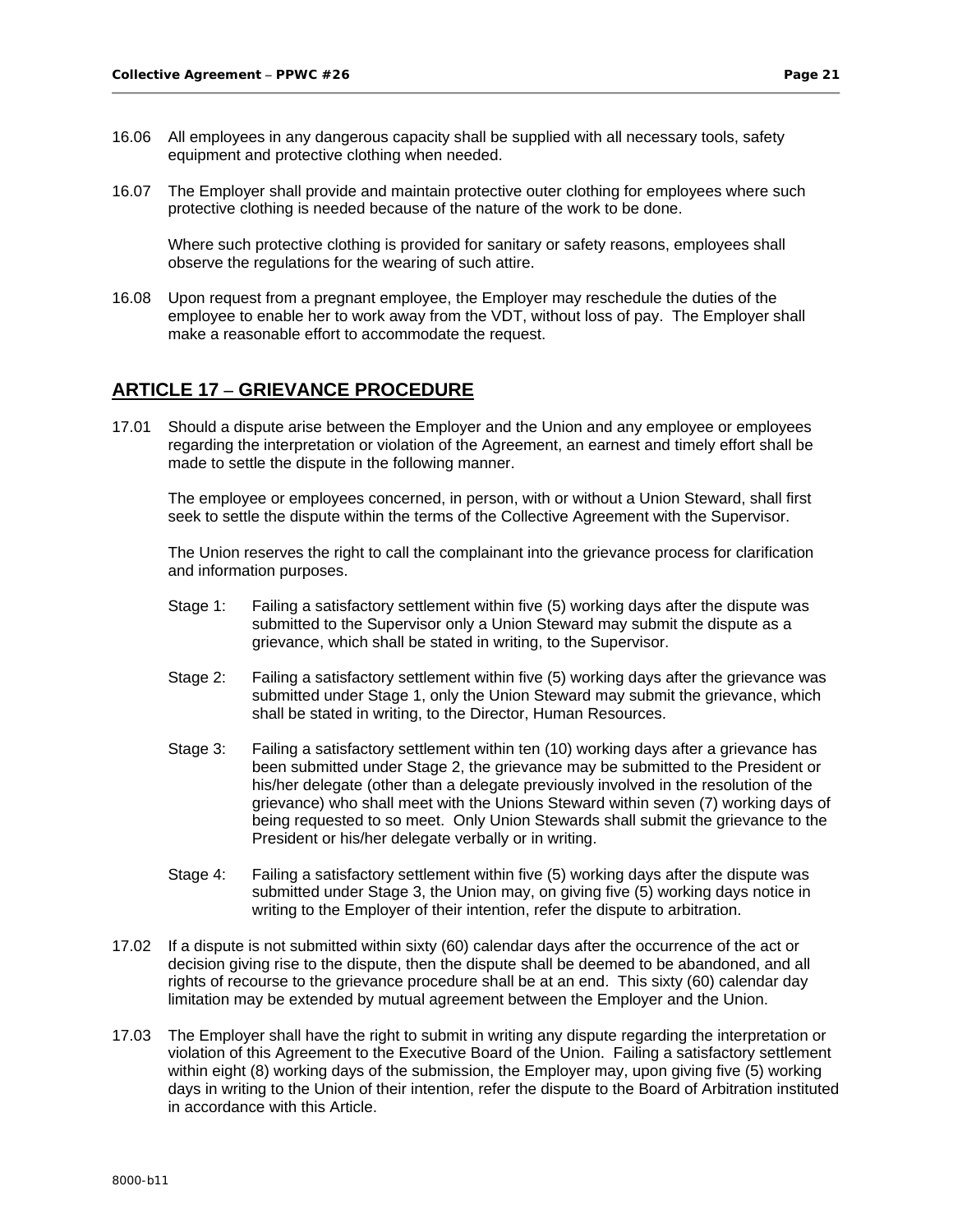- 17.04 Arbitration shall consist of a single arbitrator mutually agreed to by the parties. In the event that the Employer and the Union are unable to agree upon the selection of an arbitrator the parties will defer the selection of said to the Minister of Labour or Minister Responsible for the Labour Relations Code. The decision of the arbitrator shall be final and binding upon the parties, but in no event shall the arbitrator have the power to alter, modify, or amend this Agreement in any respect.
- 17.05 The arbitrator may determine its own procedure, but shall give full opportunity to all parties to present evidence and make representations to it. The arbitrator shall commence proceedings within ten (10) days, or sooner of their appointment. They shall hear and determine the difference or allegation, and render a decision within ten (10) days from the time of appointment.
- 17.06 Each party shall pay the expenses incurred in connection with the presentation and preparation of its own case, but the parties shall share equally the expenses of the arbitrator.
- 17.07 At any stage of the grievance or arbitration procedure, the parties may have the assistance of the employee(s) concerned as witness(es), and any other witnesses, and all reasonable arrangements will be made to permit the conferring parties or the arbitrator to have access to any part of the Employer's premises to view any working conditions which may be relevant to the settlement of the grievance.
- 17.08 The procedure for settling disputes as set out in this Article shall be strictly adhered to, but where a dispute involving a question of general application or interpretation occurs, the Employer and the Union may agree to by-pass Stages 1 and 2 of Section 17.01 of this Article. The time limitations set out in this Article may be extended by mutual agreement of the parties.

## **ARTICLE 18 – CLASSIFICATIONS**

- 18.01 The setting out of job classifications and the accompanying wages in Schedule "A", which is attached to this Collective Agreement, shall not bind the Employer to create or fill such positions.
- 18.02 The Employer and the Union agree that all existing and new positions will be administered according to the Joint Gender Neutral Job Evaluation Plan Program Terms of Reference dated 1994-02-15, as amended. The current Job Evaluation Plan is under review and revision. The College will pay the costs of having three Union participants on the Joint Job Evaluation Committee.

The Union reserves the right to withdraw from participation in the Joint Job Evaluation Committee subject to thirty (30) days notice to the Employer. Notwithstanding said withdrawal action, the Union reserves the right to grieve the final result of any Job Evaluation Review, in accordance with Article 17 procedures.

## **ARTICLE 19 – EDUCATIONAL BENEFITS**

- 19.01 Employees who enrol in courses at the College are entitled to a remission of one hundred percent (100%) of the tuition fees and all of the application fees with respect to one full course per academic year. Educational benefits are prorated for part-time employees.
- 19.02 The spouse and dependent children (not employed by the Employer) of an employee are entitled to a fee remission of fifty percent (50%) of the appropriate tuition fees. Educational benefits are prorated for part-time employees.

Article 19.02 does not apply to any new courses or programs where Selkirk College acts as a broker, or is in partnership with another institution after April 1, 2006.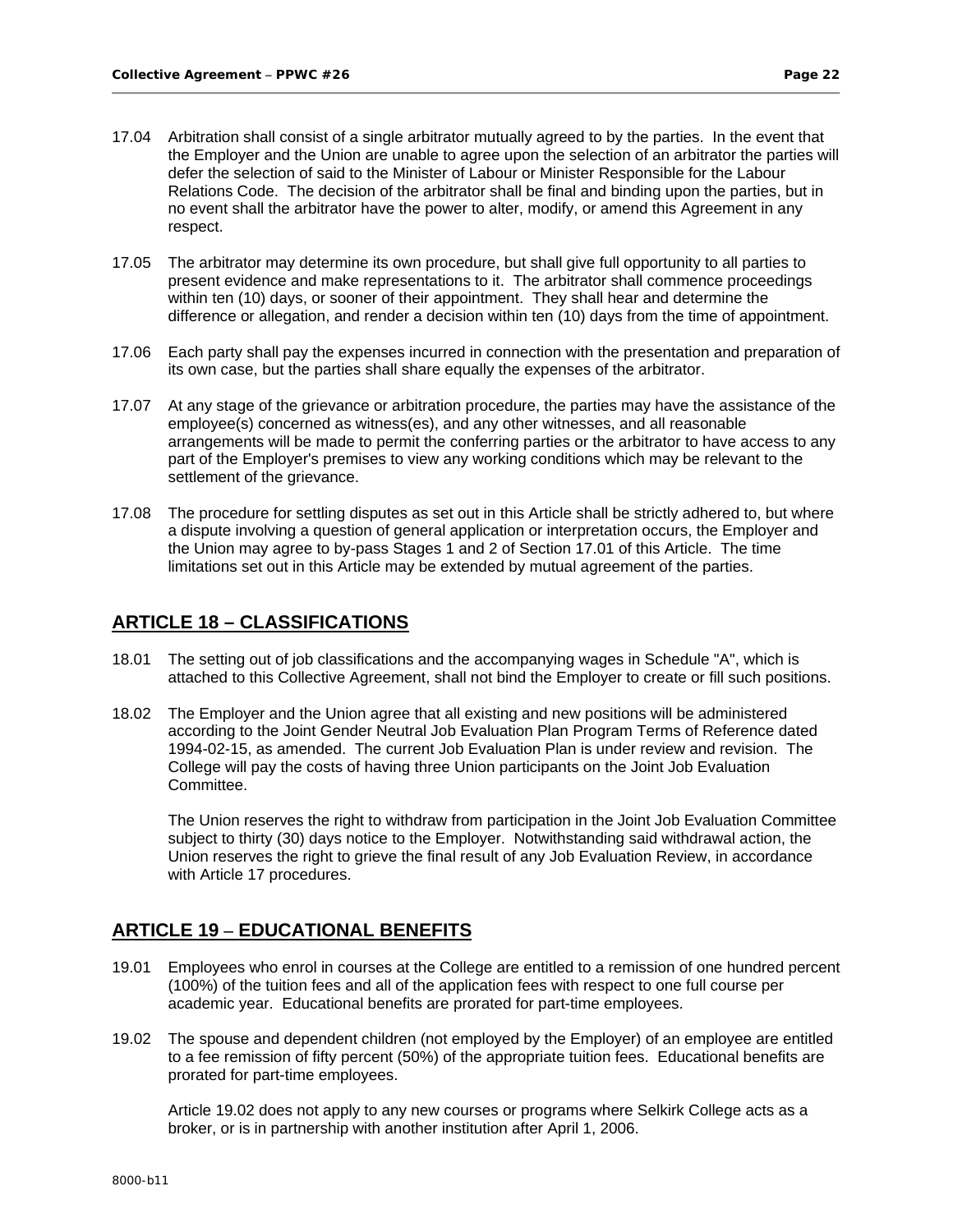- 19.03 Employees are encouraged to enrol in courses at the College and elsewhere. In cases where the course of studies is in line with the employee's duties, the Employer may grant a limited amount of leave for such study if the absence does not hinder the efficient operation of the department.
- 19.04 Regular PPWC Employees, their spouses and dependent children, shall be exempted from tuition fees for all Selkirk College courses providing that:
	- .1 they are not one of the minimum number required to ensure Ago@ status of the course.
	- .2 there is a vacant seat for the employee, spouse or dependent children on the first day of class. If there is a vacant seat on the first day of class and an employee, spouse or dependent child has guaranteed a seat by paying the tuition, he/she shall be entitled to a tuition refund for the course. If a seat becomes vacant after the first day of class and there is no prospective fee-paying student on a wait list, and an employee, spouse or dependent child has not guaranteed a seat by paying the tuition, he/she shall be exempted from paying tuition fees, providing the course instructor agrees to allow the employee to start the class late. In any event no employee, spouse or dependent children will be permitted to start a class after five (5) working days.
	- .3 the admission requirements for all prospective students shall apply and not be waived for the purpose of this article.
	- .4 the prospective student is not exempted from any other non-tuition fees or material costs which students may be required to pay, or from any other requirements students are expected to fulfil.
	- .5 for the purposes of this article, dependent children shall be defined as children under the age of twenty five (25) years residing with the employee.
	- .6 tuition remission does not apply to courses or programs when Selkirk College acts as a broker, where Selkirk College is in partnership with another institution, or to Co-op or work term fees.

## **ARTICLE 20 – COMPASSIONATE LEAVE**

20.01 A regular employee shall be granted five (5) regularly scheduled consecutive work days leave without loss of pay or benefits in the case of the death of a parent, spouse/partner or child, including step child, foster child, sister, brother, and three (3) regularly scheduled consecutive work days leave without loss of pay or benefits in the case of the death of a grandchild, grandparent, mother-in-law, father-in-law, sister-in-law, or brother-in-law. Reasonable leave of absence without pay shall be granted for travel and estate affairs associated with such paid compassionate leave. One (1) day shall be granted without loss of pay or benefits to a regular employee to attend a funeral as mourner, provided such employee has the prior approval of his/her supervisor or department head.

Reasonable exceptions to the above definitions will be considered upon mutual agreement between the College and the Union.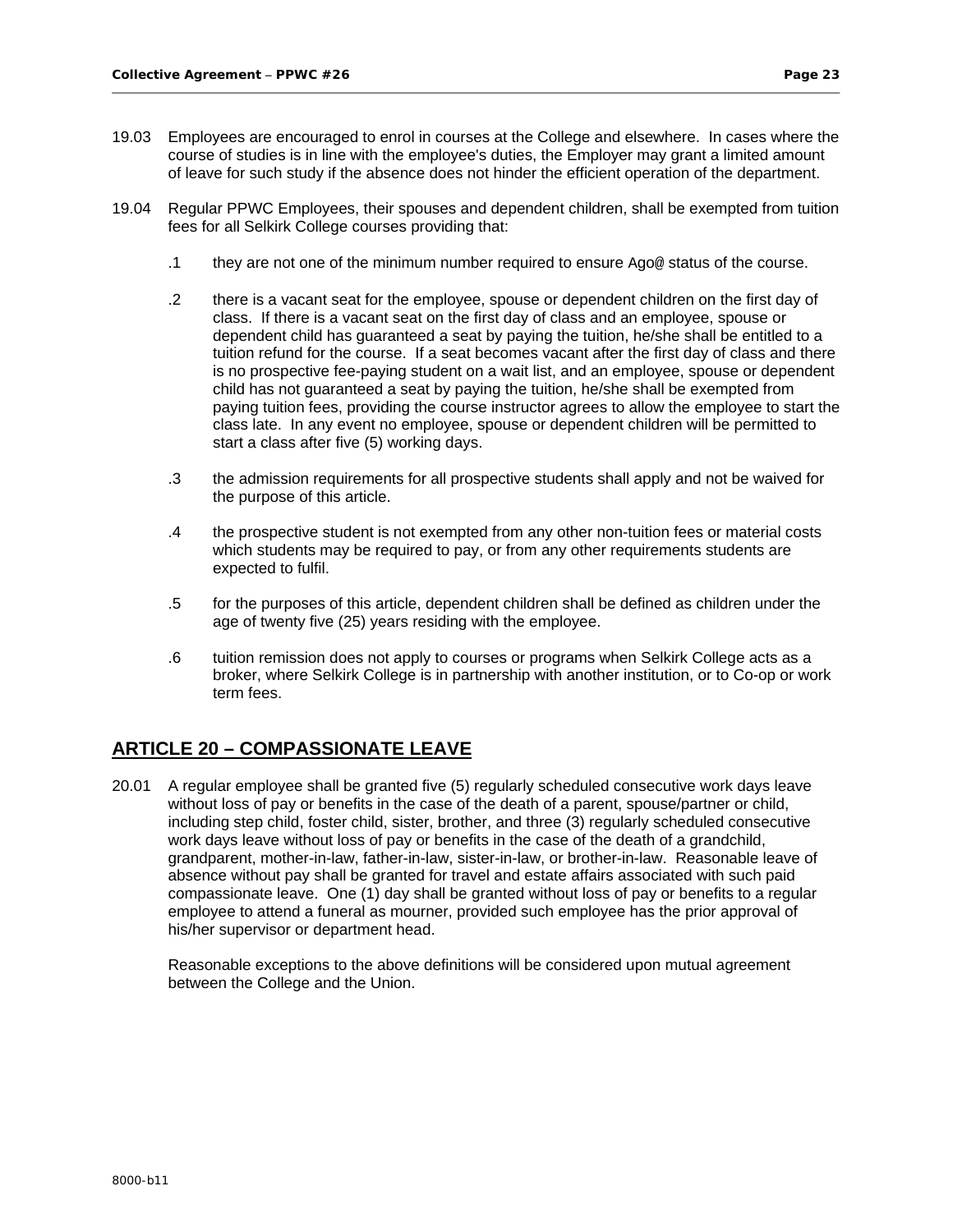## **ARTICLE 21 – GENERAL LEAVE**

#### 21.01 Leaves of Absence Without Pay

An employee may apply for leave of absence without pay for personal reasons. When applying for such leave, the employee must state in writing the reason for the request and the duration of the proposed absence. The submission must be made to the Departmental Supervisor one week in advance of the requested leave, except in situations of extreme urgency. The Employer shall reply in writing to the request. Provided that the disruption in work required of the employee can be accepted by the Employer, arrangements will be made to grant such leave.

Upon completion of leave, the employee shall return to his/her job. If the employee's job is eliminated while the employee is on leave of absence, he/she shall be immediately informed in writing and shall have the opportunity to exercise his/her seniority rights.

- 21.02 Employees required to serve as jurors or court witnesses shall be given time off with full pay while so serving, providing that the employee turns over to the Employer any wages he/she receives for serving as a witness or juror.
- 21.03 Citizenship Leave

An employee shall be granted one (1) day's leave with pay to attend his/her formal hearing to become a Canadian citizen.

21.04 Employees who take a leave of absence to fill a temporary position will not be eligible to apply for other temporary positions during the term of the leave. This does not restrict employees from applying for permanent positions while on a leave of absence.

## **ARTICLE 22 – PREGNANCY/PARENTAL LEAVE**

22.01 An employee shall be entitled to pregnancy/parental leave without pay for a period of up to one (1) year.

The employee may return to work during his/her leave of absence upon submission of one (1) month of notice of his/her intention to return to work. The employee shall resume employment at the same classification that she/he held when the pregnancy/parental leave commenced.

The employee shall continue to earn seniority and be eligible for health and insurance benefits during the pregnancy/parental leave.

The Employer will pay the Employer's share of the health and insurance premiums for up to eighteen (18) weeks or in accordance with the Employment Standards Act.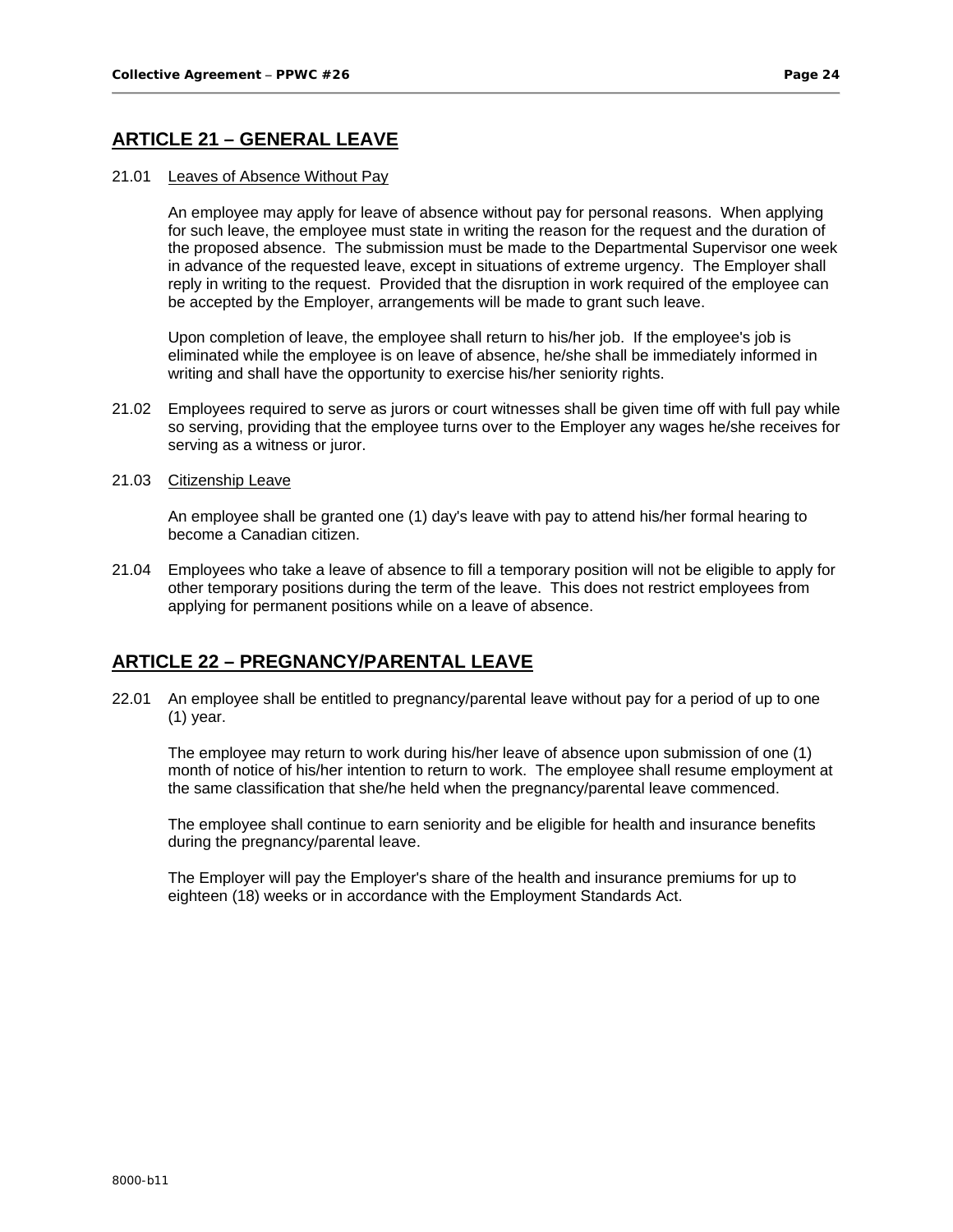## **ARTICLE 23 – USE OF COLLEGE FACILITIES**

- 23.01 Employees have the right to use the following College facilities:
	- .1 Library. Borrowing privileges available without charge. Upon retirement an employee shall be issued a permanent individual library card.
	- .2 Athletic facilities.
	- .3 Food services.
	- .4 Meeting room. The Employer will allow the use of a room for meetings of the Union, following normal booking procedures.
	- .5 Parking. Parking facilities will be available on campus for all employees. The College shall provide, free of charge, at the home campus of each employee, a parking space for the motor vehicle of each employee covered by this agreement.
	- .6 Housing.
	- .7 Bulletin boards. The employer agrees to provide bulletin boards in each building in which five (5) or more employees are regularly working. They shall be displayed in permanent and prominent locations acceptable to the Employer and the Union.
	- .8 Mail service. The Union shall be allowed the use of the Internal College mail system according to the established policy of the College.
	- .9 Duplicating services. The Union shall be allowed the use of the College duplicating services according to the established rates set for customers of the Employer.
	- .10 Office space. The Employer agrees to provide office space for Union use acceptable to the Union and the Employer.
- 23.02 All employees shall be given access to free Gym leisure passes. Those unable to use the College facilities may apply for a like amount of PD funding for other wellness programs. Both parties recommend that use of the College facilities have priority over privately operated facilities. Funding will be proportional for those employees who are not full-time. Decisions of the PD committee are final and binding on both parties.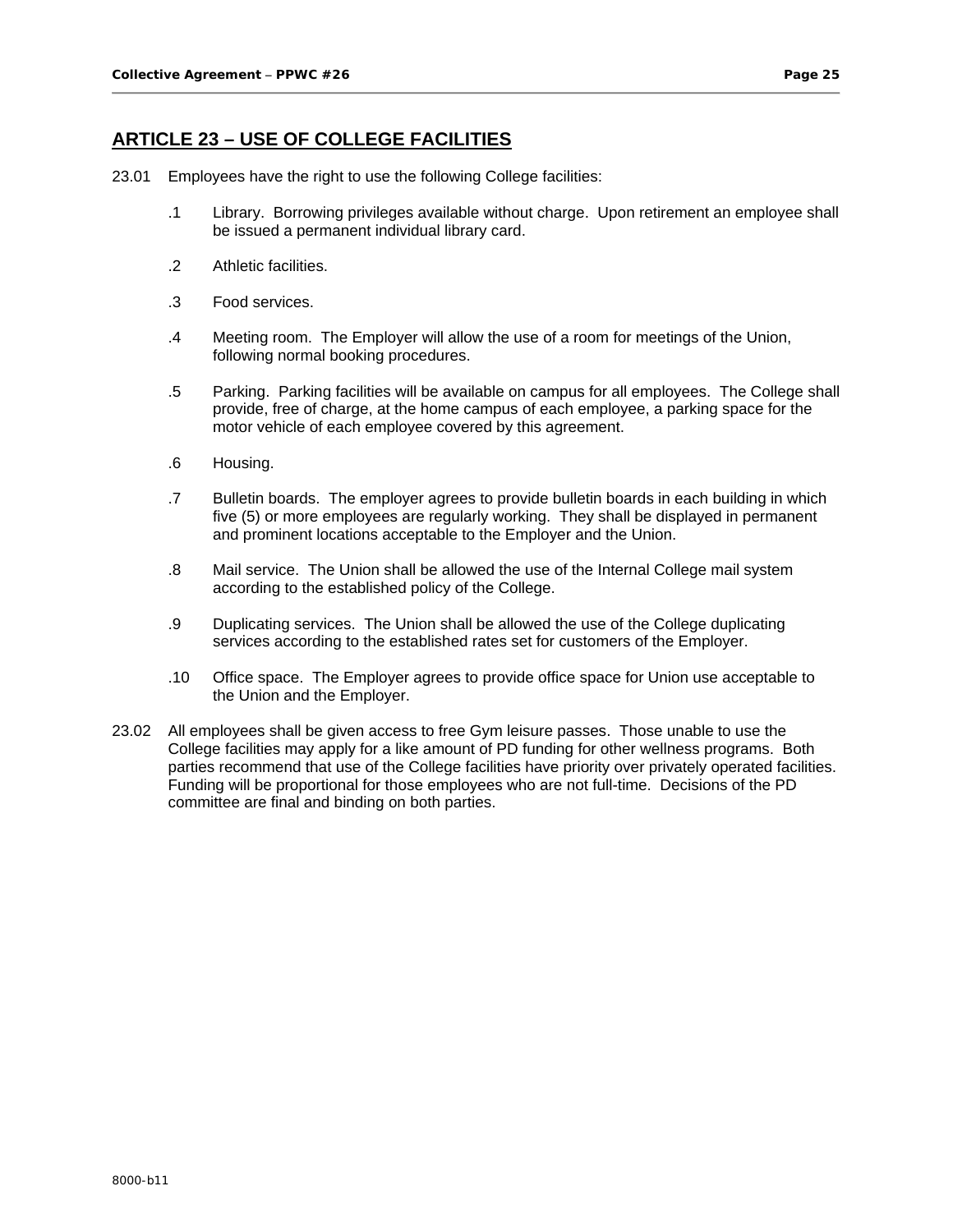## **ARTICLE 24 – TERM OF AGREEMENT**

- 24.01 This agreement shall remain in effect for the period January 1, 2011 to December 31, 2012 A.D., but shall not terminate at the expiration of that period unless notice in writing of the termination has been given by one party to the other party not more than four (4) months nor less than two (2) months immediately preceding December 31, 2012. If no such notice is given, this Agreement shall remain in effect from year to year until termination by either party upon notice in writing not more than four (4) months nor less than two (2) months immediately preceding December 31 in any one year. Either party may within that period of four (4) months immediately preceding the date of expiry of this Agreement by notice, require the other party to the Agreement to commence collective bargaining.
- 24.02 The operation of sub-section (2) of Section 66 of the Industrial Relations Act is hereby specifically excluded and shall not be applicable to this Agreement.

**THIS Agreement made and entered into this 25th day of May, 2011.** 

**IN WITNESS WHEREOF the parties hereto have executed this Agreement under Seal.** 

**FOR SELKIRK COLLEGE THE PULP, PAPER AND WOODWORKERS OF CANADA, LOCAL 26**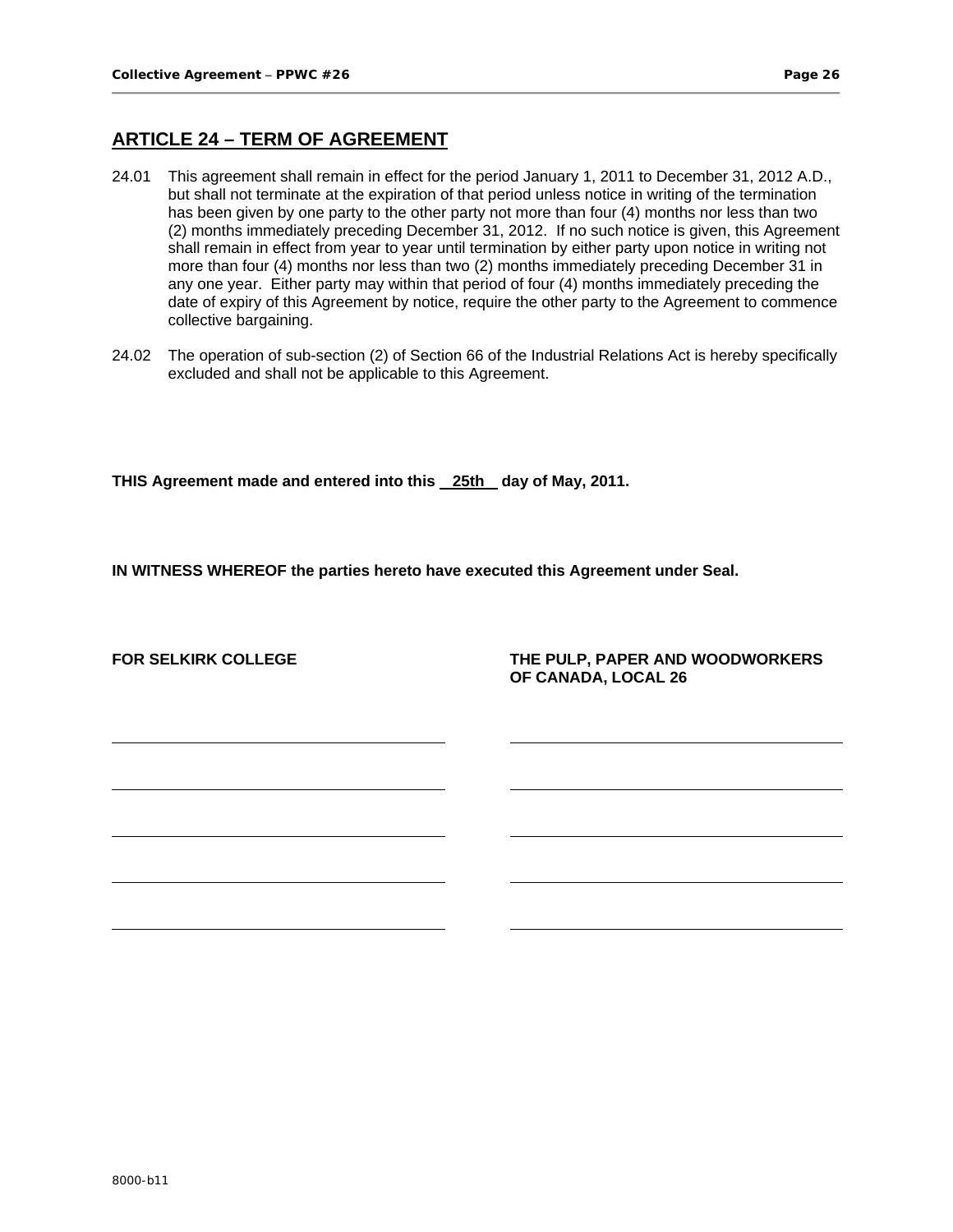# **SCHEDULE "A" Rates of Pay**

| <b>PAY</b>         | <b>CLASSIFICATIONS</b><br>(as of May 18, 2011)                                                                                                                                                                                                                                                                                                                                                                                                                          | <b>RATE OF PAY</b><br>(effective Jan 1-2011-December 31, 2012) |  |  |
|--------------------|-------------------------------------------------------------------------------------------------------------------------------------------------------------------------------------------------------------------------------------------------------------------------------------------------------------------------------------------------------------------------------------------------------------------------------------------------------------------------|----------------------------------------------------------------|--|--|
| <b>GRADE</b>       |                                                                                                                                                                                                                                                                                                                                                                                                                                                                         | Jan 1/11                                                       |  |  |
| 1                  | Co-op Education Project<br><b>Cultural Assistant</b><br>Fees Clerk (CE)<br>Snow Removal                                                                                                                                                                                                                                                                                                                                                                                 | 17.92                                                          |  |  |
| $\mathbf{2}$       | Coordinator, Study Tour                                                                                                                                                                                                                                                                                                                                                                                                                                                 | 18.90                                                          |  |  |
| 3                  | Clerical (On-call)<br><b>Driver</b><br><b>General Maintenance</b><br>Office Assistant (Extension Centres)<br>On-call Clerk PPWC<br><b>Residence Clerk</b><br><b>SCFA PD Clerk</b><br><b>Weekend Attendant</b>                                                                                                                                                                                                                                                           | 19.89                                                          |  |  |
| 4<br>$**$          | <b>Building Service Worker</b><br><b>Food Service Worker</b><br>Weekend Switchboard/BSW                                                                                                                                                                                                                                                                                                                                                                                 | 20.85                                                          |  |  |
| 5<br>$\ast$ $\ast$ | <b>Bookshop Clerk</b><br>Cook<br>Finance Support & Mailroom Clerk<br><b>Sports Att/Student Activities</b><br>Coordinator<br>Switchboard Operator (On-call)<br>Switchboard/Receptionist (Castlegar)<br>Switchboard/Receptionist (SK)                                                                                                                                                                                                                                     | 21.84                                                          |  |  |
| 6                  | Admin Assistant, Campus Mgr Trail<br><b>Aviation Accounts Clerk</b><br>Library Tech Bookstore<br><b>Library Tech Public Services</b><br>Secretary, WKTEP<br><b>Word Processing Clerk</b>                                                                                                                                                                                                                                                                                | 22.80                                                          |  |  |
| 7                  | CE Secretary (Silver King)<br><b>Disability Services Assistant</b><br><b>Duplicating Centre Operator</b><br><b>Finance Clerk KSA</b><br><b>Finance Clerk Student Accounts</b><br><b>Financial Aid Assistant</b><br>Gen Asst to CM Athletic & Co-op<br>Music Administrative Assistant<br>On Call Finance<br>Receptionist/Asst Tenth Street<br>Senior Rec. & Facility Program<br>Sign Language Interpreter<br><b>Student Services Assistant</b><br>Web Support Technician | 23.79                                                          |  |  |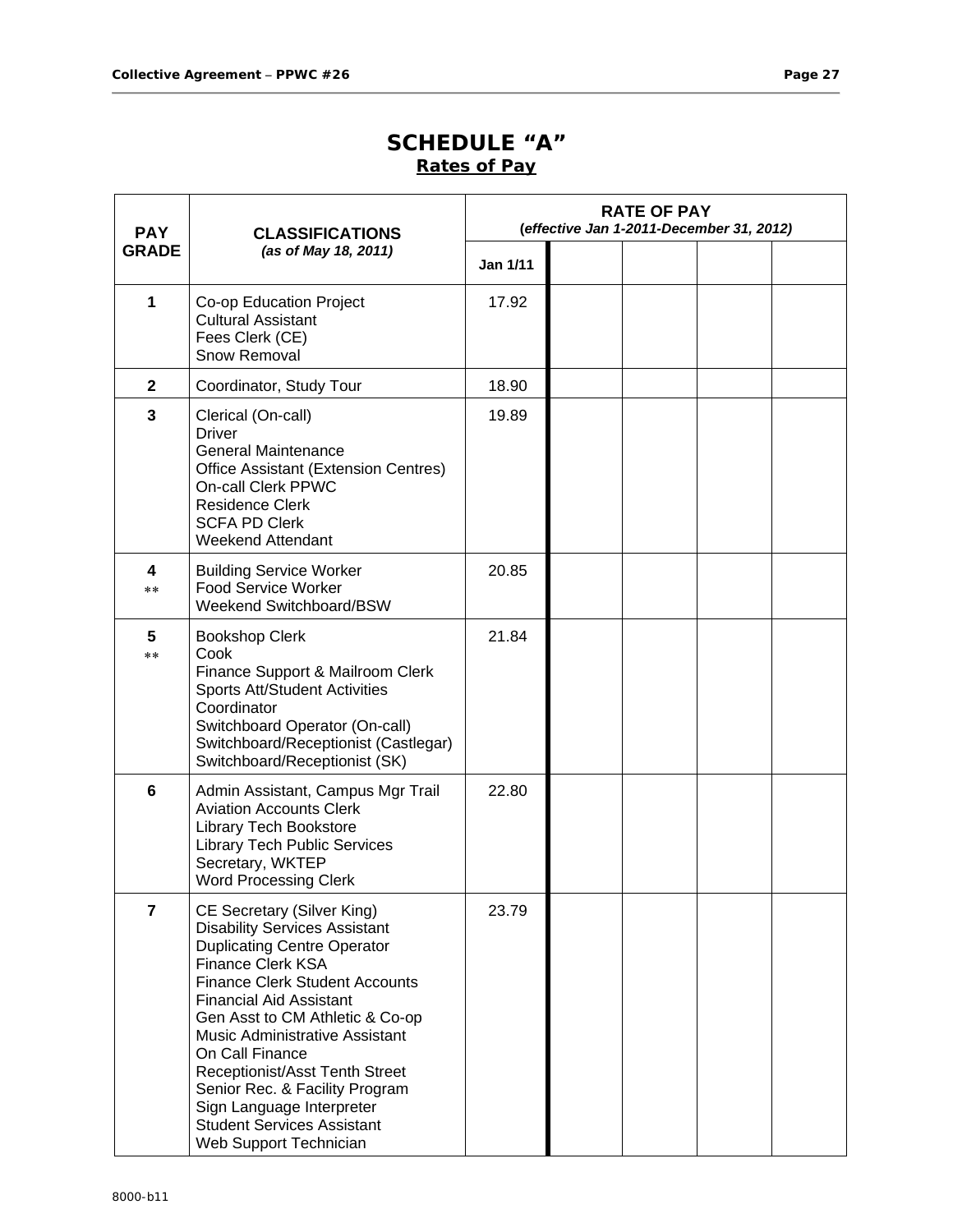| <b>PAY</b>   | <b>CLASSIFICATIONS</b><br>(as of May 18, 2011)                                                                                                                                                                                                                                                                                                                                             | <b>RATE OF PAY</b><br>(effective Jan 1-2011-December 31, 2012) |  |  |
|--------------|--------------------------------------------------------------------------------------------------------------------------------------------------------------------------------------------------------------------------------------------------------------------------------------------------------------------------------------------------------------------------------------------|----------------------------------------------------------------|--|--|
| <b>GRADE</b> |                                                                                                                                                                                                                                                                                                                                                                                            | Jan 1/11                                                       |  |  |
| 8            | <b>Accounts Receivable Clerk</b><br>Admin Assistant - Campus Mgr<br><b>Admissions Officer</b><br>CE Sec/Admissions-GF/Boundary<br><b>Educational Recruitment Coord</b><br><b>Finance Clerk</b><br>Groundskeeper<br><b>International Admissions</b><br>Lib Tech Catalog/Public Svs<br><b>Records Officer</b><br>RRS Equip and Van Attendant<br><b>School Admin Assistant</b><br>Storeperson | 24.77                                                          |  |  |
| 9            | <b>Accounts Payable Clerk</b><br><b>Acquisition Technician</b><br><b>Bookstore Coordinator</b><br><b>Campus Facilities Coordinator</b><br><b>Coordinator Admission Services</b><br>Donor Development Alumni<br>Donor Development Coordinator<br>Junior Buyer<br>Payroll Officer<br><b>System Support Analyst</b><br>Tradesman                                                              | 25.73                                                          |  |  |
| 10<br>**     | <b>Client Support Analyst (SRS)</b><br><b>Executive Chef</b><br><b>Graphic Designer</b><br>Health & Safety Coordinator<br>Maintenance Secretary Dispatch<br>Records & Reg. System Tech.<br>Senior Payroll Officer<br><b>System Specialist 1</b>                                                                                                                                            | 26.74                                                          |  |  |
| 11           | <b>Communications Coordinator</b><br><b>Financial Aid Officer</b><br><b>Institutional Marketing Coord</b><br><b>Institutional Research Assist</b><br>Journeyman<br>Program Marketing Coordinator<br>System Specialist II<br>Web Developer                                                                                                                                                  | 27.80                                                          |  |  |
| 12           | <b>Buyer</b><br>Director of Mtnce - Aviation<br>Journeyman Field Technician                                                                                                                                                                                                                                                                                                                | 28.88                                                          |  |  |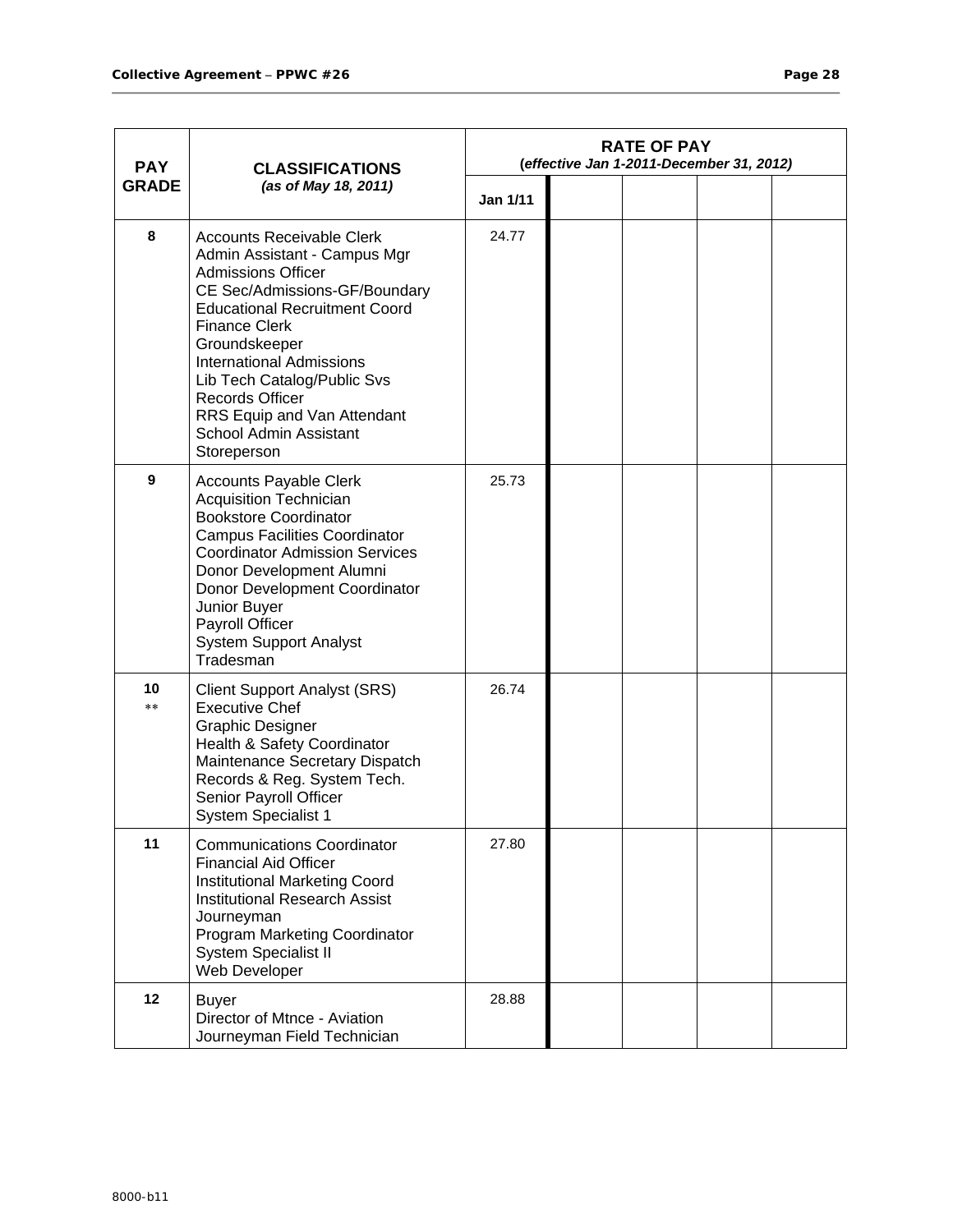The Lead Hand rate will be a stipend based on 10% of the highest rated classification under their supervision.

New pay grade steps, above step 12, will be created when there is a demonstrated need, subject to the approval of the College President and Vice-President Administration. The increments for these steps will maintain the integrity of the pay grades (equal increments) as per the present Job Evaluation Plan.

- \*\* The rate of pay for all food service worker positions is determined by Appendix I for the term of this Collective Agreement.
- The annual base wage increase for any year(s) of the four base wage increases shall be increased by the difference, if any, between the base wage increase for that year and a higher base wage increase for that year as provided for in the compensation template that is agreed upon at the 2006 support staff compensation table. Should the Template Table settled for a two-year term of July 1, 2006 to June 30, 2008 at 3 % base wage increase for each of those two years, then PPWC Local 26 will receive another 0.9% base wage increase (i.e., an annual increase of 3% instead of 2.1%) for each of those two years, but would still receive just a 2.1% base wage increase for each of the third and fourth years (2008-10) of the agreement.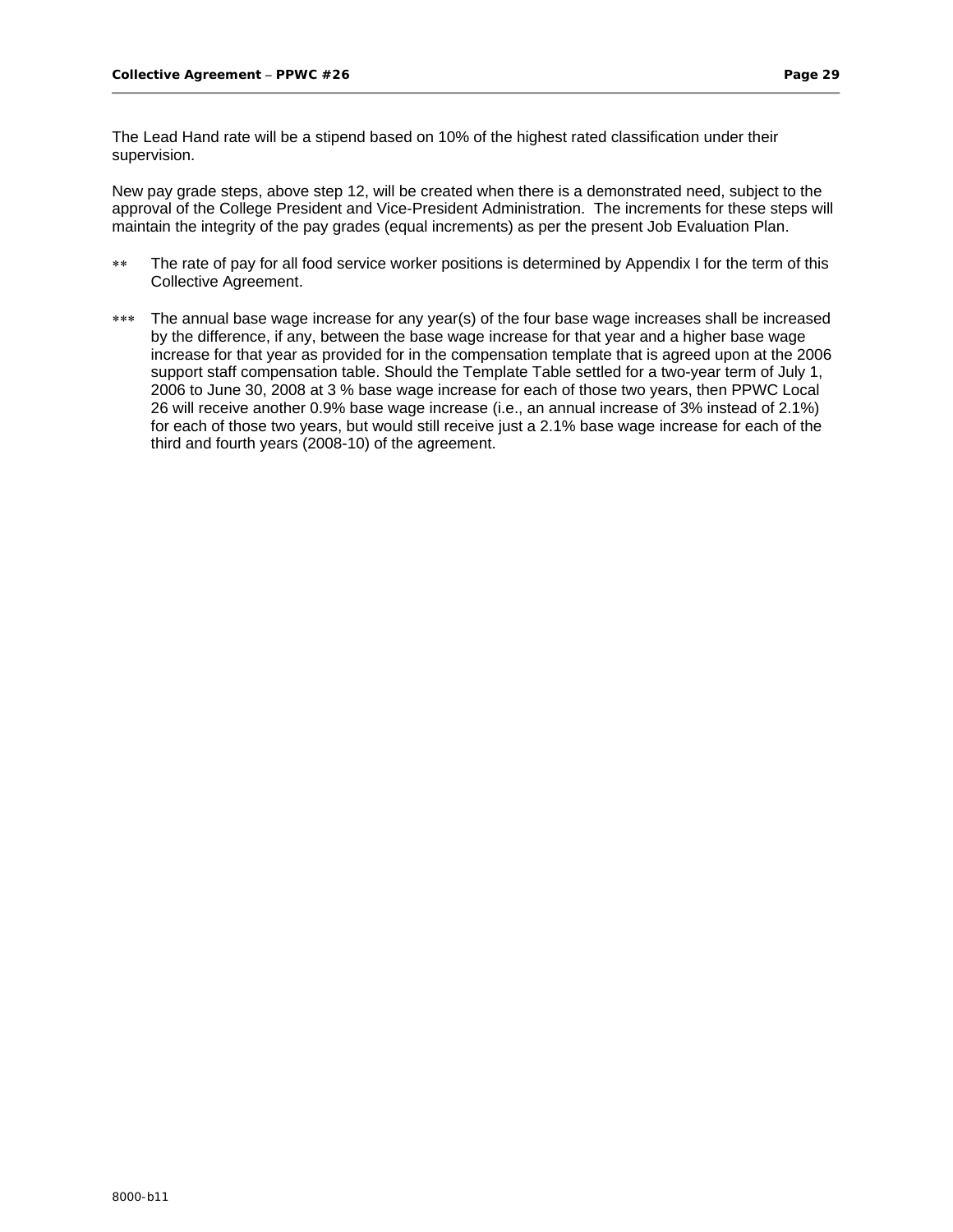# **APPENDIX "B"**

#### **Letter of Understanding re: Contracting Out, under Article 3.07 of the Collective Agreement**

- 1. The parties agree that problems arising from contracting out will be discussed. It is recognized that the more serious the result of the contracting out the more formal the committees for discussion will be. The parties will meet after ratification to discuss this matter.
- 2. Where contracting out results in restructuring, a loss of position or a loss of employment, a minimum written notice period of thirty (30) days will be provided to the individual(s) affected and to the Union.
- 3. In such cases as described in (2) above, the Employer agrees to provide the Union with the rationale and the relevant data used in making their decision and to discuss fully the concerns and suggestions of the Union. Within ten (10) days of written notice being served, the parties will meet and within thirty (30) days of this date the choice in (4) below will be made.
- 4. Where a conflict arises under Article 3.07 that results in a loss of employment the Union may, within the time period set out in (3.) above refer the dispute to either:
	- a. Section 112 of the Industrial Relations Act where the terms of reference will be
		- i. the substantial savings or significant increase in efficiency
		- ii. the impact of contracting out on the bargaining unit
	- b. To binding Arbitration under Article 17.04 where the Arbitration Board, in determining whether the Employer has demonstrated a substantial savings or significant increase in efficiency, will weigh the impact of contracting out on the bargaining unit in making their decision.

A referral to Arbitration or to Section 112 will not restrict the Employer from implementing their plans to contract out.

- 5. If an employee is displaced to a lower job as a result of contracting out, his/her rate of pay will be maintained as set out in Article 1.07.
- 6. If an employee is laid off as a result of contracting out the employee will have the option of either going on the recall list as set out in Article 14 or waiving recall rights and accepting severance pay as set out in Article 1.07(4).
- 7. Bumpings and transfers resulting from contracting out will be carried out in accordance with Article 14 and Article 1.07 respectively.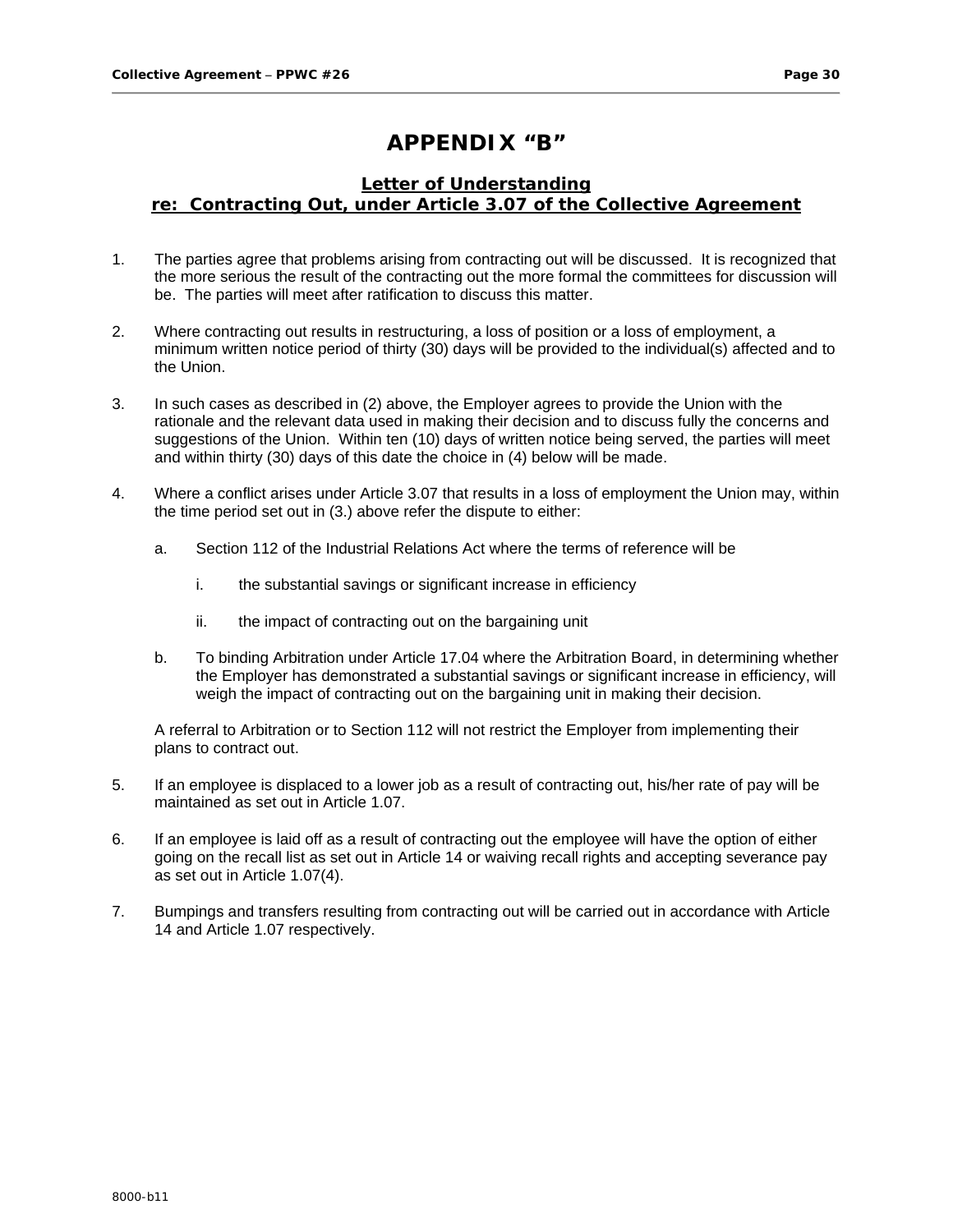## **APPENDIX "C"**

#### **Letter of Understanding re: Student Work**

The Union recognizes and agrees that from time to time during the term of this Agreement there will be work projects conducted within the College by students who will not be members of the Union.

Student Work shall be divided into two categories:

- A. Unpaid Student Work
	- 1. Students may work in order to gain practical experience. Such students
		- are not employees,
		- are not within Union certification, and
		- will not be paid.
	- 2. Unpaid student work is limited to two students per semester per department for a period not to exceed three consecutive weeks, except as noted in clause A4.
	- 3. A PPWC member may volunteer to be responsible for supervising a practicum student. If a member does not volunteer, a student cannot work within that department.
	- 4. The College and PPWC recognize the need to provide students from the Resort and Hotel Management, Professional Cook 1 and 2 programs with practical experience, as an integral part of their educational studies and perform effectively in post education employment. In order to facilitate these goals and respect PPWC representation of work performed by presently classified positions, the parties agree that during each annual September 1<sup>st</sup> to May 1<sup>st</sup> period, the College will make available the following instructional based catering events to provide a workplace training experience for students from the Resort and Hotel Management and Professional Cook 1 and 2 programs:
		- 3 Large Banquets of over 250 served capacity
		- 2 Small Banquets of 75-100 served capacity
		- 5 Student organized events (e.g., Casino Night)

In addition, the following events and programs will continue to be staffed in accordance with past practice:

1 Annual Foundation Gala (currently Festival of the Trees)

1 Community Based Charity Event

8 Advisory Committee Luncheons

Resort and Hotel Management, Professional Cook 2 student run Dining Operations as presently known as Scholars Dining Room

Catering events outside the above stated events and programs would require PPWC participation in accordance with present Collective Agreement terms.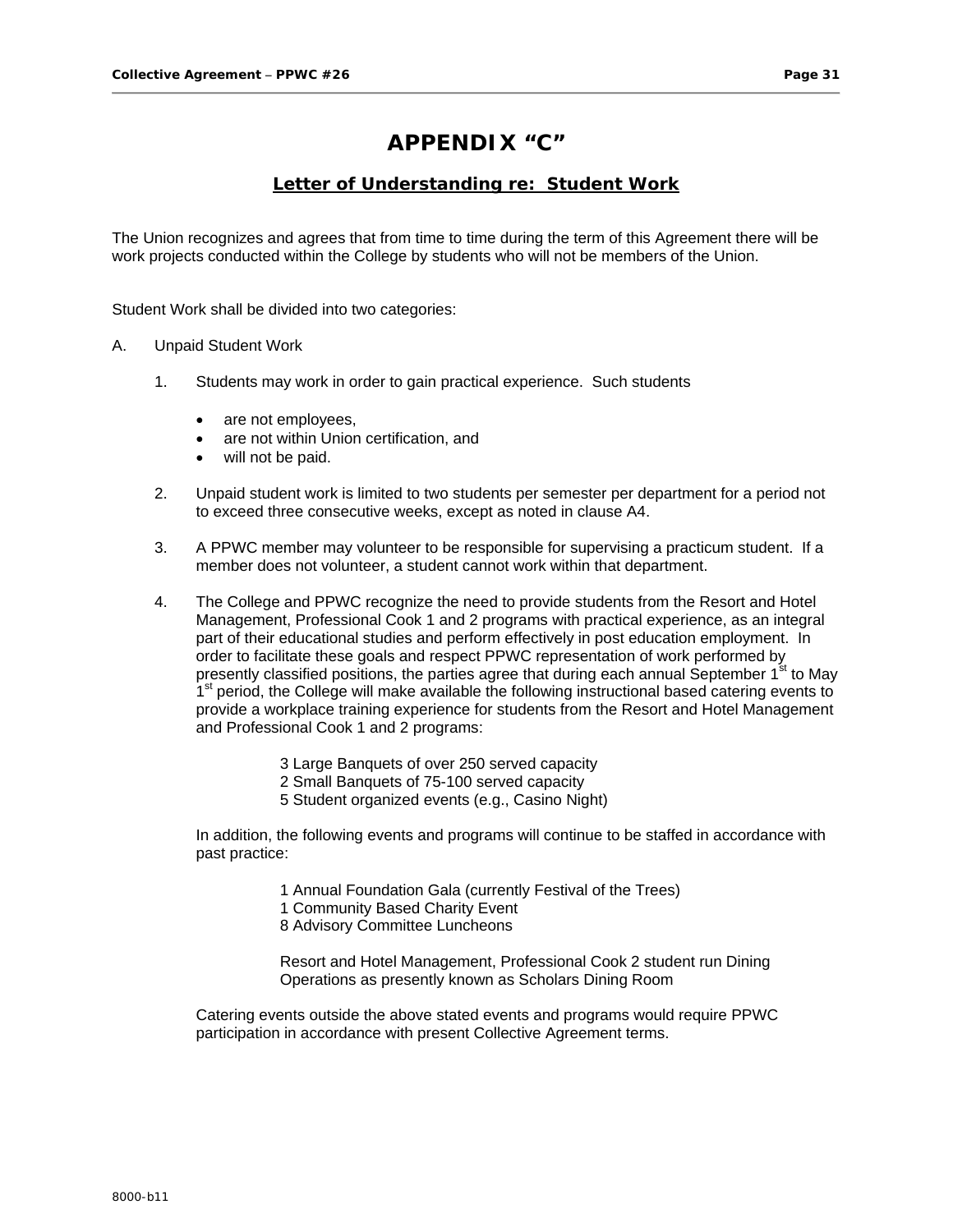#### B. Paid Student Work

- 1. Student Work Programs
	- a) These positions are funded through the College's operating grant. The College uses these positions to provide work experience and student aid to students.
	- b) Students employed in student work programs, in the departments specified in the attached definitions, are subject to the following limitations:
		- No more than one student per department per year. Notwithstanding this limitation, the Gymnasium and Music Departments may employ up to six (6) students each.
		- The International Education program may employ up to six (6) Cultural Assistants. These positions would be limited to the academic year and would not relate to any summer positions.
		- Hours of work shall be scheduled in accordance with the terms of the program providing funding.
		- Such students are not covered by the PPWC Collective Agreement.
		- Such students will be paid according to the terms of the program providing the funding.
	- c) A committee shall be formed for the purpose of allocating positions filled within this type of program. This committee shall consist of the Financial Aid Officer, a representative of the Human Resource Department and a member of the PPWC executive.
- 2. Co-op Students
	- a) Students employed by the Employer who are registered in the Selkirk College Co-op program, shall be considered Co-op students.
	- b) Co-op students shall be covered by the following provisions of the PPWC Collective Agreement only: the Preamble, Articles 1.01, 1.03, 2.01, 3.08, 3.09, 4, 5, 7, 16, 17, 24, the membership provisions in 1.09 and the Union dues provisions in Article 3.
	- c) There shall be only one Co-op student placement per department per Co-op work term. Notwithstanding this clause, the Computer Centre may employ up to two Co-op students.
	- d) Work terms for Co-op positions need not be advertised for competition other than in the Co-op office.
	- e) Co-op students shall be paid a base rate of \$12.00 per hour, plus 12% in lieu of vacations, statutory holidays and benefits.
	- f) The Employer agrees to provide the Union with a copy of all approved Co-op positions.

"Department" is defined as those areas specified in the table at the end of this letter.

The Employer agrees that no employee shall lose his/her job through students performing work normally done by employees in the bargaining unit. If all PPWC positions in any department (as specified in the department definitions) become vacant, no student worker shall be placed in that department.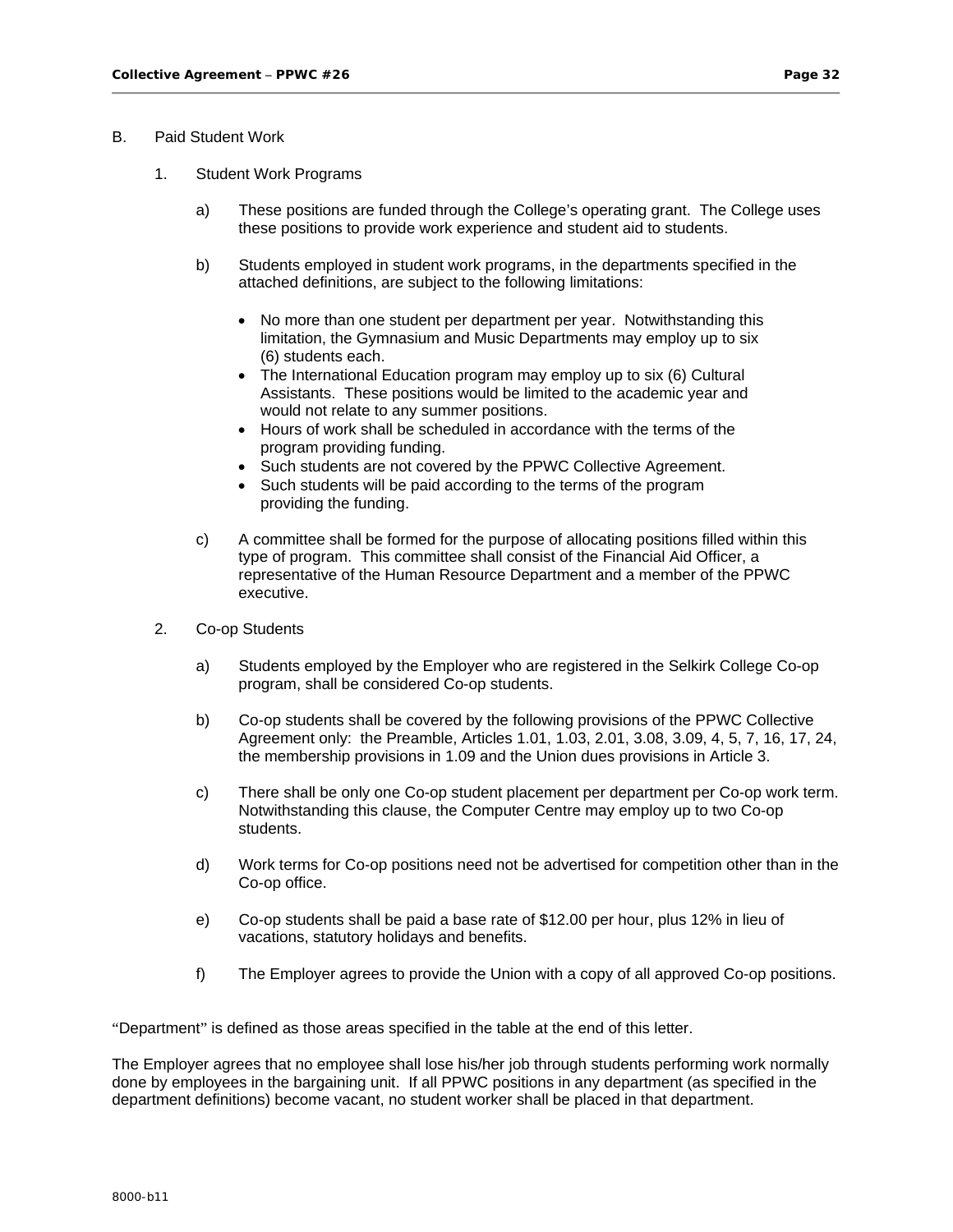Disputes arising out of this letter shall be dealt with through the grievance procedure of the Collective Agreement.

This Appendix C Letter of Understanding re: Student Work expires at the end of the current agreement.

**FOR SELKIRK COLLEGE: FOR PPWC LOCAL 26:** 

Student work placements are subject to the following schedule that, for the purposes of this letter, defines "department":

| <b>DEPARTMENT</b>                      | <b>SUPERVISOR</b>                             |
|----------------------------------------|-----------------------------------------------|
| Finance                                | Director, Finance and Ancillary Services      |
| Mailroom, Duplicating                  | Director, Finance and Ancillary Services      |
| Word Processing, Castlegar Switchboard | Campus Manager - Castlegar                    |
| Library - Castlegar                    | Department Head - Library                     |
| Library - Nelson                       | Department Head - Library                     |
| Bookshop - Nelson                      | Bookshop Manager                              |
| Bookshop - Castlegar                   | Bookshop Manager                              |
| Cafeteria - Nelson                     | Director, Finance and Ancillary Services      |
| Cafeteria - Castlegar                  | Director, Finance and Ancillary Services      |
| Custodial/Maintenance - Castlegar      | <b>Director of Facilities</b>                 |
| Custodial/Maintenance - Nelson         | <b>Director of Facilities</b>                 |
| Student Services - Castlegar           | Dean, Student Development/Registrar           |
| <b>Student Services - Nelson</b>       | Dean, Student Development/Registrar           |
| <b>WKTEP</b>                           | <b>WKTEP Coordinator</b>                      |
| Purchasing                             | Director, Finance and Ancillary Services      |
| Aviation                               | Chair, School of Business and Aviation        |
| Gym                                    | Campus Manager - Castlegar                    |
| <b>Audio Visual</b>                    | Department Head, Computer Services            |
| <b>Computer Centre</b>                 | Department Head, Computer Services            |
| Community Education - Nelson           | Nelson CE Coordinator                         |
| Community Education - Castlegar        | Castlegar CE Coordinator                      |
| Support Services - Nelson              | Campus Manager - Nelson                       |
| Support Services - Trail               | Campus Manager - Castlegar                    |
| Toolrooms - Nelson                     | Chair, School of Industry and Trades Training |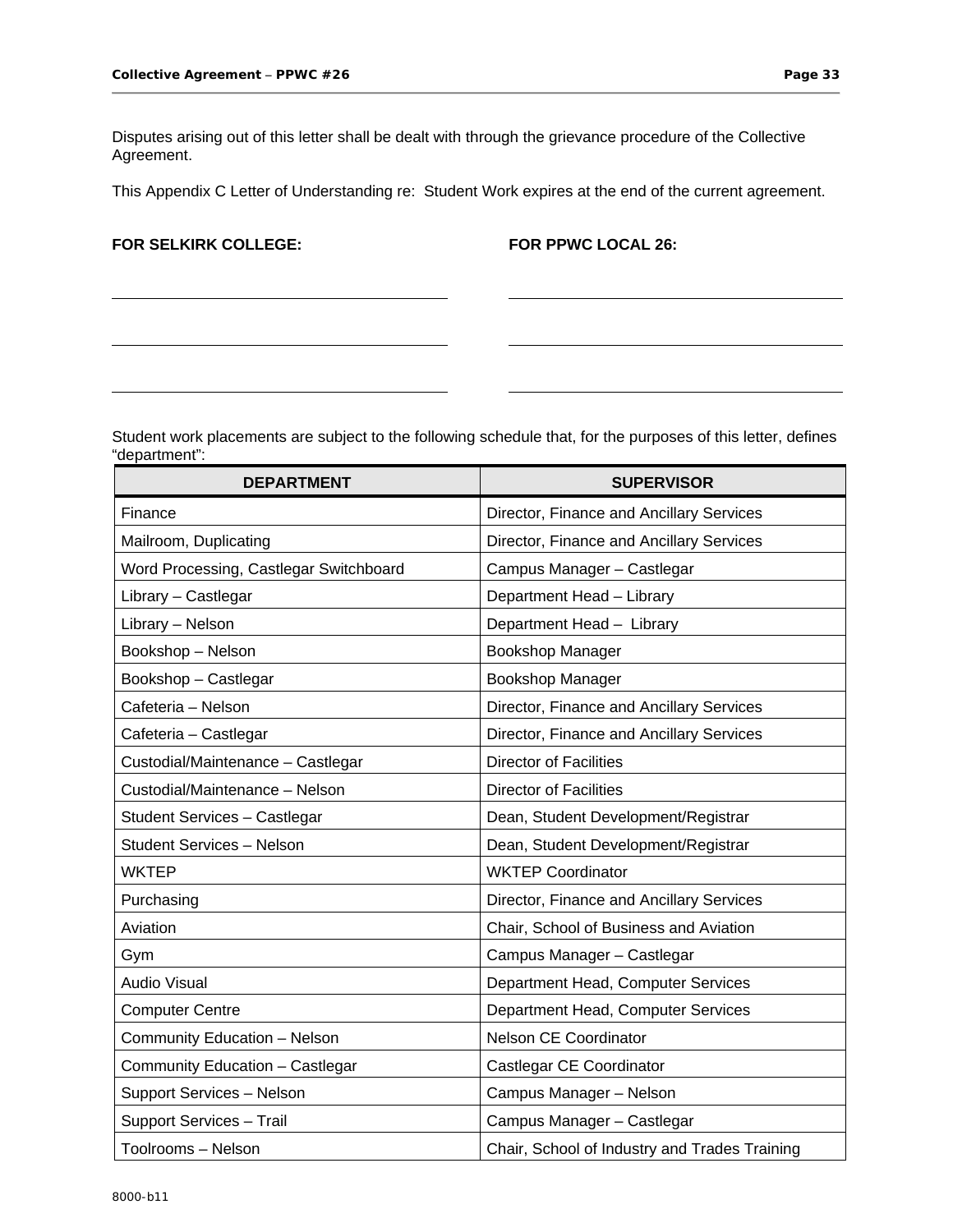| <b>DEPARTMENT</b>              | <b>SUPERVISOR</b>                                                   |
|--------------------------------|---------------------------------------------------------------------|
| <b>Forestry Equipment Room</b> | Chair, School of Renewable Resources                                |
| Music                          | Chair, School of Digital Media, Music and<br>Information Technology |
| Health and Safety              | Director, Human Resources                                           |
| Residence                      | Residence Manager                                                   |
| Foundation                     | Director, Advancement and Development                               |
| International Education        | Department Head (International Education)                           |
| each satellite campus          | local Extension Centre Coordinators                                 |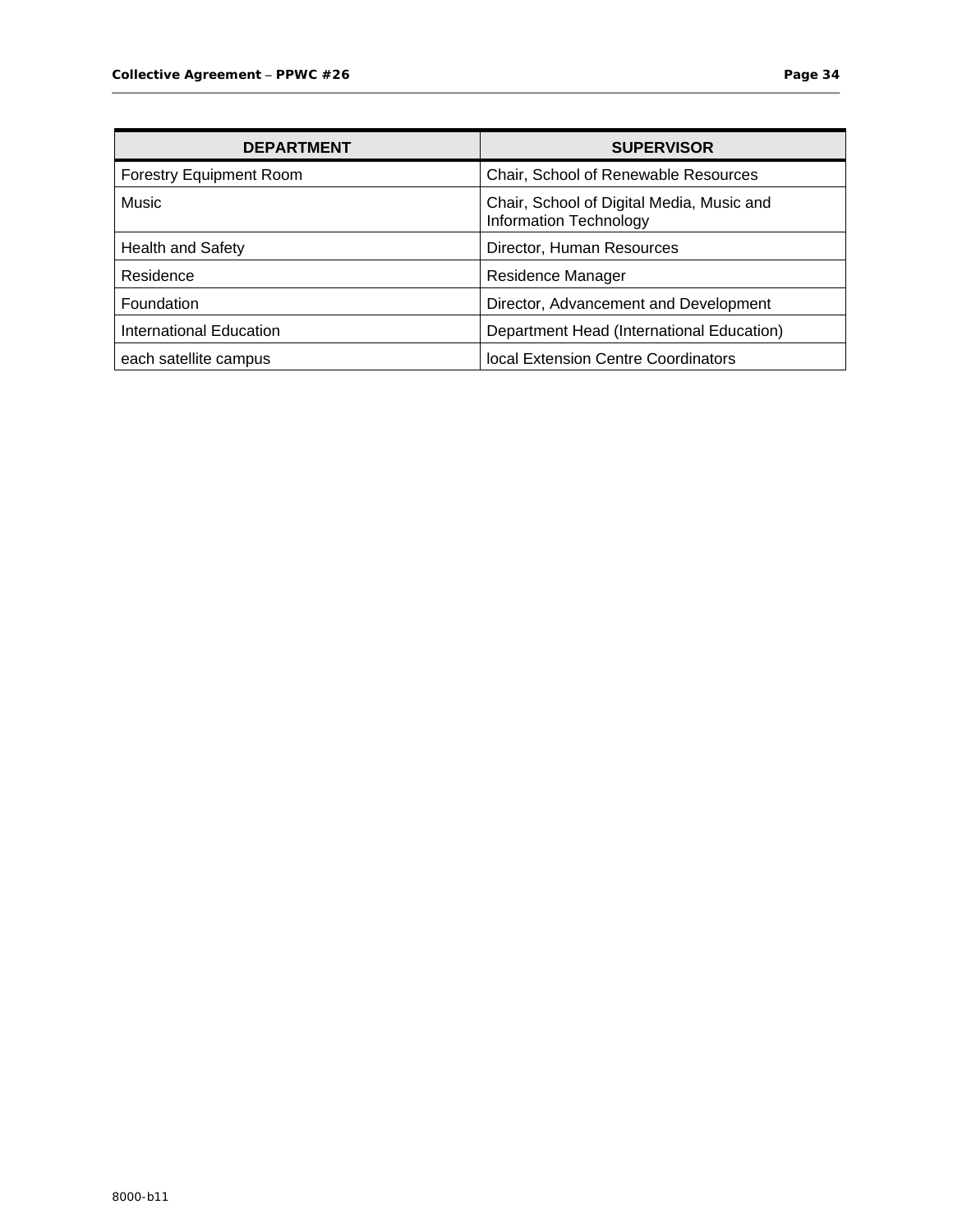# **APPENDIX "D"**

## **Job Groupings re: Article 12.03.2**

| <u>Group A</u>                    | <b>Group F</b>                                                                              |
|-----------------------------------|---------------------------------------------------------------------------------------------|
| Clerical                          | <b>Bookstore</b>                                                                            |
| <u>Group B</u>                    | <b>Individual Accumulations</b>                                                             |
| <b>Facilities and Maintenance</b> | Financial Aid officer<br>Health & Safety Co-ordinator<br><b>Sports Equipment Attendants</b> |
| <b>Group C</b>                    | <b>Toolroom Attendants</b><br>Renewable Resources Lab Worker                                |
| Finance/Payroll                   | Records/Admissions (N, C)<br>Computer Technician<br>AV Technician                           |
| <u>Group D</u>                    | <b>Buyer</b><br>Fees Clerk                                                                  |
| Library                           | Student Activity Coordinator (N, T)<br><b>Drivers</b><br>Aircraft Maintenance Engineer      |
| <u>Group E</u>                    | Aircraft Maintenance Assistant<br>Sign Language Interpreter                                 |
| <b>Food Services</b>              | <b>Student Accounts Clerk</b><br>Administrative Database Assistant                          |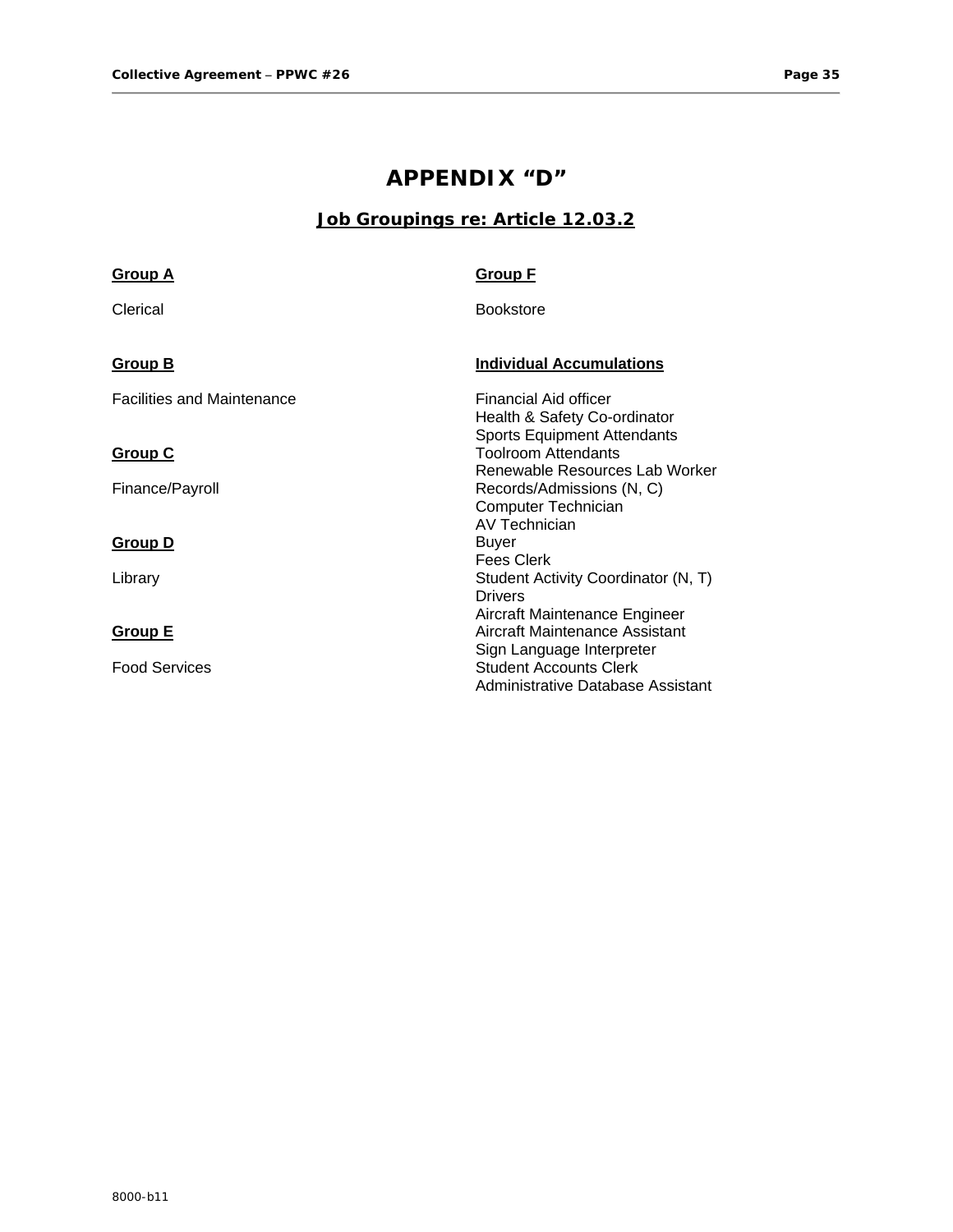# **APPENDIX "E"**

## **Letter of Understanding re: 139**

- A. Selkirk College and the Pulp, Paper and Woodworkers of Canada, Local 26, Selkirk College Bargaining Unit (hereinafter called the Union) hereby agree to the following definitions for the exclusion of employees:
	- 1. Any position that has significant supervisory (active involvement in hiring, discipline, discharge, and assigned responsibility for performance evaluation) and/or management responsibilities. (This category would also include the position of Budget and Systems Analyst and Foundation Development Officer.)
	- 2. The position that provides secretarial/administrative assistance to a member of the Management Committee.
	- 3. Any position dealing directly with Labour Relations and/or Personnel matters.
- B. Selkirk College and the Union agree that by application of the definitions in A above, Schedule "F-1" reflects those positions that will be included in the bargaining unit subject to clause C below, and Schedule "F-2" reflects those positions that are excluded from the bargaining unit subject to clause D below.
- C. Selkirk College will commit to the Union that those positions identified in Schedule "F-1" will come under Union status after the current incumbent leaves the position or as provided in Schedule "F-1", subject to no significant changes in the job duties occurring during this time period which would result in the above definitions applying.
- D. The Union will commit that the positions identified in Schedule"F-2" will be excluded and will not be the subject of later challenges as to status unless significant changes in job duties occur which affect the definition of the position.
- E. Selkirk College and the Union agree that any new jobs created in the future will have the same definitions applied to them in order to determine the appropriate status of the positions. In addition, the College will agree to provide the Union with reasonable notice (to discuss the appropriate status) whenever any new position is created.
- F. In the event the parties are unable to reach agreement on the application of the terms "significant change" in clauses C and D above, or on the application of the definitions for new positions as provided in clause E, the parties agree to seek a determination from the Labour Relations Board or its successor body.

The parties have executed and are in agreement with this Letter of Understanding dated the 20th day of June, 1994 in the City of Castlegar BC.

#### **FOR SELKIRK COLLEGE: FOR PPWC LOCAL 26:**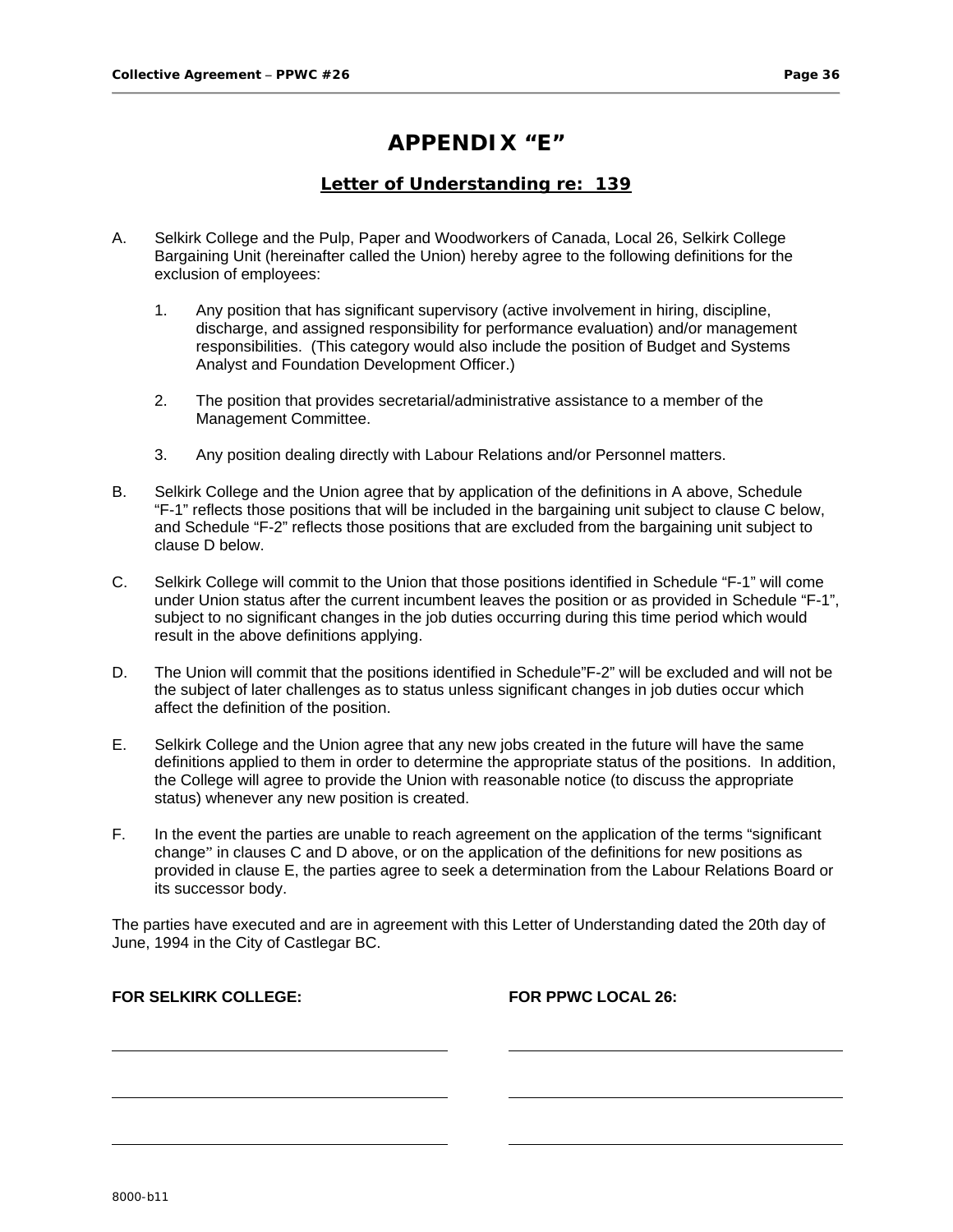# **SCHEDULE "F-1"**

| Financial Aid Officer (J. Van Hemert)                   |                         |
|---------------------------------------------------------|-------------------------|
| Contact Clerks (J. Van Hoogevest, J. Otto)              | effective immediately   |
| Co-op Education Coordinator (L. Green)                  |                         |
| Information Services - Publications (J. Lintz)          |                         |
| Homestay Coordinator (P. Archambault)                   |                         |
| Confidential Secretary - Department Heads (S. Blakeway) | effective September/95  |
| Secretary - Music Department (S. Hill)                  | effective September/ 94 |
| Health & Safety Office/Residence Manager (P. Rodrick)   |                         |

The College will commit to deliver job descriptions for the above positions by July 31, 1994.

#### FOR SELKIRK COLLEGE: FOR PPWC LOCAL 26: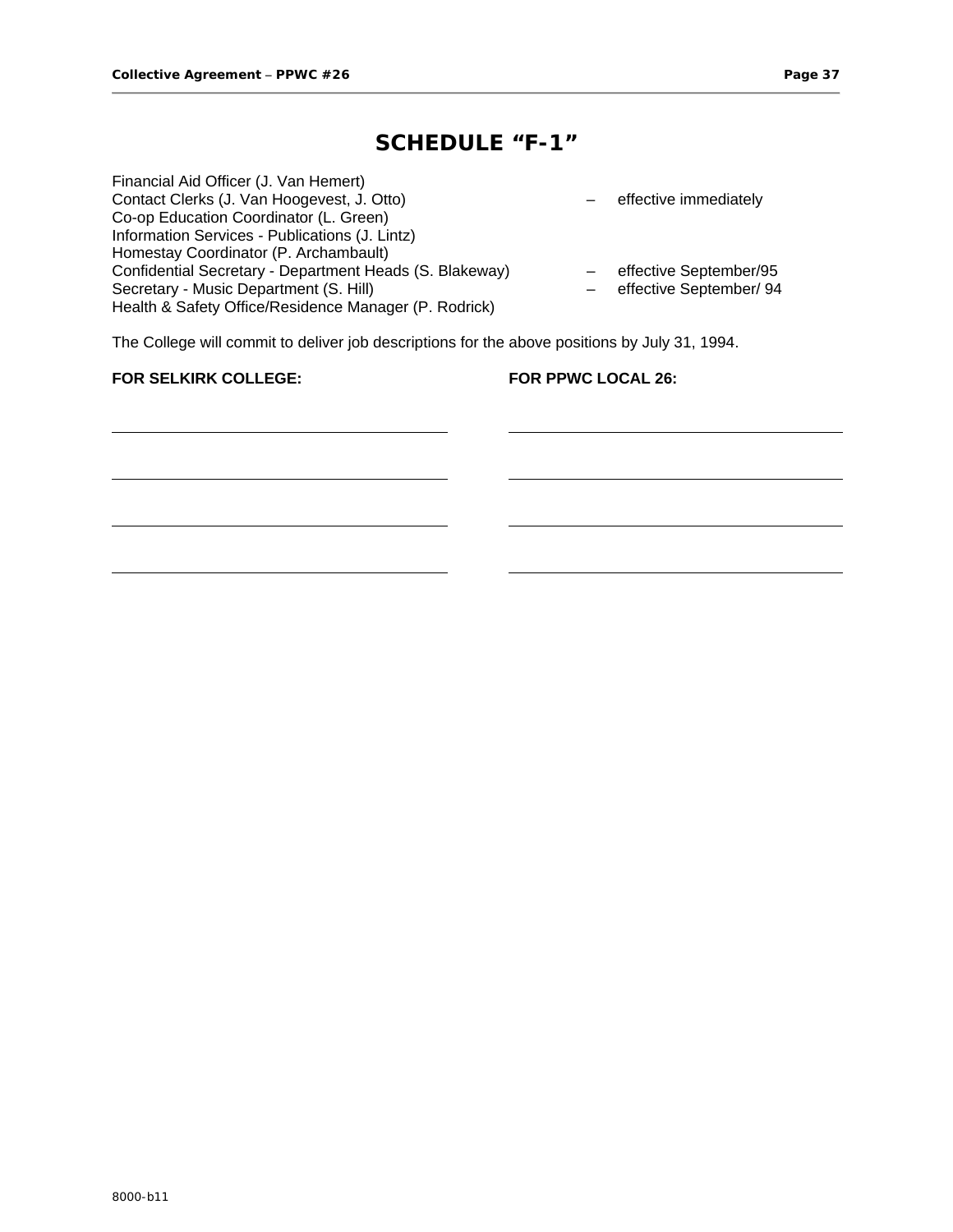# **SCHEDULE "F-2"**

Open Learning Coordinator (G. Ehman) Ancillary Services Manager (T. Baugh) Facilities Manager (W. Konkin) Controller (P. Henriksen) Program Coordinator – Developmental Studies (M. Work) Registrar (J. Aslin) Budget & Information Systems Manager (C. Mercer) Co-op Education Manager (B. Smith) Assistant Manager – Construction (S. Podovennikoff) Extension Centre Supervisor (A. Holtby) Foundation Development Officer (F. Lee) Bookshop Manager (J. McKay) Job Entry Coordinator (L. Read) Campus Manager Castlegar (P. Jacklin) Administrative Assistant (J. Wray/S. Parsons) Administrative Assistant – Personnel & Employee Relations (L. Lalonde) Confidential Secretary – Personnel & Employee Relations (Pam Hackett) Extension Centre Coordinators (R. Thompson, D. Chernoff, C. Zibin, C. Faint, B. Morrison-Morgan) FRDA Coordinator (A. Anderson) Information Officer – College Relations/ Institutional Research Administrative Assistant (R. Patton) Executive Secretary (M. Poohachoff, L. Areshenkoff) Career Resource Centre Coordinators (C. Medland, L. Webber) Sports & Recreation Coordinator (P. Zeeben) Confidential Secretary – International Education (L. Sherstobitoff)

The College will commit to deliver job descriptions for the above positions by October 31, 1994.

#### **FOR SELKIRK COLLEGE: FOR PPWC LOCAL 26:**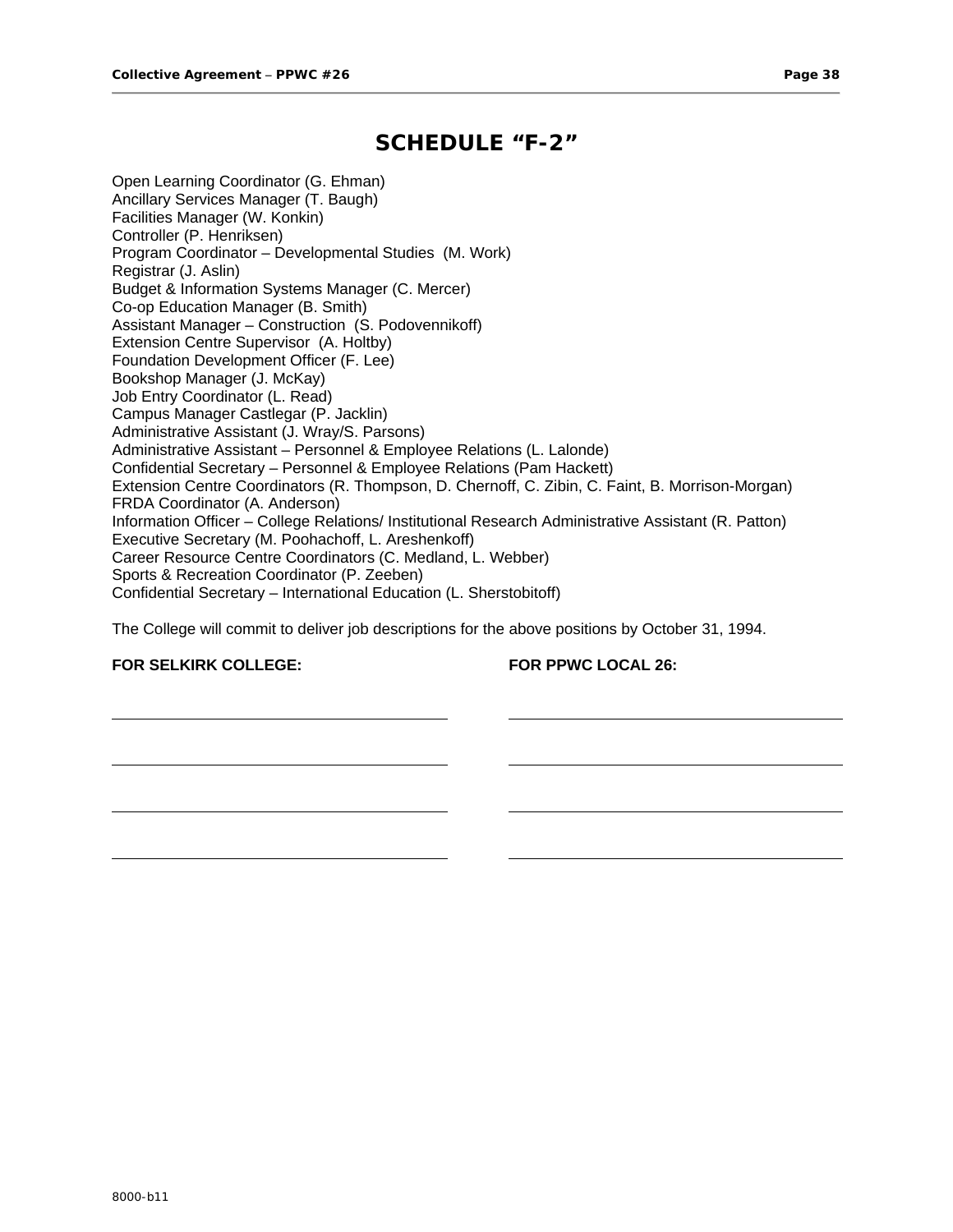# **APPENDIX "G"**

#### **Letter of Understanding re: Contracting Out**

Notwithstanding Article 3.07 and Appendix B, the College agrees that during the period effective the date of signing, there will be no contracting out of work which would result in any employee losing his/her job.

This letter of understanding expires at the end of the current agreement.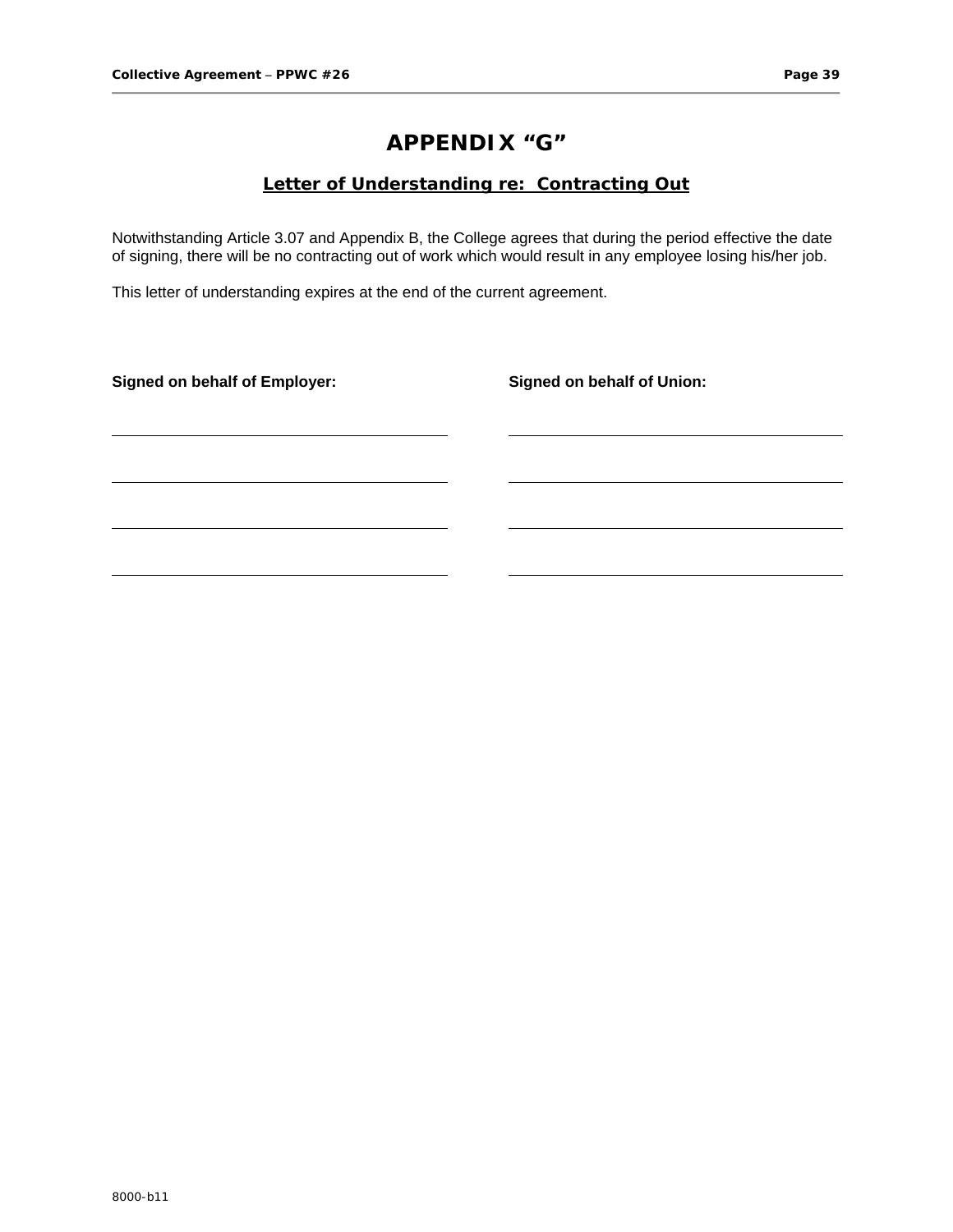# **APPENDIX "H"**

#### **Recognition of Long Service**

The College has committed to provide PPWC employees who have been employed by the College for 20 years or more, an annual bonus day off. Commencing the twentieth year of service, each employee will be entitled to one bonus day off. This day will be taken on the employee=s birthday, or an alternate working day mutually agreed upon by the supervisor and employee. If the birthday falls on a regular day off, the bonus day is to be taken on a working day mutually agreed upon by the employee and supervisor.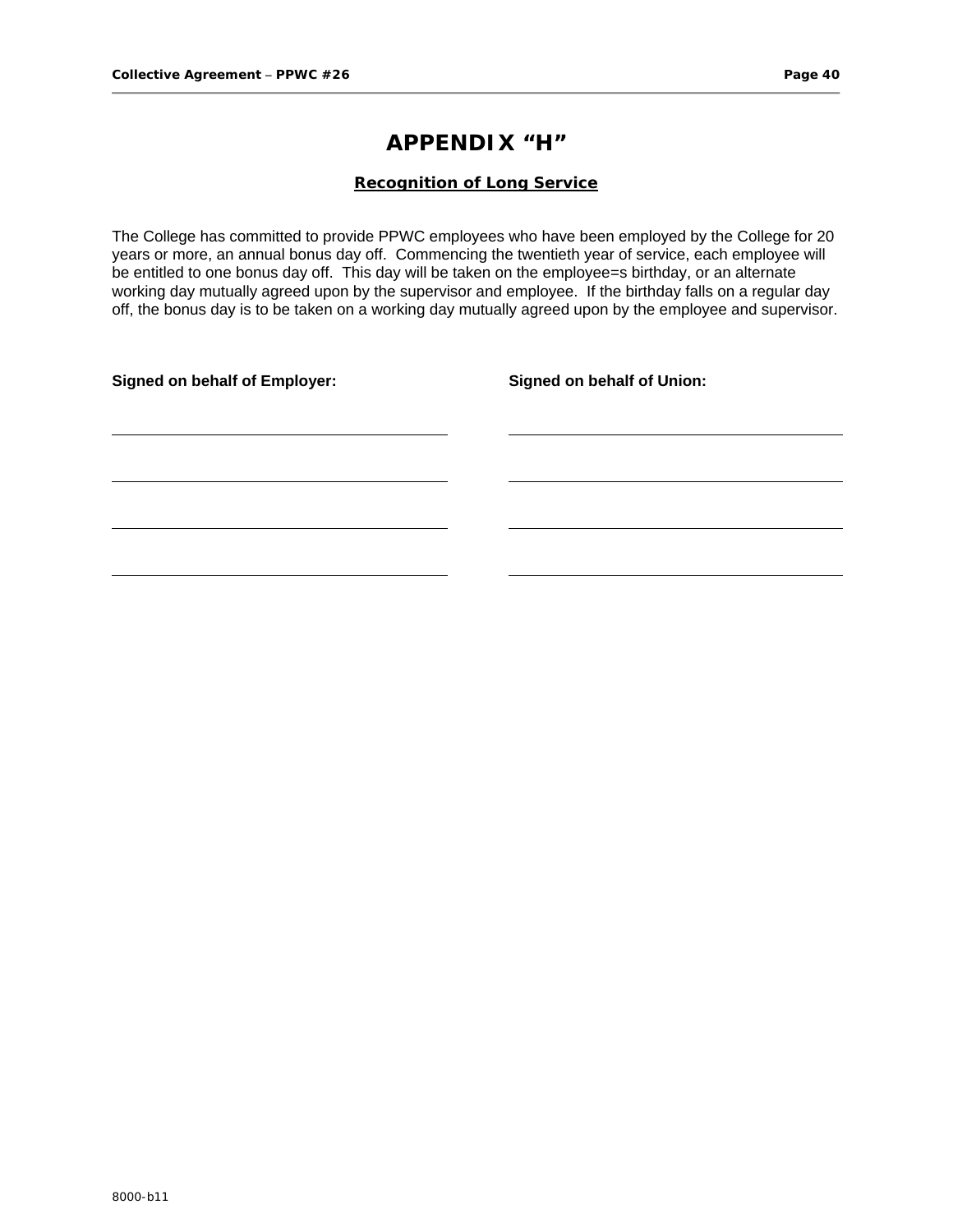# **APPENDIX "I"**

#### **Letter of Understanding re: Cafeteria Operation**

The Union will agree that rates of pay for all Cafeteria workers will be 20% less than the rates outlined in Schedule "A".

The College will agree to not seek further wage rollbacks during the life of this agreement.

This letter of understanding expires at the end of the current Collective Agreement.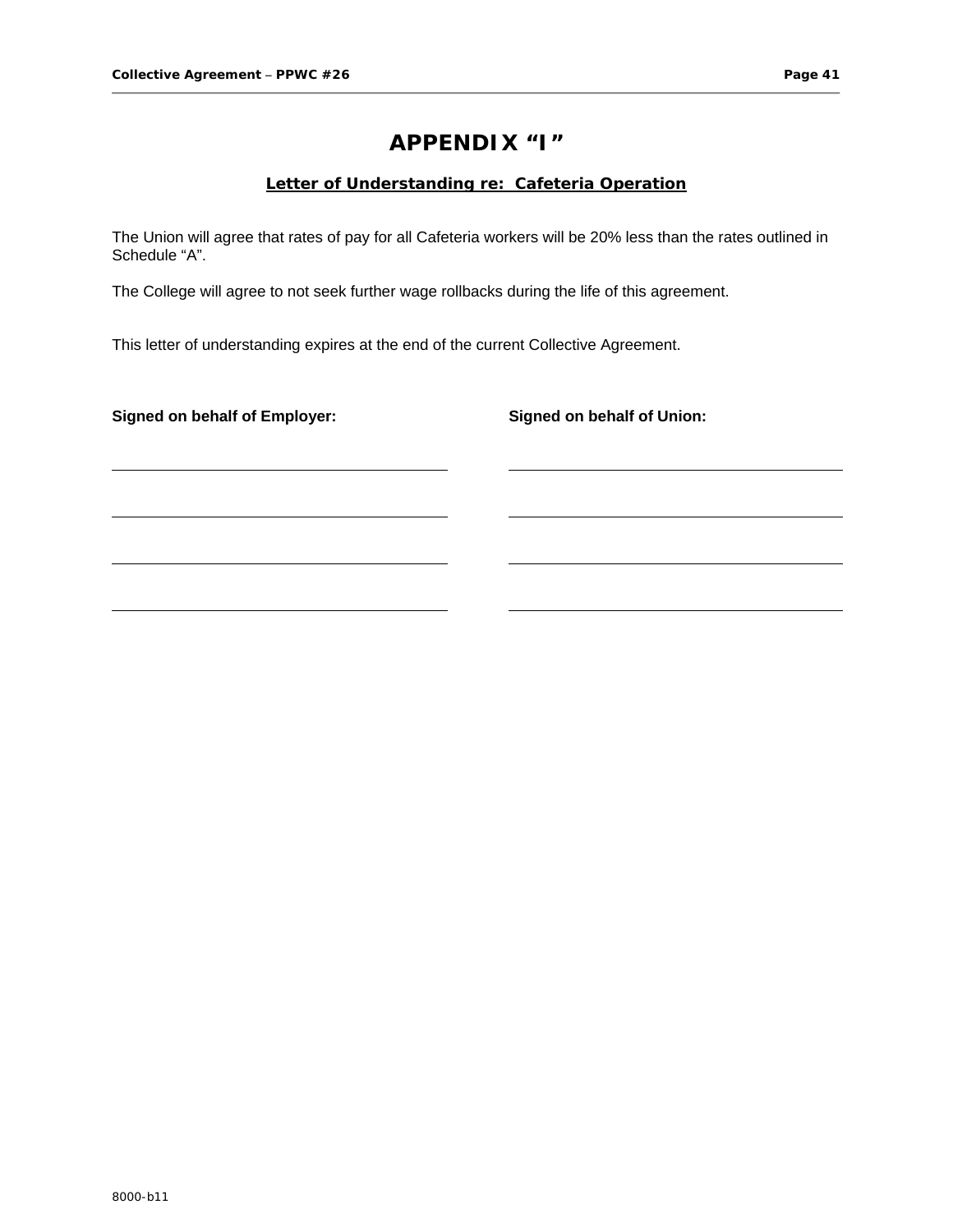# **APPENDIX "J"**

#### **Letter of Understanding re: Cafeteria Operation**

Effective March 31, 2011 the 1% of the gross wages for all PPWC Support Staff that the Union had previously agreed to contribute to address the budget shortfall in the College's cafeterias will be reduced to .5%. Effective March 31st, 2012 this donation will end completely. This donation will be used specifically and exclusively for that purpose.

The College requires the continued support of the PPWC membership while implementing changes in the cafeteria operations. These changes are in an effort to ensure the long term viability of the operations. The College will not seek a continuation of this donation from the PPWC membership in future rounds of bargaining.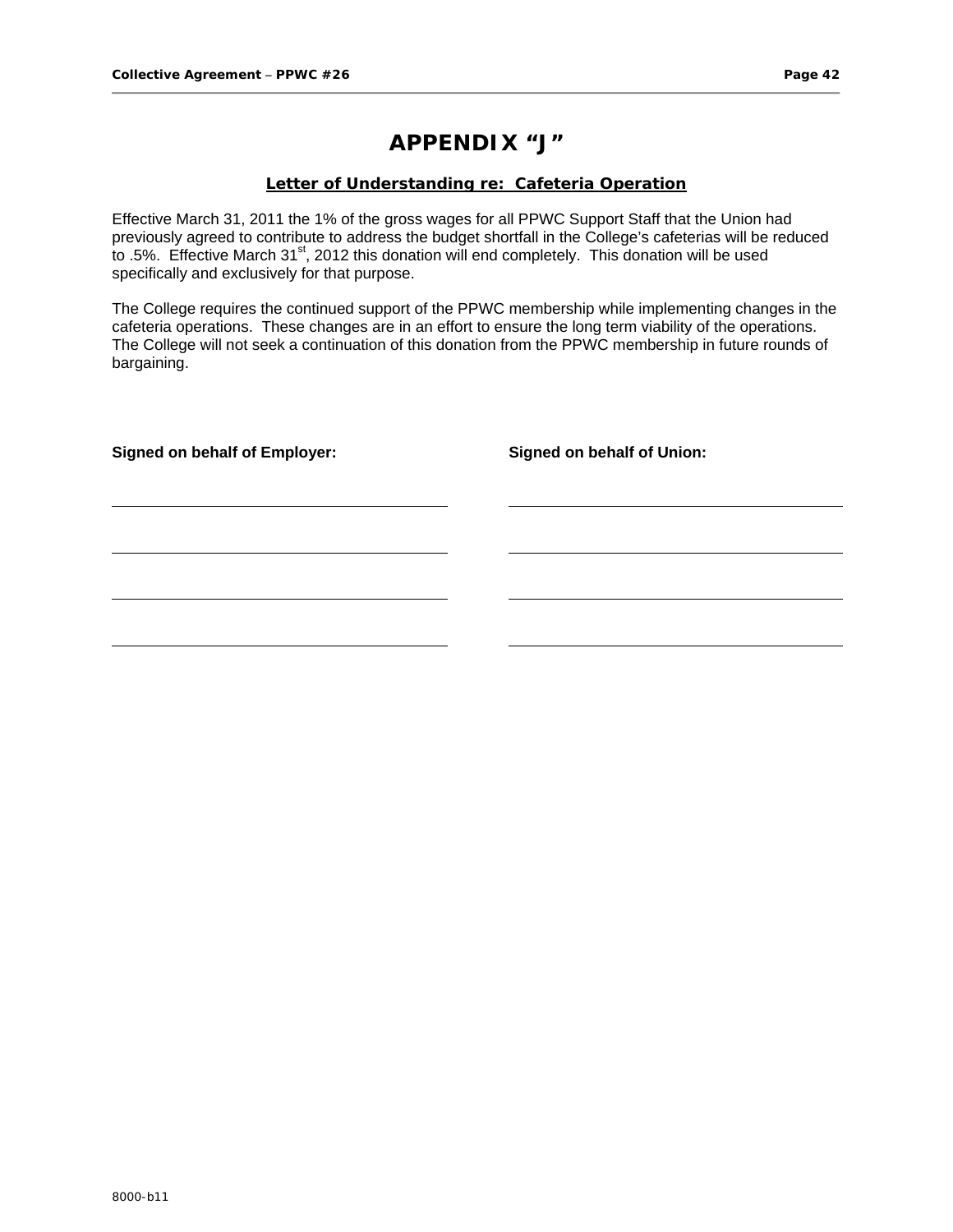# **APPENDIX "K"**

#### **Letter of Understanding re: Fiscal Dividend**

#### THE PARTIES AGREE AS FOLLOWS:

Having agreed the term of the Collective Agreement to be from January 1, 2006 through to December 31, 2010 a Fiscal Dividend Bonus may be paid from a one-time fund (the "Fund") generated out of monies, in excess of \$150 million, surplus to the BC government, as defined in the Province's audited financial statements, for the fiscal year 2009-10.

- 1. If fiscal dividend funds are determined to be available, a Fiscal Dividend will be paid as soon as is reasonably practicable.
- 2. The quantum of the Fund accessible for the parties to this agreement will be based on the Province's audited financial statements as at March 31 2010. The Fund will be determined as follows:
	- a. The calculations will be based on the surplus, as calculated before deduction of any expense associated with the Fiscal Dividend Bonus, achieved in fiscal 2009-10, as published in the audited financial statements for that fiscal year, provided that the surplus is in excess of \$150 million.
	- b. Only final surplus monies in excess of \$150 million will be part of the Fund, and the total quantum of the Fund for the entire public sector (including all categories of employees) will not exceed \$300 million.
	- c. The quantum of the Fund will be constrained by the proportion of the public sector that is eligible to participate in the Fiscal Dividend Bonus i.e., 100% of the Fund will be available if 100% of all categories of employees in the public sector under the purview of the Public Sector Employers' Council participate, but if a lesser number participate, a proportionately lesser amount of the Fund will be available.
	- d. Additionally, the Fund will be proportioned among all groups of public sector employees by ratio of group population to total population participating.
- 3. The Fiscal Dividend Bonus will be paid to each member of the bargaining unit who is employed by the institution on March 31, 2010.
- 4. The Fiscal Dividend Bonus shall be a one-time payment paid to each full-time equivalent employee and paid to each part-time employee on a pro-rated basis. For the purpose of the determination of the amount of the Fiscal Dividend Bonus, a full-time equivalent employee is a regular or nonregular employee who worked on a full-time basis for the period of April 1, 2009 to March 31, 2010. The Fiscal Dividend Bonus for an employee who worked less than full-time over this period shall be pro-rated for the fraction of full-time work over this period that the employee worked. Time spent by employees on the following leaves shall be considered as time worked for the purpose of calculating the amount of an employee's Fiscal Dividend Bonus:
	- maternity or parental
	- short-term disability
	- long-term disability that commenced between April 1, 2009 to March 31, 2010
- 5. The Fiscal Dividend Bonus shall be paid to employees as soon after March 31, 2010 as is practicable for the institution to determine and pay the Bonus amount to employees.